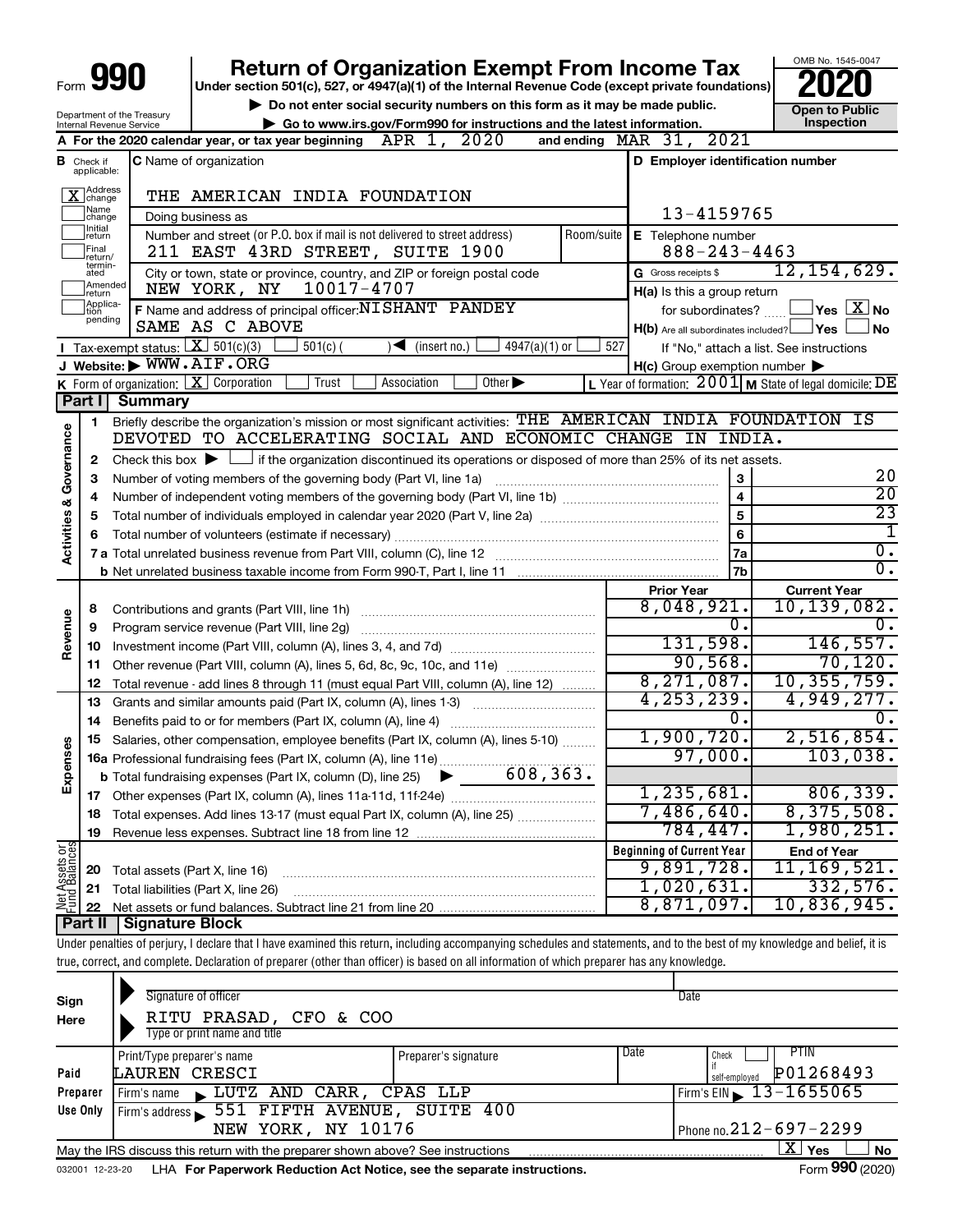| 1            | Part III   Statement of Program Service Accomplishments<br>Briefly describe the organization's mission:<br>THE AMERICAN INDIA FOUNDATION(AIF) IS A NONPROFIT AMERICAN DEVELOPMENT<br>ORGANIZATION THAT IS DEVOTED TO ACCELERATING SOCIAL AND ECONOMIC |
|--------------|-------------------------------------------------------------------------------------------------------------------------------------------------------------------------------------------------------------------------------------------------------|
|              |                                                                                                                                                                                                                                                       |
|              |                                                                                                                                                                                                                                                       |
|              |                                                                                                                                                                                                                                                       |
|              |                                                                                                                                                                                                                                                       |
|              | CHANGE IN INDIA.                                                                                                                                                                                                                                      |
|              |                                                                                                                                                                                                                                                       |
| $\mathbf{2}$ | Did the organization undertake any significant program services during the year which were not listed on the                                                                                                                                          |
|              | $\exists$ Yes $\boxed{\text{X}}$ No<br>prior Form 990 or 990-EZ?                                                                                                                                                                                      |
|              | If "Yes," describe these new services on Schedule O.                                                                                                                                                                                                  |
| 3            | $\Box$ Yes $[X]$ No<br>Did the organization cease conducting, or make significant changes in how it conducts, any program services?                                                                                                                   |
|              | If "Yes," describe these changes on Schedule O.                                                                                                                                                                                                       |
| 4            | Describe the organization's program service accomplishments for each of its three largest program services, as measured by expenses.                                                                                                                  |
|              | Section 501(c)(3) and 501(c)(4) organizations are required to report the amount of grants and allocations to others, the total expenses, and                                                                                                          |
|              | revenue, if any, for each program service reported.                                                                                                                                                                                                   |
|              | 2,926,050. including grants of \$2,500,219. The evenue \$<br>) (Expenses \$<br>4a (Code:                                                                                                                                                              |
|              | COVID:                                                                                                                                                                                                                                                |
|              | DESIGNED TO PROVIDE IMMEDIATE CRITICAL RELIEF, LONG TERM SUSTAINED<br>RELIEF AND INFRASTRUCTURAL SUPPORT FOR FUTURE COVID RELATED EXIGENCIES,                                                                                                         |
|              | AIF LEVERAGED ITS 20 YEARS OF EXPERIENCE WORKING WITH STATE                                                                                                                                                                                           |
|              | GOVERNMENTS, DISTRICT ADMINISTRATION AND CIVIL SOCIETY ORGANIZATIONS TO                                                                                                                                                                               |
|              | DESIGN AND IMPLEMENT A COVID RELIEF STRATEGY TO SAVE MAXIMUM LIVES                                                                                                                                                                                    |
|              | DURING THE WORST HUMANITARIAN CRISES OF OUR TIMES.                                                                                                                                                                                                    |
|              | WORKING TIRELESSLY TO AUGMENT INDIA'S EXISTING HEALTHCARE SYSTEM, AIF,                                                                                                                                                                                |
|              | WITH ITS RELIEF WORK, REACHED OUT TO 1.8 MILLION BENEFICIARIES AND                                                                                                                                                                                    |
|              | 377,872 MEDICAL PERSONNEL THROUGH 127,352 EQUIPMENT ACROSS 31 STATES                                                                                                                                                                                  |
|              | AND UNION TERRITORIES IN INDIA.                                                                                                                                                                                                                       |
|              | PROVIDING 30,720 VENTILATORS, 13,000 MONITORS, 5,414 OXYGEN                                                                                                                                                                                           |
| 4b.          | $(1, 066, 215)$ including grants of \$ 796, 977.<br>(Code:                                                                                                                                                                                            |
|              | EDUCATION:                                                                                                                                                                                                                                            |
|              | AIF'S LEARNING AND MIGRATION PROGRAM (LAMP) PROVIDES CHILDREN IN AREAS                                                                                                                                                                                |
|              | OF HIGH SEASONAL MIGRATION WITH ACCESS TO CONTINUOUS, QUALITY, AND                                                                                                                                                                                    |
|              | AGE-APPROPRIATE EDUCATION. LAMP CONSISTS OF TWO PRIMARY INTERVENTIONS                                                                                                                                                                                 |
|              | EDUCATION FOR CHILDREN THROUGH SEASONAL HOSTELS AND A LEARNING                                                                                                                                                                                        |
|              | ENRICHMENT PROGRAM, AND COMMUNITY-BASED ADVOCACY THROUGH THE NATIONAL<br>RIGHT TO EDUCATION ACT.                                                                                                                                                      |
|              |                                                                                                                                                                                                                                                       |
|              |                                                                                                                                                                                                                                                       |
|              |                                                                                                                                                                                                                                                       |
|              |                                                                                                                                                                                                                                                       |
|              |                                                                                                                                                                                                                                                       |
|              | 1, 113, 187. including grants of \$ 803, 006. ) (Revenue \$<br>) (Expenses \$<br>4c (Code:                                                                                                                                                            |
|              | PUBLIC HEALTH:                                                                                                                                                                                                                                        |
|              | DESIGNED TO REDUCE MATERNAL AND CHILD MORTALITY IN RURAL, IMPOVERISHED                                                                                                                                                                                |
|              | AREAS, THE MATERNAL AND NEWBORN SURVIVAL INITIATIVE (MANSI)<br>UTILIZES A                                                                                                                                                                             |
|              | PUBLIC-PRIVATE PARTNERSHIP MODEL TO PROVIDE THE RESOURCES AND SUPPORT                                                                                                                                                                                 |
|              | REQUIRED TO EMPOWER LOCAL COMMUNITIES TO CARE FOR THEIR MOTHERS AND                                                                                                                                                                                   |
|              | IMPROVING THE LOCAL HEALTH SYSTEM. MANSI PROVIDES<br>CHILDREN<br>WHILE                                                                                                                                                                                |
|              | PREVENTATIVE AND CURATIVE CARE FOR BOTH MOTHERS AND NEWBORNS ALL<br>THE                                                                                                                                                                               |
|              | INDIVIDUAL HOUSEHOLD TO GOVERNMENT HEALTH FACILITIES TO<br>WAY FROM THE                                                                                                                                                                               |
|              | ENSURE NEW MOTHERS AND INFANTS HAVE THE CARE THEY NEED TO PREPARE FOR,<br>SURVIVE, AND THRIVE DURING AND AFTER PREGNANCY.                                                                                                                             |
|              |                                                                                                                                                                                                                                                       |
|              |                                                                                                                                                                                                                                                       |
|              | 4d Other program services (Describe on Schedule O.)                                                                                                                                                                                                   |
|              |                                                                                                                                                                                                                                                       |
|              |                                                                                                                                                                                                                                                       |
| 4e           | 2, 112, 770. including grants of \$<br>849, 075.) (Revenue \$<br>(Expenses \$                                                                                                                                                                         |
|              | $\tilde{7}$ , 218, 222.<br>Total program service expenses                                                                                                                                                                                             |
|              | Form 990 (2020)<br>SEE SCHEDULE O FOR CONTINUATION(S)<br>032002 12-23-20                                                                                                                                                                              |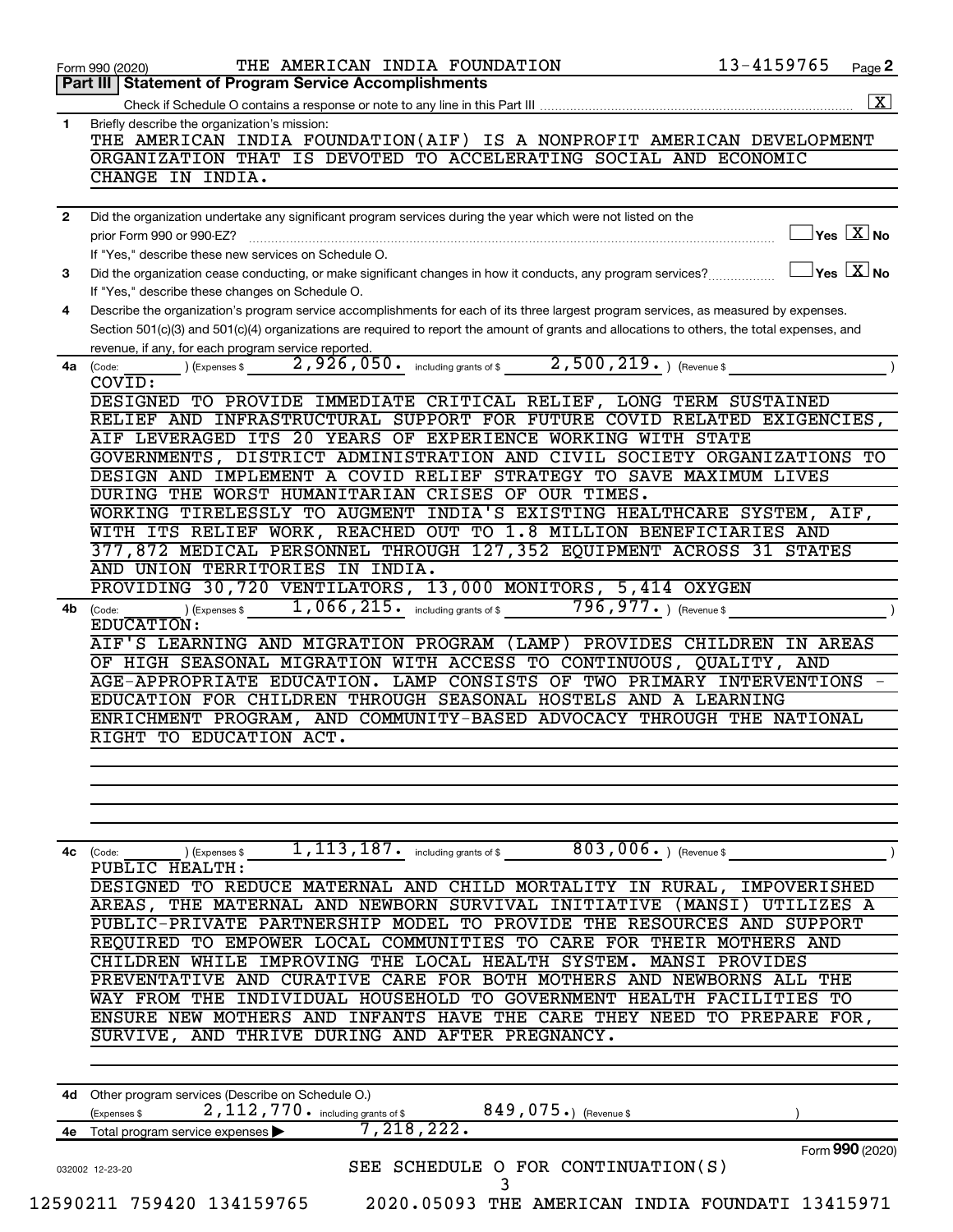|  | Form 990 (2020) |
|--|-----------------|

**Part IV Checklist of Required Schedules**

Form 990 (2020)  $\qquad$  THE AMERICAN INDIA FOUNDATION  $\qquad \qquad 13-4159765$   $_{\text{Page}}$ 

|    |                                                                                                                                                 |                 | Yes                     | No.                        |
|----|-------------------------------------------------------------------------------------------------------------------------------------------------|-----------------|-------------------------|----------------------------|
| 1  | Is the organization described in section 501(c)(3) or 4947(a)(1) (other than a private foundation)?                                             |                 |                         |                            |
|    |                                                                                                                                                 | 1               | х                       |                            |
| 2  |                                                                                                                                                 | $\mathbf{2}$    | $\overline{\textbf{x}}$ |                            |
| 3  | Did the organization engage in direct or indirect political campaign activities on behalf of or in opposition to candidates for                 |                 |                         |                            |
|    |                                                                                                                                                 | 3               |                         | x.                         |
| 4  | Section 501(c)(3) organizations. Did the organization engage in lobbying activities, or have a section 501(h) election in effect                | 4               |                         | x                          |
| 5  | Is the organization a section 501(c)(4), 501(c)(5), or 501(c)(6) organization that receives membership dues, assessments, or                    |                 |                         |                            |
|    |                                                                                                                                                 | 5               |                         | x                          |
| 6  | Did the organization maintain any donor advised funds or any similar funds or accounts for which donors have the right to                       |                 |                         |                            |
|    | provide advice on the distribution or investment of amounts in such funds or accounts? If "Yes," complete Schedule D, Part I                    | 6               | х                       |                            |
| 7  | Did the organization receive or hold a conservation easement, including easements to preserve open space,                                       | $\overline{7}$  |                         | x.                         |
|    | Did the organization maintain collections of works of art, historical treasures, or other similar assets? If "Yes," complete                    |                 |                         |                            |
| 8  |                                                                                                                                                 | 8               |                         | x                          |
| 9  | Did the organization report an amount in Part X, line 21, for escrow or custodial account liability, serve as a custodian for                   |                 |                         |                            |
|    | amounts not listed in Part X; or provide credit counseling, debt management, credit repair, or debt negotiation services?                       |                 |                         |                            |
|    |                                                                                                                                                 | 9               |                         | x                          |
| 10 | Did the organization, directly or through a related organization, hold assets in donor-restricted endowments                                    |                 |                         |                            |
|    |                                                                                                                                                 | 10              | х                       |                            |
| 11 | If the organization's answer to any of the following questions is "Yes," then complete Schedule D, Parts VI, VII, VIII, IX, or X                |                 |                         |                            |
|    | as applicable.<br>a Did the organization report an amount for land, buildings, and equipment in Part X, line 10? If "Yes," complete Schedule D, |                 |                         |                            |
|    | Part VI                                                                                                                                         | 11a             | x                       |                            |
|    | <b>b</b> Did the organization report an amount for investments - other securities in Part X, line 12, that is 5% or more of its total           |                 |                         |                            |
|    |                                                                                                                                                 | 11b             |                         | x                          |
|    | c Did the organization report an amount for investments - program related in Part X, line 13, that is 5% or more of its total                   |                 |                         |                            |
|    |                                                                                                                                                 | 11c             |                         | х                          |
|    | d Did the organization report an amount for other assets in Part X, line 15, that is 5% or more of its total assets reported in                 |                 |                         |                            |
|    |                                                                                                                                                 | 11d             |                         | x                          |
| е  |                                                                                                                                                 | 11e             | X                       |                            |
| f. | Did the organization's separate or consolidated financial statements for the tax year include a footnote that addresses                         |                 |                         |                            |
|    | the organization's liability for uncertain tax positions under FIN 48 (ASC 740)? If "Yes," complete Schedule D, Part X                          | 11f             |                         | x.                         |
|    | 12a Did the organization obtain separate, independent audited financial statements for the tax year? If "Yes," complete                         |                 |                         |                            |
|    |                                                                                                                                                 | 12a             | х                       |                            |
|    | <b>b</b> Was the organization included in consolidated, independent audited financial statements for the tax year?                              |                 |                         |                            |
|    | If "Yes," and if the organization answered "No" to line 12a, then completing Schedule D, Parts XI and XII is optional                           | 12 <sub>b</sub> |                         | х<br>$\overline{\text{X}}$ |
| 13 |                                                                                                                                                 | 13              |                         | x                          |
|    | <b>b</b> Did the organization have aggregate revenues or expenses of more than \$10,000 from grantmaking, fundraising, business,                | 14a             |                         |                            |
|    | investment, and program service activities outside the United States, or aggregate foreign investments valued at \$100,000                      |                 |                         |                            |
|    |                                                                                                                                                 | 14b             | х                       |                            |
| 15 | Did the organization report on Part IX, column (A), line 3, more than \$5,000 of grants or other assistance to or for any                       |                 |                         |                            |
|    |                                                                                                                                                 | 15              | х                       |                            |
| 16 | Did the organization report on Part IX, column (A), line 3, more than \$5,000 of aggregate grants or other assistance to                        |                 |                         |                            |
|    |                                                                                                                                                 | 16              |                         | x                          |
| 17 | Did the organization report a total of more than \$15,000 of expenses for professional fundraising services on Part IX,                         |                 |                         |                            |
|    |                                                                                                                                                 | 17              | x                       |                            |
| 18 | Did the organization report more than \$15,000 total of fundraising event gross income and contributions on Part VIII, lines                    |                 |                         |                            |
|    |                                                                                                                                                 | 18              | х                       |                            |
| 19 | Did the organization report more than \$15,000 of gross income from gaming activities on Part VIII, line 9a? If "Yes,"                          | 19              |                         | х                          |
|    |                                                                                                                                                 | 20a             |                         | x                          |
|    |                                                                                                                                                 | 20 <sub>b</sub> |                         |                            |
| 21 | Did the organization report more than \$5,000 of grants or other assistance to any domestic organization or                                     |                 |                         |                            |
|    |                                                                                                                                                 | 21              |                         | x                          |
|    |                                                                                                                                                 |                 |                         |                            |

032003 12-23-20

Form (2020) **990**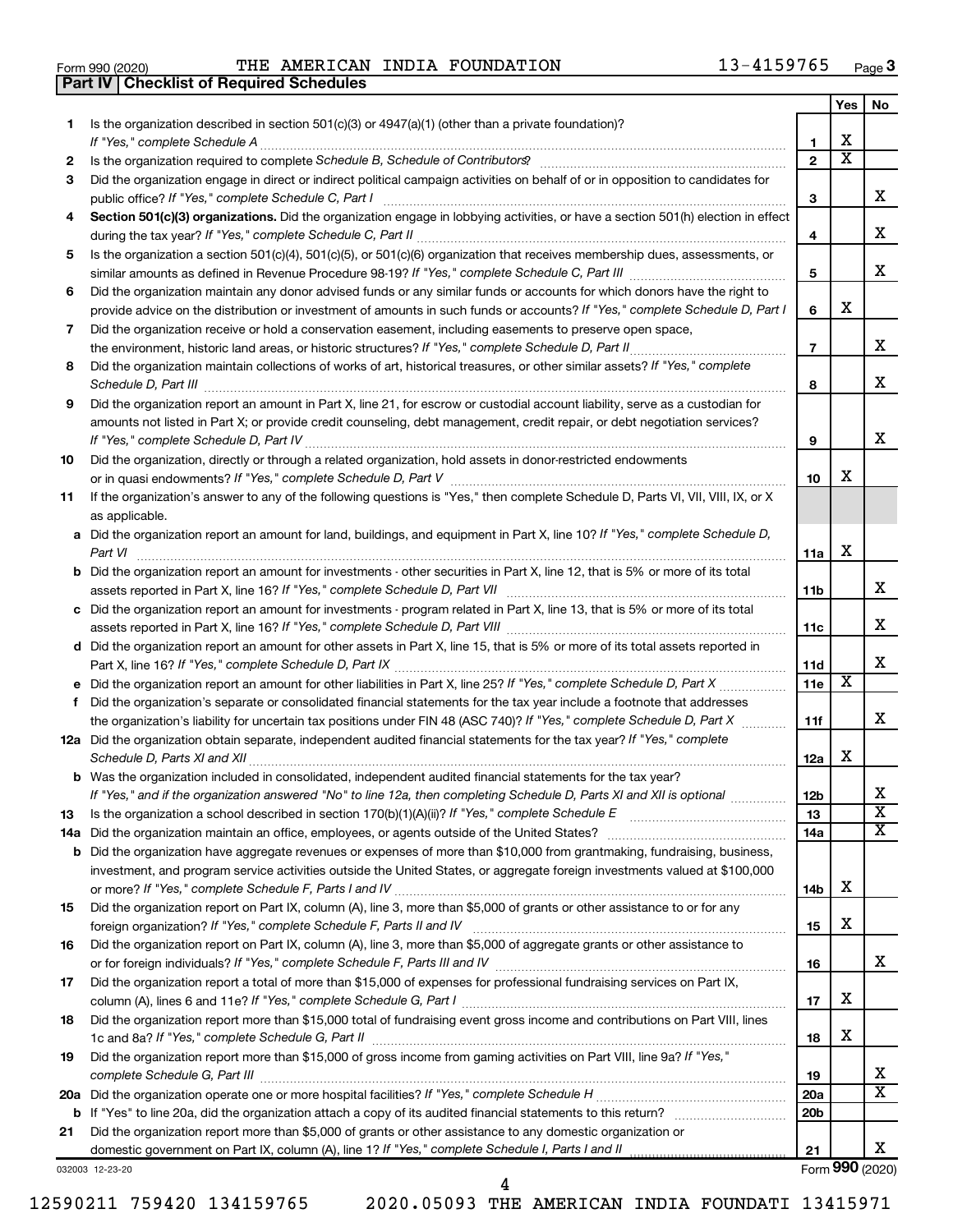|  | Form 990 (2020) |
|--|-----------------|
|  |                 |

**Part IV Checklist of Required Schedules**

Form 990 (2020) 'I'HE AMERICAN INDIA FOUNDATION 13-4159765 Page THE AMERICAN INDIA FOUNDATION 13-4159765

|               | <b>Part IV   Checklist of Required Schedules (continued)</b>                                                                        |                 |     |                         |
|---------------|-------------------------------------------------------------------------------------------------------------------------------------|-----------------|-----|-------------------------|
|               |                                                                                                                                     |                 | Yes | No                      |
| 22            | Did the organization report more than \$5,000 of grants or other assistance to or for domestic individuals on                       | 22              | х   |                         |
|               | Did the organization answer "Yes" to Part VII, Section A, line 3, 4, or 5 about compensation of the organization's current          |                 |     |                         |
| 23            | and former officers, directors, trustees, key employees, and highest compensated employees? If "Yes," complete                      |                 |     |                         |
|               |                                                                                                                                     |                 | х   |                         |
|               | Schedule J                                                                                                                          | 23              |     |                         |
|               | 24a Did the organization have a tax-exempt bond issue with an outstanding principal amount of more than \$100,000 as of the         |                 |     |                         |
|               | last day of the year, that was issued after December 31, 2002? If "Yes," answer lines 24b through 24d and complete                  |                 |     |                         |
|               |                                                                                                                                     | 24a             |     | x                       |
|               | <b>b</b> Did the organization invest any proceeds of tax-exempt bonds beyond a temporary period exception?                          | 24 <sub>b</sub> |     |                         |
|               | c Did the organization maintain an escrow account other than a refunding escrow at any time during the year to defease              |                 |     |                         |
|               |                                                                                                                                     | 24c             |     |                         |
|               | d Did the organization act as an "on behalf of" issuer for bonds outstanding at any time during the year?                           | 24d             |     |                         |
|               | 25a Section 501(c)(3), 501(c)(4), and 501(c)(29) organizations. Did the organization engage in an excess benefit                    |                 |     |                         |
|               |                                                                                                                                     | 25a             |     | x                       |
|               | <b>b</b> Is the organization aware that it engaged in an excess benefit transaction with a disqualified person in a prior year, and |                 |     |                         |
|               | that the transaction has not been reported on any of the organization's prior Forms 990 or 990-EZ? If "Yes," complete               |                 |     |                         |
|               | Schedule L, Part I                                                                                                                  | 25b             |     | x                       |
| 26            | Did the organization report any amount on Part X, line 5 or 22, for receivables from or payables to any current                     |                 |     |                         |
|               | or former officer, director, trustee, key employee, creator or founder, substantial contributor, or 35%                             |                 |     |                         |
|               | controlled entity or family member of any of these persons? If "Yes," complete Schedule L, Part II                                  | 26              |     | x                       |
|               |                                                                                                                                     |                 |     |                         |
| 27            | Did the organization provide a grant or other assistance to any current or former officer, director, trustee, key employee,         |                 |     |                         |
|               | creator or founder, substantial contributor or employee thereof, a grant selection committee member, or to a 35% controlled         |                 |     |                         |
|               | entity (including an employee thereof) or family member of any of these persons? If "Yes," complete Schedule L, Part III            | 27              |     | x                       |
| 28            | Was the organization a party to a business transaction with one of the following parties (see Schedule L, Part IV                   |                 |     |                         |
|               | instructions, for applicable filing thresholds, conditions, and exceptions):                                                        |                 |     |                         |
|               | a A current or former officer, director, trustee, key employee, creator or founder, or substantial contributor? If                  |                 |     |                         |
|               |                                                                                                                                     | 28a             |     | x                       |
|               |                                                                                                                                     | 28 <sub>b</sub> |     | $\overline{\texttt{x}}$ |
|               | c A 35% controlled entity of one or more individuals and/or organizations described in lines 28a or 28b? If                         |                 |     |                         |
|               |                                                                                                                                     | 28c             |     | X                       |
| 29            |                                                                                                                                     | 29              | х   |                         |
| 30            | Did the organization receive contributions of art, historical treasures, or other similar assets, or qualified conservation         |                 |     |                         |
|               |                                                                                                                                     | 30              |     | x                       |
| 31            | Did the organization liquidate, terminate, or dissolve and cease operations? If "Yes," complete Schedule N, Part I                  | 31              |     | $\overline{\text{x}}$   |
| 32            | Did the organization sell, exchange, dispose of, or transfer more than 25% of its net assets? If "Yes," complete                    |                 |     |                         |
|               |                                                                                                                                     | 32              |     | Χ                       |
|               |                                                                                                                                     |                 |     |                         |
| 33            | Did the organization own 100% of an entity disregarded as separate from the organization under Regulations                          |                 |     |                         |
|               |                                                                                                                                     | 33              |     | х                       |
| 34            | Was the organization related to any tax-exempt or taxable entity? If "Yes," complete Schedule R, Part II, III, or IV, and           |                 |     |                         |
|               | Part V, line 1                                                                                                                      | 34              |     | х                       |
|               |                                                                                                                                     | <b>35a</b>      |     | $\overline{\textbf{X}}$ |
|               | b If "Yes" to line 35a, did the organization receive any payment from or engage in any transaction with a controlled entity         |                 |     |                         |
|               |                                                                                                                                     | 35 <sub>b</sub> |     |                         |
| 36            | Section 501(c)(3) organizations. Did the organization make any transfers to an exempt non-charitable related organization?          |                 |     |                         |
|               |                                                                                                                                     | 36              |     | х                       |
| 37            | Did the organization conduct more than 5% of its activities through an entity that is not a related organization                    |                 |     |                         |
|               |                                                                                                                                     | 37              |     | х                       |
| 38            | Did the organization complete Schedule O and provide explanations in Schedule O for Part VI, lines 11b and 19?                      |                 |     |                         |
|               |                                                                                                                                     | 38              | х   |                         |
| <b>Part V</b> | <b>Statements Regarding Other IRS Filings and Tax Compliance</b>                                                                    |                 |     |                         |
|               | Check if Schedule O contains a response or note to any line in this Part V [11] [12] [2] [2] [2] [2] [2] [2] [                      |                 |     |                         |
|               |                                                                                                                                     |                 |     |                         |
|               | 17                                                                                                                                  |                 | Yes | No                      |
|               | 1a                                                                                                                                  |                 |     |                         |
|               | <b>b</b> Enter the number of Forms W-2G included in line 1a. Enter -0- if not applicable<br>1 <sub>b</sub>                          |                 |     |                         |
|               | c Did the organization comply with backup withholding rules for reportable payments to vendors and reportable gaming                |                 |     |                         |
|               |                                                                                                                                     | 1c              | х   |                         |
|               | 032004 12-23-20                                                                                                                     |                 |     | Form 990 (2020)         |
|               | 5                                                                                                                                   |                 |     |                         |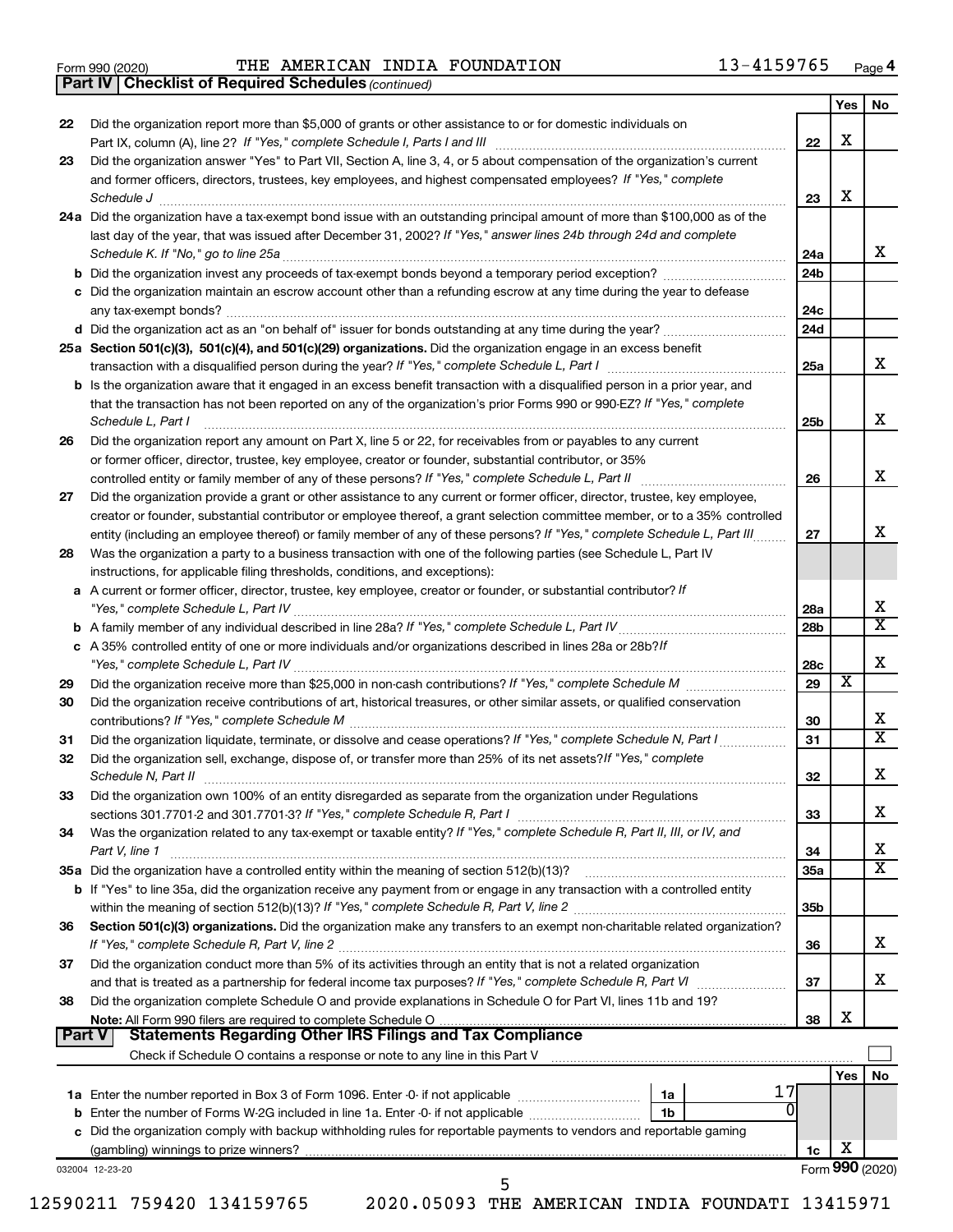|  | Form 990 (2020) |
|--|-----------------|
|  |                 |

**Part V** Statements Regarding Other IRS Filings and Tax Compliance (continued)

|    |                                                                                                                                                                                                                                 |                | Yes | No |  |  |
|----|---------------------------------------------------------------------------------------------------------------------------------------------------------------------------------------------------------------------------------|----------------|-----|----|--|--|
|    | 2a Enter the number of employees reported on Form W-3, Transmittal of Wage and Tax Statements,                                                                                                                                  |                |     |    |  |  |
|    | 23<br>filed for the calendar year ending with or within the year covered by this return<br>2a                                                                                                                                   |                |     |    |  |  |
|    | b If at least one is reported on line 2a, did the organization file all required federal employment tax returns?                                                                                                                | 2 <sub>b</sub> | X   |    |  |  |
|    |                                                                                                                                                                                                                                 |                |     |    |  |  |
|    | 3a Did the organization have unrelated business gross income of \$1,000 or more during the year?                                                                                                                                | За             |     | x  |  |  |
|    |                                                                                                                                                                                                                                 | 3b             |     |    |  |  |
|    | 4a At any time during the calendar year, did the organization have an interest in, or a signature or other authority over, a                                                                                                    |                |     |    |  |  |
|    | financial account in a foreign country (such as a bank account, securities account, or other financial account)?<br><b>b</b> If "Yes," enter the name of the foreign country $\blacktriangleright$                              | 4a             |     | x  |  |  |
|    | See instructions for filing requirements for FinCEN Form 114, Report of Foreign Bank and Financial Accounts (FBAR).                                                                                                             |                |     |    |  |  |
| 5а |                                                                                                                                                                                                                                 | 5a             |     | х  |  |  |
|    |                                                                                                                                                                                                                                 | 5b             |     | X  |  |  |
|    |                                                                                                                                                                                                                                 | 5c             |     |    |  |  |
|    | 6a Does the organization have annual gross receipts that are normally greater than \$100,000, and did the organization solicit                                                                                                  |                |     |    |  |  |
|    | any contributions that were not tax deductible as charitable contributions?                                                                                                                                                     | 6a             |     | x  |  |  |
|    | b If "Yes," did the organization include with every solicitation an express statement that such contributions or gifts                                                                                                          |                |     |    |  |  |
|    | were not tax deductible?                                                                                                                                                                                                        | 6b             |     |    |  |  |
| 7  | Organizations that may receive deductible contributions under section 170(c).                                                                                                                                                   |                |     |    |  |  |
|    | Did the organization receive a payment in excess of \$75 made partly as a contribution and partly for goods and services provided to the payor?                                                                                 | 7a             |     | x  |  |  |
|    |                                                                                                                                                                                                                                 | 7b             |     |    |  |  |
|    | Did the organization sell, exchange, or otherwise dispose of tangible personal property for which it was required                                                                                                               |                |     |    |  |  |
|    |                                                                                                                                                                                                                                 | 7c             |     | х  |  |  |
|    | 7d                                                                                                                                                                                                                              |                |     | х  |  |  |
|    | Did the organization receive any funds, directly or indirectly, to pay premiums on a personal benefit contract?<br>Did the organization, during the year, pay premiums, directly or indirectly, on a personal benefit contract? | 7е<br>7f       |     | x  |  |  |
| Ť. | If the organization received a contribution of qualified intellectual property, did the organization file Form 8899 as required?                                                                                                | 7g             |     |    |  |  |
| h  | If the organization received a contribution of cars, boats, airplanes, or other vehicles, did the organization file a Form 1098-C?                                                                                              |                |     |    |  |  |
| 8  | Sponsoring organizations maintaining donor advised funds. Did a donor advised fund maintained by the                                                                                                                            |                |     |    |  |  |
|    |                                                                                                                                                                                                                                 |                |     |    |  |  |
| 9  | Sponsoring organizations maintaining donor advised funds.                                                                                                                                                                       |                |     |    |  |  |
| а  | Did the sponsoring organization make any taxable distributions under section 4966?                                                                                                                                              | 9а             |     | x  |  |  |
| b  | Did the sponsoring organization make a distribution to a donor, donor advisor, or related person?                                                                                                                               | 9b             |     | X  |  |  |
| 10 | Section 501(c)(7) organizations. Enter:                                                                                                                                                                                         |                |     |    |  |  |
| а  | 10a                                                                                                                                                                                                                             |                |     |    |  |  |
|    | 10 <sub>b</sub><br>b Gross receipts, included on Form 990, Part VIII, line 12, for public use of club facilities                                                                                                                |                |     |    |  |  |
| 11 | Section 501(c)(12) organizations. Enter:<br> 11a                                                                                                                                                                                |                |     |    |  |  |
|    | b Gross income from other sources (Do not net amounts due or paid to other sources against                                                                                                                                      |                |     |    |  |  |
|    | 11 <sub>b</sub>                                                                                                                                                                                                                 |                |     |    |  |  |
|    | 12a Section 4947(a)(1) non-exempt charitable trusts. Is the organization filing Form 990 in lieu of Form 1041?                                                                                                                  | 12a            |     |    |  |  |
|    | <b>b</b> If "Yes," enter the amount of tax-exempt interest received or accrued during the year<br>12b                                                                                                                           |                |     |    |  |  |
| 13 | Section 501(c)(29) qualified nonprofit health insurance issuers.                                                                                                                                                                |                |     |    |  |  |
|    | a Is the organization licensed to issue qualified health plans in more than one state?                                                                                                                                          | <b>13a</b>     |     |    |  |  |
|    | Note: See the instructions for additional information the organization must report on Schedule O.                                                                                                                               |                |     |    |  |  |
|    | <b>b</b> Enter the amount of reserves the organization is required to maintain by the states in which the                                                                                                                       |                |     |    |  |  |
|    | 13b                                                                                                                                                                                                                             |                |     |    |  |  |
|    | 13 <sub>c</sub>                                                                                                                                                                                                                 |                |     |    |  |  |
|    | 14a Did the organization receive any payments for indoor tanning services during the tax year?                                                                                                                                  | 14a            |     | x  |  |  |
|    | <b>b</b> If "Yes," has it filed a Form 720 to report these payments? If "No," provide an explanation on Schedule O                                                                                                              | 14b            |     |    |  |  |
| 15 | Is the organization subject to the section 4960 tax on payment(s) of more than \$1,000,000 in remuneration or                                                                                                                   |                |     | х  |  |  |
|    |                                                                                                                                                                                                                                 | 15             |     |    |  |  |
| 16 | If "Yes," see instructions and file Form 4720, Schedule N.<br>Is the organization an educational institution subject to the section 4968 excise tax on net investment income?                                                   | 16             |     | х  |  |  |
|    | If "Yes," complete Form 4720, Schedule O.                                                                                                                                                                                       |                |     |    |  |  |
|    |                                                                                                                                                                                                                                 |                |     |    |  |  |

Form (2020) **990**

032005 12-23-20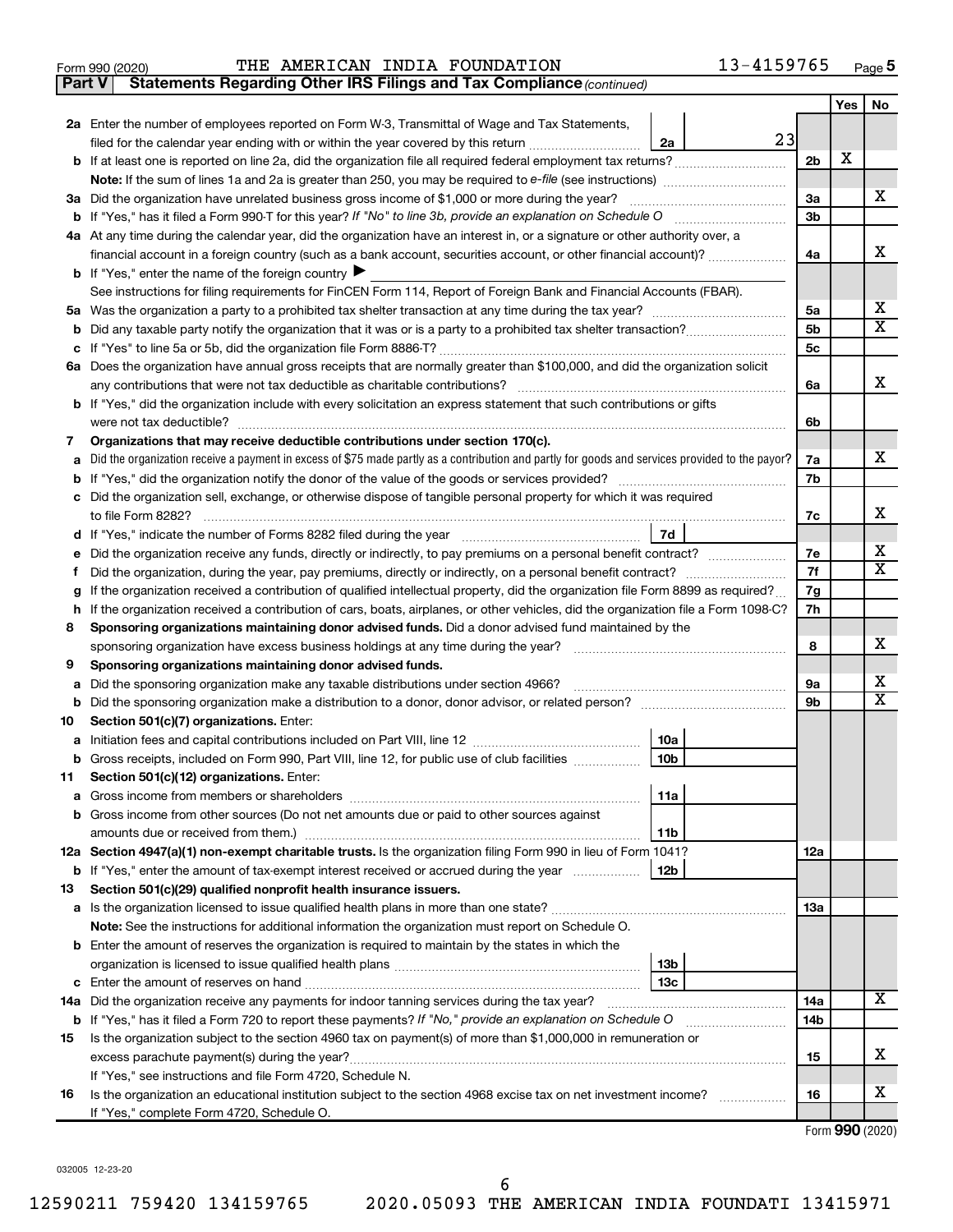#### Form 990 (2020)  $\qquad$  THE AMERICAN INDIA FOUNDATION  $\qquad \qquad 13-4159765$   $_{\text{Page}}$

**Part VI** Governance, Management, and Disclosure For each "Yes" response to lines 2 through 7b below, and for a "No" response *to line 8a, 8b, or 10b below, describe the circumstances, processes, or changes on Schedule O. See instructions.*

|     | Check if Schedule O contains a response or note to any line in this Part VI [11] [12] [12] Check if Schedule O contains a response or note to any line in this Part VI                                                        |                               |                 |                         | $\mathbf{X}$ |  |
|-----|-------------------------------------------------------------------------------------------------------------------------------------------------------------------------------------------------------------------------------|-------------------------------|-----------------|-------------------------|--------------|--|
|     | <b>Section A. Governing Body and Management</b>                                                                                                                                                                               |                               |                 |                         |              |  |
|     |                                                                                                                                                                                                                               |                               | 20              | Yes                     | No           |  |
|     | 1a Enter the number of voting members of the governing body at the end of the tax year                                                                                                                                        | 1a                            |                 |                         |              |  |
|     | If there are material differences in voting rights among members of the governing body, or if the governing                                                                                                                   |                               |                 |                         |              |  |
|     | body delegated broad authority to an executive committee or similar committee, explain on Schedule O.                                                                                                                         |                               |                 |                         |              |  |
| b   | Enter the number of voting members included on line 1a, above, who are independent                                                                                                                                            | 1b                            | 20              |                         |              |  |
| 2   | Did any officer, director, trustee, or key employee have a family relationship or a business relationship with any other                                                                                                      |                               |                 |                         |              |  |
|     | officer, director, trustee, or key employee?                                                                                                                                                                                  |                               | 2               |                         |              |  |
| 3   | Did the organization delegate control over management duties customarily performed by or under the direct supervision                                                                                                         |                               |                 |                         |              |  |
|     |                                                                                                                                                                                                                               |                               | 3               |                         |              |  |
| 4   | Did the organization make any significant changes to its governing documents since the prior Form 990 was filed?                                                                                                              |                               | 4               |                         |              |  |
| 5   |                                                                                                                                                                                                                               |                               | 5               |                         |              |  |
| 6   |                                                                                                                                                                                                                               |                               |                 |                         |              |  |
| 7a  | Did the organization have members, stockholders, or other persons who had the power to elect or appoint one or                                                                                                                |                               |                 |                         |              |  |
|     |                                                                                                                                                                                                                               |                               | 7a              |                         |              |  |
| b   | Are any governance decisions of the organization reserved to (or subject to approval by) members, stockholders, or                                                                                                            |                               |                 |                         |              |  |
|     |                                                                                                                                                                                                                               |                               | 7b              |                         |              |  |
| 8   | Did the organization contemporaneously document the meetings held or written actions undertaken during the year by the following:                                                                                             |                               |                 |                         |              |  |
| а   |                                                                                                                                                                                                                               |                               | 8a              | х                       |              |  |
|     |                                                                                                                                                                                                                               |                               | 8b              | х                       |              |  |
| 9   | Is there any officer, director, trustee, or key employee listed in Part VII, Section A, who cannot be reached at the                                                                                                          |                               |                 |                         |              |  |
|     |                                                                                                                                                                                                                               |                               | 9               |                         |              |  |
|     | <b>Section B. Policies</b> (This Section B requests information about policies not required by the Internal Revenue Code.)                                                                                                    |                               |                 |                         |              |  |
|     |                                                                                                                                                                                                                               |                               |                 | Yes                     |              |  |
|     |                                                                                                                                                                                                                               |                               | 10a             | х                       |              |  |
|     |                                                                                                                                                                                                                               |                               |                 |                         |              |  |
|     | <b>b</b> If "Yes," did the organization have written policies and procedures governing the activities of such chapters, affiliates,                                                                                           |                               |                 |                         |              |  |
|     |                                                                                                                                                                                                                               |                               | 10b             | X                       |              |  |
|     | 11a Has the organization provided a complete copy of this Form 990 to all members of its governing body before filing the form?                                                                                               |                               | 11a             | X                       |              |  |
|     | Describe in Schedule O the process, if any, used by the organization to review this Form 990.                                                                                                                                 |                               |                 |                         |              |  |
| 12a |                                                                                                                                                                                                                               |                               | 12a             | х                       |              |  |
|     | Were officers, directors, or trustees, and key employees required to disclose annually interests that could give rise to conflicts?                                                                                           |                               | 12 <sub>b</sub> | X                       |              |  |
| с   | Did the organization regularly and consistently monitor and enforce compliance with the policy? If "Yes," describe                                                                                                            |                               |                 |                         |              |  |
|     | in Schedule O how this was done manufactured and continuum and contact the was done manufactured and contact t                                                                                                                |                               | 12c             | X                       |              |  |
| 13  |                                                                                                                                                                                                                               |                               | 13              | $\overline{\mathbf{x}}$ |              |  |
| 14  |                                                                                                                                                                                                                               |                               | 14              | X                       |              |  |
| 15  | Did the process for determining compensation of the following persons include a review and approval by independent                                                                                                            |                               |                 |                         |              |  |
|     | persons, comparability data, and contemporaneous substantiation of the deliberation and decision?                                                                                                                             |                               |                 |                         |              |  |
| а   | The organization's CEO, Executive Director, or top management official [111] [11] manument content of the organization's CEO, Executive Director, or top management official [11] manument content of the organization of the |                               | 15a             | х                       |              |  |
|     |                                                                                                                                                                                                                               |                               | 15b             | х                       |              |  |
|     | If "Yes" to line 15a or 15b, describe the process in Schedule O (see instructions).                                                                                                                                           |                               |                 |                         |              |  |
|     | 16a Did the organization invest in, contribute assets to, or participate in a joint venture or similar arrangement with a                                                                                                     |                               |                 |                         |              |  |
|     | taxable entity during the year?                                                                                                                                                                                               |                               | 16a             |                         |              |  |
|     | b If "Yes," did the organization follow a written policy or procedure requiring the organization to evaluate its participation                                                                                                |                               |                 |                         |              |  |
|     |                                                                                                                                                                                                                               |                               |                 |                         |              |  |
|     | in joint venture arrangements under applicable federal tax law, and take steps to safeguard the organization's<br>exempt status with respect to such arrangements?                                                            |                               |                 |                         |              |  |
|     | <b>Section C. Disclosure</b>                                                                                                                                                                                                  |                               | 16b             |                         |              |  |
|     | List the states with which a copy of this Form 990 is required to be filed AL, AK, AR, CA, CO, CT, DE, DC, FL, GA, HI, IL                                                                                                     |                               |                 |                         |              |  |
| 17  |                                                                                                                                                                                                                               |                               |                 |                         |              |  |
| 18  | Section 6104 requires an organization to make its Forms 1023 (1024 or 1024-A, if applicable), 990, and 990-T (Section 501(c)(3)s only) available                                                                              |                               |                 |                         |              |  |
|     | for public inspection. Indicate how you made these available. Check all that apply.                                                                                                                                           |                               |                 |                         |              |  |
|     | $\lfloor x \rfloor$ Upon request<br>  X   Own website<br>Another's website                                                                                                                                                    | Other (explain on Schedule O) |                 |                         |              |  |
| 19  | Describe on Schedule O whether (and if so, how) the organization made its governing documents, conflict of interest policy, and financial                                                                                     |                               |                 |                         |              |  |
|     | statements available to the public during the tax year.                                                                                                                                                                       |                               |                 |                         |              |  |
|     |                                                                                                                                                                                                                               |                               |                 |                         |              |  |
| 20  | State the name, address, and telephone number of the person who possesses the organization's books and records                                                                                                                |                               |                 |                         |              |  |
|     | RITU PRASAD - 888-243-4463                                                                                                                                                                                                    |                               |                 |                         |              |  |
|     | 211 EAST 43RD STREET, SUITE 1900, NEW YORK, NY<br>SEE SCHEDULE O FOR FULL LIST OF STATES                                                                                                                                      | 10017-4707                    |                 |                         |              |  |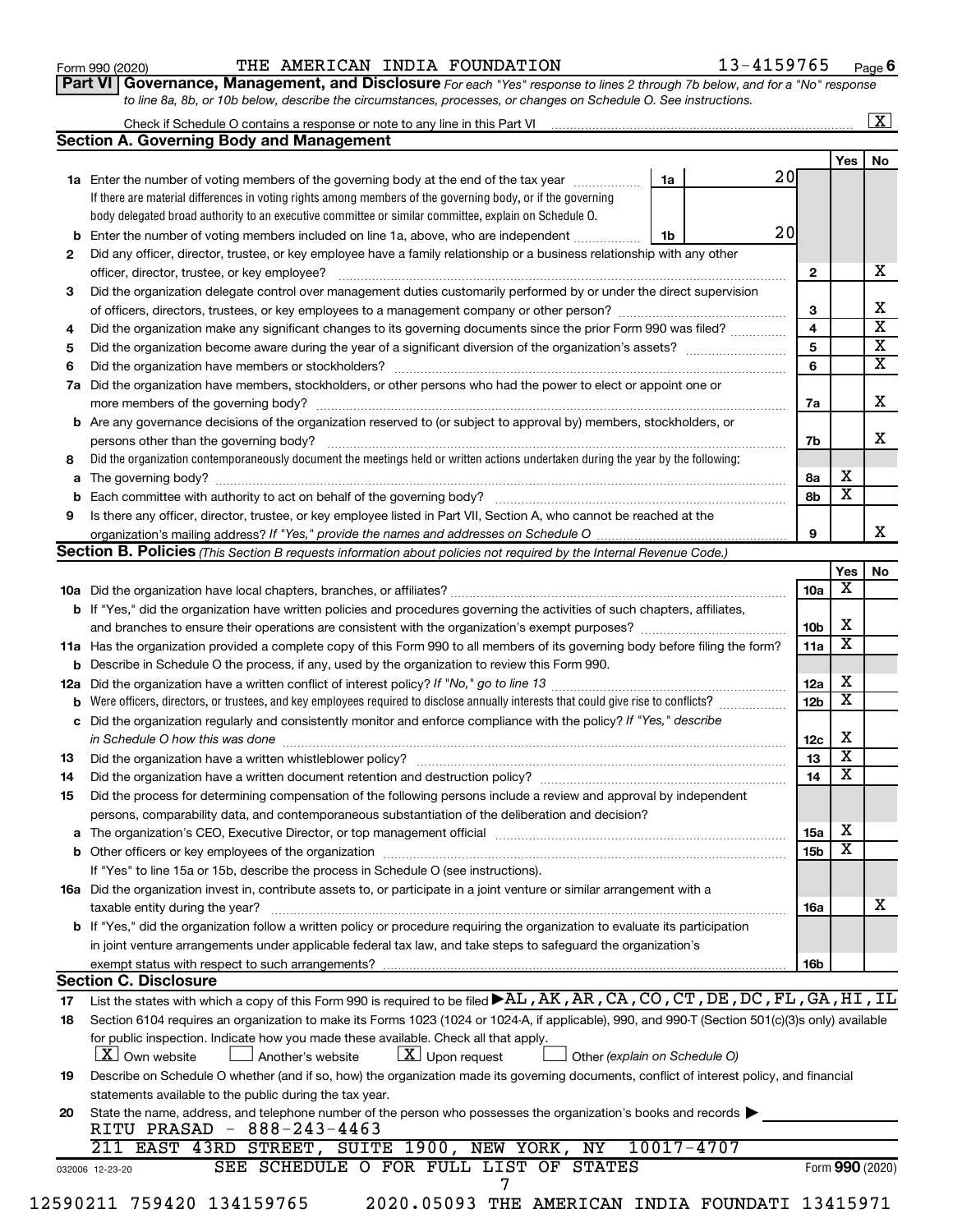$\Box$ 

| Part VII Compensation of Officers, Directors, Trustees, Key Employees, Highest Compensated |  |  |  |  |
|--------------------------------------------------------------------------------------------|--|--|--|--|
| <b>Employees, and Independent Contractors</b>                                              |  |  |  |  |

#### Check if Schedule O contains a response or note to any line in this Part VII

**Section A. Officers, Directors, Trustees, Key Employees, and Highest Compensated Employees**

**1a**  Complete this table for all persons required to be listed. Report compensation for the calendar year ending with or within the organization's tax year.  $\bullet$  List all of the organization's current officers, directors, trustees (whether individuals or organizations), regardless of amount of compensation.

Enter -0- in columns (D), (E), and (F) if no compensation was paid.

**•** List all of the organization's current key employees, if any. See instructions for definition of "key employee."

• List the organization's five *current* highest compensated employees (other than an officer, director, trustee, or key employee) who received reportable compensation (Box 5 of Form W-2 and/or Box 7 of Form 1099-MISC) of more than \$100,000 from the organization and any related organizations.

 $\bullet$  List all of the organization's former officers, key employees, and highest compensated employees who received more than \$100,000 of reportable compensation from the organization and any related organizations.

**•** List all of the organization's former directors or trustees that received, in the capacity as a former director or trustee of the organization, more than \$10,000 of reportable compensation from the organization and any related organizations.

See instructions for the order in which to list the persons above.

Check this box if neither the organization nor any related organization compensated any current officer, director, or trustee.  $\Box$ 

| Position<br>Name and title<br>Reportable<br>Reportable<br>Estimated<br>Average<br>(do not check more than one<br>compensation<br>hours per<br>box, unless person is both an<br>compensation<br>amount of<br>officer and a director/trustee)<br>week<br>from related<br>other<br>from<br>Individual trustee or director<br>the<br>organizations<br>(list any<br>compensation<br>organization<br>(W-2/1099-MISC)<br>hours for<br>from the<br>Highest compensated<br>employee<br>Institutional trustee<br>related<br>(W-2/1099-MISC)<br>organization<br>Key employee<br>organizations<br>and related<br>below<br>organizations<br>Former<br>Officer<br>line)<br>15.00<br>LATA KRISHNAN<br>(1)<br>$\rm X$<br>$\mathbf X$<br>$\mathbf 0$<br>$\mathbf 0$ .<br>0.<br>CO-CHAIR<br>6.00<br>HARIT TALWAR<br>(2)<br>X<br>$\mathbf 0$ .<br>X<br>0<br>0.<br>CO-CHAIR<br>4.00<br>VENKAT SRINIVASAN<br>(3)<br>X<br>0<br>$\mathbf 0$<br>$0$ .<br>X<br>VICE CHAIRMAN<br>4.00<br>DIAZ NESAMONEY<br>(4)<br>$\mathbf 0$ .<br>0<br>$\mathbf 0$ .<br>X<br>VICE CHAIRMAN<br>4.00<br>VIMAL BAHUGUNA<br>(5)<br>$\mathbf 0$<br>0<br>X<br>$0$ .<br><b>BOARD MEMBER</b><br>2.00<br>ASH LILANI<br>(6)<br>$\mathbf 0$<br>0<br>0.<br>X<br><b>BOARD MEMBER</b><br>4.00<br><b>ASHISH DHAWAN</b><br>(7)<br>0<br>$\mathbf 0$<br>$\mathbf 0$ .<br>X<br><b>BOARD MEMBER</b><br>2.00<br>ROHIT KAPOOR<br>(8)<br>$\mathbf 0$ .<br>$\mathbf 0$<br>$\mathbf 0$ .<br>X<br><b>BOARD MEMBER</b><br>10.00<br>ANJALI SHARMA<br>(9)<br>$\mathbf 0$ .<br>0<br>$\mathbf 0$ .<br>Χ<br><b>BOARD MEMBER</b><br>4.00<br>(10) RAJ SHARMA<br>$\mathbf{0}$ .<br>$\mathbf 0$ .<br>$0$ .<br>X<br><b>BOARD MEMBER</b><br>1.00<br>(11) MICHAEL STEINBERG<br>$\mathbf 0$ .<br>$\mathbf 0$ .<br>$\mathbf 0$ .<br>X<br><b>BOARD MEMBER</b><br>1.00<br>(12) JAY TAMBE<br>$\rm X$<br>0.<br>$\mathbf 0$ .<br>$\mathbf 0$ .<br><b>BOARD MEMBER</b><br>1.00<br>(13) SUMIR CHADHA<br>X<br>0<br>0.<br>$\mathbf 0$ .<br><b>BOARD MEMBER</b><br>1.00<br>(14) RAJ SESHADRI<br>$\mathbf 0$<br>0<br>$0$ .<br>$\mathbf X$<br><b>BOARD MEMBER</b><br>1.00<br>(15) VIVEK BANTWAL<br>X<br>0<br>0<br>0.<br>BOARD MEMBER<br>1.00<br>(16) BRIAN PEREIRA<br>$\mathbf 0$<br>$\mathbf 0$ .<br>$\mathbf X$<br>$\mathbf 0$ .<br><b>BOARD MEMBER</b><br>1.00<br>(17) SASHIN SHAH<br>X<br>$\mathbf 0$<br>$\mathbf 0$ .<br>0.<br><b>BOARD MEMBER</b><br>$000 \times 10^{-1}$ | (A) | (B) |  | (C) |  | (D) | (E) | (F) |
|-----------------------------------------------------------------------------------------------------------------------------------------------------------------------------------------------------------------------------------------------------------------------------------------------------------------------------------------------------------------------------------------------------------------------------------------------------------------------------------------------------------------------------------------------------------------------------------------------------------------------------------------------------------------------------------------------------------------------------------------------------------------------------------------------------------------------------------------------------------------------------------------------------------------------------------------------------------------------------------------------------------------------------------------------------------------------------------------------------------------------------------------------------------------------------------------------------------------------------------------------------------------------------------------------------------------------------------------------------------------------------------------------------------------------------------------------------------------------------------------------------------------------------------------------------------------------------------------------------------------------------------------------------------------------------------------------------------------------------------------------------------------------------------------------------------------------------------------------------------------------------------------------------------------------------------------------------------------------------------------------------------------------------------------------------------------------------------------------------------------------------------------------------------------------------------------------------------------------------------------------------------------------------------------------------------------------------------------------------------------------------------|-----|-----|--|-----|--|-----|-----|-----|
|                                                                                                                                                                                                                                                                                                                                                                                                                                                                                                                                                                                                                                                                                                                                                                                                                                                                                                                                                                                                                                                                                                                                                                                                                                                                                                                                                                                                                                                                                                                                                                                                                                                                                                                                                                                                                                                                                                                                                                                                                                                                                                                                                                                                                                                                                                                                                                                   |     |     |  |     |  |     |     |     |
|                                                                                                                                                                                                                                                                                                                                                                                                                                                                                                                                                                                                                                                                                                                                                                                                                                                                                                                                                                                                                                                                                                                                                                                                                                                                                                                                                                                                                                                                                                                                                                                                                                                                                                                                                                                                                                                                                                                                                                                                                                                                                                                                                                                                                                                                                                                                                                                   |     |     |  |     |  |     |     |     |
|                                                                                                                                                                                                                                                                                                                                                                                                                                                                                                                                                                                                                                                                                                                                                                                                                                                                                                                                                                                                                                                                                                                                                                                                                                                                                                                                                                                                                                                                                                                                                                                                                                                                                                                                                                                                                                                                                                                                                                                                                                                                                                                                                                                                                                                                                                                                                                                   |     |     |  |     |  |     |     |     |
|                                                                                                                                                                                                                                                                                                                                                                                                                                                                                                                                                                                                                                                                                                                                                                                                                                                                                                                                                                                                                                                                                                                                                                                                                                                                                                                                                                                                                                                                                                                                                                                                                                                                                                                                                                                                                                                                                                                                                                                                                                                                                                                                                                                                                                                                                                                                                                                   |     |     |  |     |  |     |     |     |
|                                                                                                                                                                                                                                                                                                                                                                                                                                                                                                                                                                                                                                                                                                                                                                                                                                                                                                                                                                                                                                                                                                                                                                                                                                                                                                                                                                                                                                                                                                                                                                                                                                                                                                                                                                                                                                                                                                                                                                                                                                                                                                                                                                                                                                                                                                                                                                                   |     |     |  |     |  |     |     |     |
|                                                                                                                                                                                                                                                                                                                                                                                                                                                                                                                                                                                                                                                                                                                                                                                                                                                                                                                                                                                                                                                                                                                                                                                                                                                                                                                                                                                                                                                                                                                                                                                                                                                                                                                                                                                                                                                                                                                                                                                                                                                                                                                                                                                                                                                                                                                                                                                   |     |     |  |     |  |     |     |     |
|                                                                                                                                                                                                                                                                                                                                                                                                                                                                                                                                                                                                                                                                                                                                                                                                                                                                                                                                                                                                                                                                                                                                                                                                                                                                                                                                                                                                                                                                                                                                                                                                                                                                                                                                                                                                                                                                                                                                                                                                                                                                                                                                                                                                                                                                                                                                                                                   |     |     |  |     |  |     |     |     |
|                                                                                                                                                                                                                                                                                                                                                                                                                                                                                                                                                                                                                                                                                                                                                                                                                                                                                                                                                                                                                                                                                                                                                                                                                                                                                                                                                                                                                                                                                                                                                                                                                                                                                                                                                                                                                                                                                                                                                                                                                                                                                                                                                                                                                                                                                                                                                                                   |     |     |  |     |  |     |     |     |
|                                                                                                                                                                                                                                                                                                                                                                                                                                                                                                                                                                                                                                                                                                                                                                                                                                                                                                                                                                                                                                                                                                                                                                                                                                                                                                                                                                                                                                                                                                                                                                                                                                                                                                                                                                                                                                                                                                                                                                                                                                                                                                                                                                                                                                                                                                                                                                                   |     |     |  |     |  |     |     |     |
|                                                                                                                                                                                                                                                                                                                                                                                                                                                                                                                                                                                                                                                                                                                                                                                                                                                                                                                                                                                                                                                                                                                                                                                                                                                                                                                                                                                                                                                                                                                                                                                                                                                                                                                                                                                                                                                                                                                                                                                                                                                                                                                                                                                                                                                                                                                                                                                   |     |     |  |     |  |     |     |     |
|                                                                                                                                                                                                                                                                                                                                                                                                                                                                                                                                                                                                                                                                                                                                                                                                                                                                                                                                                                                                                                                                                                                                                                                                                                                                                                                                                                                                                                                                                                                                                                                                                                                                                                                                                                                                                                                                                                                                                                                                                                                                                                                                                                                                                                                                                                                                                                                   |     |     |  |     |  |     |     |     |
|                                                                                                                                                                                                                                                                                                                                                                                                                                                                                                                                                                                                                                                                                                                                                                                                                                                                                                                                                                                                                                                                                                                                                                                                                                                                                                                                                                                                                                                                                                                                                                                                                                                                                                                                                                                                                                                                                                                                                                                                                                                                                                                                                                                                                                                                                                                                                                                   |     |     |  |     |  |     |     |     |
|                                                                                                                                                                                                                                                                                                                                                                                                                                                                                                                                                                                                                                                                                                                                                                                                                                                                                                                                                                                                                                                                                                                                                                                                                                                                                                                                                                                                                                                                                                                                                                                                                                                                                                                                                                                                                                                                                                                                                                                                                                                                                                                                                                                                                                                                                                                                                                                   |     |     |  |     |  |     |     |     |
|                                                                                                                                                                                                                                                                                                                                                                                                                                                                                                                                                                                                                                                                                                                                                                                                                                                                                                                                                                                                                                                                                                                                                                                                                                                                                                                                                                                                                                                                                                                                                                                                                                                                                                                                                                                                                                                                                                                                                                                                                                                                                                                                                                                                                                                                                                                                                                                   |     |     |  |     |  |     |     |     |
|                                                                                                                                                                                                                                                                                                                                                                                                                                                                                                                                                                                                                                                                                                                                                                                                                                                                                                                                                                                                                                                                                                                                                                                                                                                                                                                                                                                                                                                                                                                                                                                                                                                                                                                                                                                                                                                                                                                                                                                                                                                                                                                                                                                                                                                                                                                                                                                   |     |     |  |     |  |     |     |     |
|                                                                                                                                                                                                                                                                                                                                                                                                                                                                                                                                                                                                                                                                                                                                                                                                                                                                                                                                                                                                                                                                                                                                                                                                                                                                                                                                                                                                                                                                                                                                                                                                                                                                                                                                                                                                                                                                                                                                                                                                                                                                                                                                                                                                                                                                                                                                                                                   |     |     |  |     |  |     |     |     |
|                                                                                                                                                                                                                                                                                                                                                                                                                                                                                                                                                                                                                                                                                                                                                                                                                                                                                                                                                                                                                                                                                                                                                                                                                                                                                                                                                                                                                                                                                                                                                                                                                                                                                                                                                                                                                                                                                                                                                                                                                                                                                                                                                                                                                                                                                                                                                                                   |     |     |  |     |  |     |     |     |
|                                                                                                                                                                                                                                                                                                                                                                                                                                                                                                                                                                                                                                                                                                                                                                                                                                                                                                                                                                                                                                                                                                                                                                                                                                                                                                                                                                                                                                                                                                                                                                                                                                                                                                                                                                                                                                                                                                                                                                                                                                                                                                                                                                                                                                                                                                                                                                                   |     |     |  |     |  |     |     |     |
|                                                                                                                                                                                                                                                                                                                                                                                                                                                                                                                                                                                                                                                                                                                                                                                                                                                                                                                                                                                                                                                                                                                                                                                                                                                                                                                                                                                                                                                                                                                                                                                                                                                                                                                                                                                                                                                                                                                                                                                                                                                                                                                                                                                                                                                                                                                                                                                   |     |     |  |     |  |     |     |     |
|                                                                                                                                                                                                                                                                                                                                                                                                                                                                                                                                                                                                                                                                                                                                                                                                                                                                                                                                                                                                                                                                                                                                                                                                                                                                                                                                                                                                                                                                                                                                                                                                                                                                                                                                                                                                                                                                                                                                                                                                                                                                                                                                                                                                                                                                                                                                                                                   |     |     |  |     |  |     |     |     |
|                                                                                                                                                                                                                                                                                                                                                                                                                                                                                                                                                                                                                                                                                                                                                                                                                                                                                                                                                                                                                                                                                                                                                                                                                                                                                                                                                                                                                                                                                                                                                                                                                                                                                                                                                                                                                                                                                                                                                                                                                                                                                                                                                                                                                                                                                                                                                                                   |     |     |  |     |  |     |     |     |
|                                                                                                                                                                                                                                                                                                                                                                                                                                                                                                                                                                                                                                                                                                                                                                                                                                                                                                                                                                                                                                                                                                                                                                                                                                                                                                                                                                                                                                                                                                                                                                                                                                                                                                                                                                                                                                                                                                                                                                                                                                                                                                                                                                                                                                                                                                                                                                                   |     |     |  |     |  |     |     |     |
|                                                                                                                                                                                                                                                                                                                                                                                                                                                                                                                                                                                                                                                                                                                                                                                                                                                                                                                                                                                                                                                                                                                                                                                                                                                                                                                                                                                                                                                                                                                                                                                                                                                                                                                                                                                                                                                                                                                                                                                                                                                                                                                                                                                                                                                                                                                                                                                   |     |     |  |     |  |     |     |     |
|                                                                                                                                                                                                                                                                                                                                                                                                                                                                                                                                                                                                                                                                                                                                                                                                                                                                                                                                                                                                                                                                                                                                                                                                                                                                                                                                                                                                                                                                                                                                                                                                                                                                                                                                                                                                                                                                                                                                                                                                                                                                                                                                                                                                                                                                                                                                                                                   |     |     |  |     |  |     |     |     |
|                                                                                                                                                                                                                                                                                                                                                                                                                                                                                                                                                                                                                                                                                                                                                                                                                                                                                                                                                                                                                                                                                                                                                                                                                                                                                                                                                                                                                                                                                                                                                                                                                                                                                                                                                                                                                                                                                                                                                                                                                                                                                                                                                                                                                                                                                                                                                                                   |     |     |  |     |  |     |     |     |
|                                                                                                                                                                                                                                                                                                                                                                                                                                                                                                                                                                                                                                                                                                                                                                                                                                                                                                                                                                                                                                                                                                                                                                                                                                                                                                                                                                                                                                                                                                                                                                                                                                                                                                                                                                                                                                                                                                                                                                                                                                                                                                                                                                                                                                                                                                                                                                                   |     |     |  |     |  |     |     |     |
|                                                                                                                                                                                                                                                                                                                                                                                                                                                                                                                                                                                                                                                                                                                                                                                                                                                                                                                                                                                                                                                                                                                                                                                                                                                                                                                                                                                                                                                                                                                                                                                                                                                                                                                                                                                                                                                                                                                                                                                                                                                                                                                                                                                                                                                                                                                                                                                   |     |     |  |     |  |     |     |     |
|                                                                                                                                                                                                                                                                                                                                                                                                                                                                                                                                                                                                                                                                                                                                                                                                                                                                                                                                                                                                                                                                                                                                                                                                                                                                                                                                                                                                                                                                                                                                                                                                                                                                                                                                                                                                                                                                                                                                                                                                                                                                                                                                                                                                                                                                                                                                                                                   |     |     |  |     |  |     |     |     |
|                                                                                                                                                                                                                                                                                                                                                                                                                                                                                                                                                                                                                                                                                                                                                                                                                                                                                                                                                                                                                                                                                                                                                                                                                                                                                                                                                                                                                                                                                                                                                                                                                                                                                                                                                                                                                                                                                                                                                                                                                                                                                                                                                                                                                                                                                                                                                                                   |     |     |  |     |  |     |     |     |
|                                                                                                                                                                                                                                                                                                                                                                                                                                                                                                                                                                                                                                                                                                                                                                                                                                                                                                                                                                                                                                                                                                                                                                                                                                                                                                                                                                                                                                                                                                                                                                                                                                                                                                                                                                                                                                                                                                                                                                                                                                                                                                                                                                                                                                                                                                                                                                                   |     |     |  |     |  |     |     |     |
|                                                                                                                                                                                                                                                                                                                                                                                                                                                                                                                                                                                                                                                                                                                                                                                                                                                                                                                                                                                                                                                                                                                                                                                                                                                                                                                                                                                                                                                                                                                                                                                                                                                                                                                                                                                                                                                                                                                                                                                                                                                                                                                                                                                                                                                                                                                                                                                   |     |     |  |     |  |     |     |     |
|                                                                                                                                                                                                                                                                                                                                                                                                                                                                                                                                                                                                                                                                                                                                                                                                                                                                                                                                                                                                                                                                                                                                                                                                                                                                                                                                                                                                                                                                                                                                                                                                                                                                                                                                                                                                                                                                                                                                                                                                                                                                                                                                                                                                                                                                                                                                                                                   |     |     |  |     |  |     |     |     |
|                                                                                                                                                                                                                                                                                                                                                                                                                                                                                                                                                                                                                                                                                                                                                                                                                                                                                                                                                                                                                                                                                                                                                                                                                                                                                                                                                                                                                                                                                                                                                                                                                                                                                                                                                                                                                                                                                                                                                                                                                                                                                                                                                                                                                                                                                                                                                                                   |     |     |  |     |  |     |     |     |
|                                                                                                                                                                                                                                                                                                                                                                                                                                                                                                                                                                                                                                                                                                                                                                                                                                                                                                                                                                                                                                                                                                                                                                                                                                                                                                                                                                                                                                                                                                                                                                                                                                                                                                                                                                                                                                                                                                                                                                                                                                                                                                                                                                                                                                                                                                                                                                                   |     |     |  |     |  |     |     |     |
|                                                                                                                                                                                                                                                                                                                                                                                                                                                                                                                                                                                                                                                                                                                                                                                                                                                                                                                                                                                                                                                                                                                                                                                                                                                                                                                                                                                                                                                                                                                                                                                                                                                                                                                                                                                                                                                                                                                                                                                                                                                                                                                                                                                                                                                                                                                                                                                   |     |     |  |     |  |     |     |     |
|                                                                                                                                                                                                                                                                                                                                                                                                                                                                                                                                                                                                                                                                                                                                                                                                                                                                                                                                                                                                                                                                                                                                                                                                                                                                                                                                                                                                                                                                                                                                                                                                                                                                                                                                                                                                                                                                                                                                                                                                                                                                                                                                                                                                                                                                                                                                                                                   |     |     |  |     |  |     |     |     |
|                                                                                                                                                                                                                                                                                                                                                                                                                                                                                                                                                                                                                                                                                                                                                                                                                                                                                                                                                                                                                                                                                                                                                                                                                                                                                                                                                                                                                                                                                                                                                                                                                                                                                                                                                                                                                                                                                                                                                                                                                                                                                                                                                                                                                                                                                                                                                                                   |     |     |  |     |  |     |     |     |
|                                                                                                                                                                                                                                                                                                                                                                                                                                                                                                                                                                                                                                                                                                                                                                                                                                                                                                                                                                                                                                                                                                                                                                                                                                                                                                                                                                                                                                                                                                                                                                                                                                                                                                                                                                                                                                                                                                                                                                                                                                                                                                                                                                                                                                                                                                                                                                                   |     |     |  |     |  |     |     |     |
|                                                                                                                                                                                                                                                                                                                                                                                                                                                                                                                                                                                                                                                                                                                                                                                                                                                                                                                                                                                                                                                                                                                                                                                                                                                                                                                                                                                                                                                                                                                                                                                                                                                                                                                                                                                                                                                                                                                                                                                                                                                                                                                                                                                                                                                                                                                                                                                   |     |     |  |     |  |     |     |     |
|                                                                                                                                                                                                                                                                                                                                                                                                                                                                                                                                                                                                                                                                                                                                                                                                                                                                                                                                                                                                                                                                                                                                                                                                                                                                                                                                                                                                                                                                                                                                                                                                                                                                                                                                                                                                                                                                                                                                                                                                                                                                                                                                                                                                                                                                                                                                                                                   |     |     |  |     |  |     |     |     |
|                                                                                                                                                                                                                                                                                                                                                                                                                                                                                                                                                                                                                                                                                                                                                                                                                                                                                                                                                                                                                                                                                                                                                                                                                                                                                                                                                                                                                                                                                                                                                                                                                                                                                                                                                                                                                                                                                                                                                                                                                                                                                                                                                                                                                                                                                                                                                                                   |     |     |  |     |  |     |     |     |
|                                                                                                                                                                                                                                                                                                                                                                                                                                                                                                                                                                                                                                                                                                                                                                                                                                                                                                                                                                                                                                                                                                                                                                                                                                                                                                                                                                                                                                                                                                                                                                                                                                                                                                                                                                                                                                                                                                                                                                                                                                                                                                                                                                                                                                                                                                                                                                                   |     |     |  |     |  |     |     |     |

032007 12-23-20

8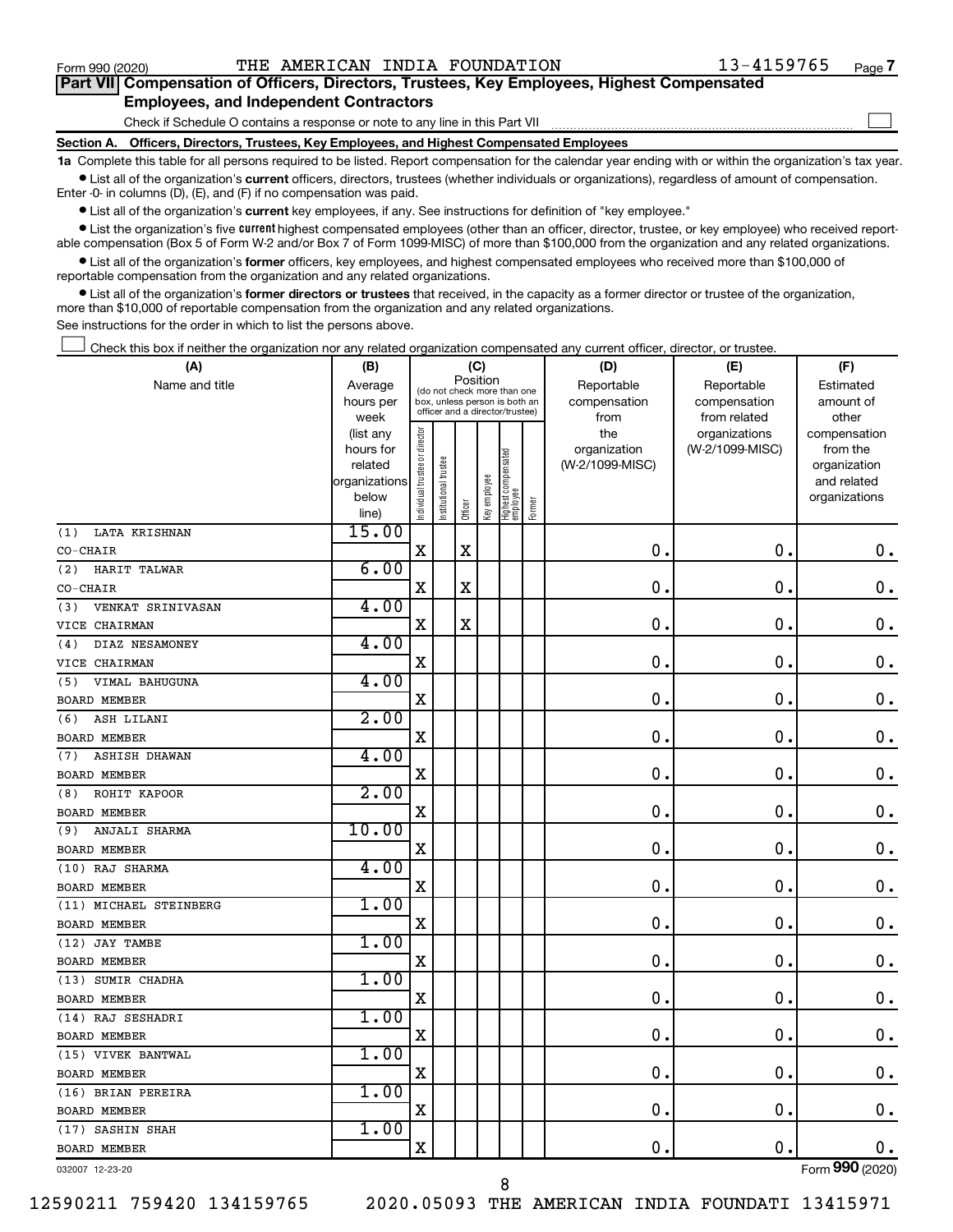|  | Form 990 (2020) |
|--|-----------------|
|  |                 |

Form 990 (2020) **PHE AMERICAN INDIA FOUNDATION** 13-4159765 Page

13-4159765 Page 8

| Part VII Section A. Officers, Directors, Trustees, Key Employees, and Highest Compensated Employees (continued)                              |                   |                                |                                                                  |         |              |                                   |        |                         |                               |              |                          |               |
|----------------------------------------------------------------------------------------------------------------------------------------------|-------------------|--------------------------------|------------------------------------------------------------------|---------|--------------|-----------------------------------|--------|-------------------------|-------------------------------|--------------|--------------------------|---------------|
| (A)                                                                                                                                          | (B)               |                                |                                                                  |         | (C)          |                                   |        | (D)                     | (E)                           |              | (F)                      |               |
| Name and title                                                                                                                               | Average           |                                | (do not check more than one                                      |         | Position     |                                   |        | Reportable              | Reportable                    |              | Estimated                |               |
|                                                                                                                                              | hours per         |                                | box, unless person is both an<br>officer and a director/trustee) |         |              |                                   |        | compensation            | compensation                  |              | amount of                |               |
|                                                                                                                                              | week<br>(list any |                                |                                                                  |         |              |                                   |        | from                    | from related<br>organizations |              | other                    |               |
|                                                                                                                                              | hours for         |                                |                                                                  |         |              |                                   |        | the<br>organization     | (W-2/1099-MISC)               |              | compensation<br>from the |               |
|                                                                                                                                              | related           |                                |                                                                  |         |              |                                   |        | (W-2/1099-MISC)         |                               |              | organization             |               |
|                                                                                                                                              | organizations     |                                |                                                                  |         |              |                                   |        |                         |                               |              | and related              |               |
|                                                                                                                                              | below             | Individual trustee or director | Institutional trustee                                            | Officer | Key employee | Highest compensated<br>  employee | Former |                         |                               |              | organizations            |               |
|                                                                                                                                              | line)             |                                |                                                                  |         |              |                                   |        |                         |                               |              |                          |               |
| (18) PRADEEP KASHYAP                                                                                                                         | 2.00              |                                |                                                                  |         |              |                                   |        |                         |                               |              |                          |               |
| <b>BOARD MEMBER</b>                                                                                                                          |                   | X                              |                                                                  |         |              |                                   |        | 0.                      | О.                            |              |                          | 0.            |
| (19) VIJAY VISHWANATH                                                                                                                        | 1.00              |                                |                                                                  |         |              |                                   |        |                         |                               |              |                          |               |
| <b>BOARD MEMBER</b>                                                                                                                          |                   | X                              |                                                                  |         |              |                                   |        | $\mathbf 0$ .           | О.                            |              |                          | $\mathbf 0$ . |
| (20) TASNEEM CHIPTY                                                                                                                          | 1.00              |                                |                                                                  |         |              |                                   |        |                         |                               |              |                          |               |
| <b>BOARD MEMBER</b>                                                                                                                          |                   | X                              |                                                                  |         |              |                                   |        | 0.                      | $\mathbf 0$ .                 |              |                          | $0$ .         |
| (21) NISHANT PANDEY                                                                                                                          | 40.00             |                                |                                                                  |         |              |                                   |        |                         |                               |              |                          |               |
| PRESIDENT & CEO                                                                                                                              |                   |                                |                                                                  | X       |              |                                   |        | 502, 500.               | 0.                            |              |                          | 68,982.       |
| (22) PRATIBHA SRINIVASAN                                                                                                                     | 40.00             |                                |                                                                  |         |              |                                   |        |                         |                               |              |                          |               |
| CFO & COO                                                                                                                                    |                   |                                |                                                                  | X       |              |                                   |        | 165,538.                | 0.                            |              |                          | 24,322.       |
| (23) BRADEN LAY                                                                                                                              | 40.00             |                                |                                                                  |         |              |                                   |        |                         |                               |              |                          |               |
| CDO                                                                                                                                          |                   |                                |                                                                  |         |              | X                                 |        | 104,413.                | 0.                            |              |                          | 13,046.       |
| (24) LOUIS D'SOUZA                                                                                                                           | 40.00             |                                |                                                                  |         |              | X                                 |        |                         | 0.                            |              |                          |               |
| FINANCE CONTROLLER                                                                                                                           | 40.00             |                                |                                                                  |         |              |                                   |        | 118,490.                |                               |              |                          | 42,573.       |
| (25) ANEETINDER BRAR                                                                                                                         |                   |                                |                                                                  |         |              | X                                 |        | 108,938.                | 0.                            |              |                          | 19,765.       |
| DEVELOPMENT DIRECTOR                                                                                                                         |                   |                                |                                                                  |         |              |                                   |        |                         |                               |              |                          |               |
|                                                                                                                                              |                   |                                |                                                                  |         |              |                                   |        |                         |                               |              |                          |               |
|                                                                                                                                              |                   |                                |                                                                  |         |              |                                   |        | 999,879.                | σ.                            |              |                          | 168,688.      |
| c Total from continuation sheets to Part VII, Section A [111] [2000]                                                                         |                   |                                |                                                                  |         |              |                                   |        | 0.                      | σ.                            |              |                          | 0.            |
|                                                                                                                                              |                   |                                |                                                                  |         |              |                                   |        | 999,879.                | σ.                            |              | 168,688.                 |               |
| Total number of individuals (including but not limited to those listed above) who received more than \$100,000 of reportable<br>$\mathbf{2}$ |                   |                                |                                                                  |         |              |                                   |        |                         |                               |              |                          |               |
| compensation from the organization $\blacktriangleright$                                                                                     |                   |                                |                                                                  |         |              |                                   |        |                         |                               |              |                          | 5             |
|                                                                                                                                              |                   |                                |                                                                  |         |              |                                   |        |                         |                               |              | Yes                      | No            |
| Did the organization list any former officer, director, trustee, key employee, or highest compensated employee on<br>3                       |                   |                                |                                                                  |         |              |                                   |        |                         |                               |              |                          |               |
| line 1a? If "Yes," complete Schedule J for such individual                                                                                   |                   |                                |                                                                  |         |              |                                   |        |                         |                               | 3            |                          | x             |
| For any individual listed on line 1a, is the sum of reportable compensation and other compensation from the organization<br>4                |                   |                                |                                                                  |         |              |                                   |        |                         |                               |              |                          |               |
|                                                                                                                                              |                   |                                |                                                                  |         |              |                                   |        |                         |                               | 4            | $\overline{\textbf{X}}$  |               |
| Did any person listed on line 1a receive or accrue compensation from any unrelated organization or individual for services<br>5              |                   |                                |                                                                  |         |              |                                   |        |                         |                               |              |                          |               |
| rendered to the organization? If "Yes," complete Schedule J for such person manufacture content content content                              |                   |                                |                                                                  |         |              |                                   |        |                         |                               | 5            |                          | x             |
| <b>Section B. Independent Contractors</b>                                                                                                    |                   |                                |                                                                  |         |              |                                   |        |                         |                               |              |                          |               |
| Complete this table for your five highest compensated independent contractors that received more than \$100,000 of compensation from<br>1    |                   |                                |                                                                  |         |              |                                   |        |                         |                               |              |                          |               |
| the organization. Report compensation for the calendar year ending with or within the organization's tax year.                               |                   |                                |                                                                  |         |              |                                   |        |                         |                               |              |                          |               |
| (A)                                                                                                                                          |                   |                                |                                                                  |         |              |                                   |        | (B)                     |                               | (C)          |                          |               |
| Name and business address                                                                                                                    |                   |                                | <b>NONE</b>                                                      |         |              |                                   |        | Description of services |                               | Compensation |                          |               |
|                                                                                                                                              |                   |                                |                                                                  |         |              |                                   |        |                         |                               |              |                          |               |
|                                                                                                                                              |                   |                                |                                                                  |         |              |                                   |        |                         |                               |              |                          |               |
|                                                                                                                                              |                   |                                |                                                                  |         |              |                                   |        |                         |                               |              |                          |               |
|                                                                                                                                              |                   |                                |                                                                  |         |              |                                   |        |                         |                               |              |                          |               |
|                                                                                                                                              |                   |                                |                                                                  |         |              |                                   |        |                         |                               |              |                          |               |
|                                                                                                                                              |                   |                                |                                                                  |         |              |                                   |        |                         |                               |              |                          |               |
|                                                                                                                                              |                   |                                |                                                                  |         |              |                                   |        |                         |                               |              |                          |               |
|                                                                                                                                              |                   |                                |                                                                  |         |              |                                   |        |                         |                               |              |                          |               |
|                                                                                                                                              |                   |                                |                                                                  |         |              |                                   |        |                         |                               |              |                          |               |
|                                                                                                                                              |                   |                                |                                                                  |         |              |                                   |        |                         |                               |              |                          |               |
| 2<br>Total number of independent contractors (including but not limited to those listed above) who received more than                        |                   |                                |                                                                  |         |              |                                   |        |                         |                               |              |                          |               |
| \$100,000 of compensation from the organization >                                                                                            |                   |                                |                                                                  |         |              | 0                                 |        |                         |                               |              |                          |               |

032008 12-23-20

Form (2020) **990**

9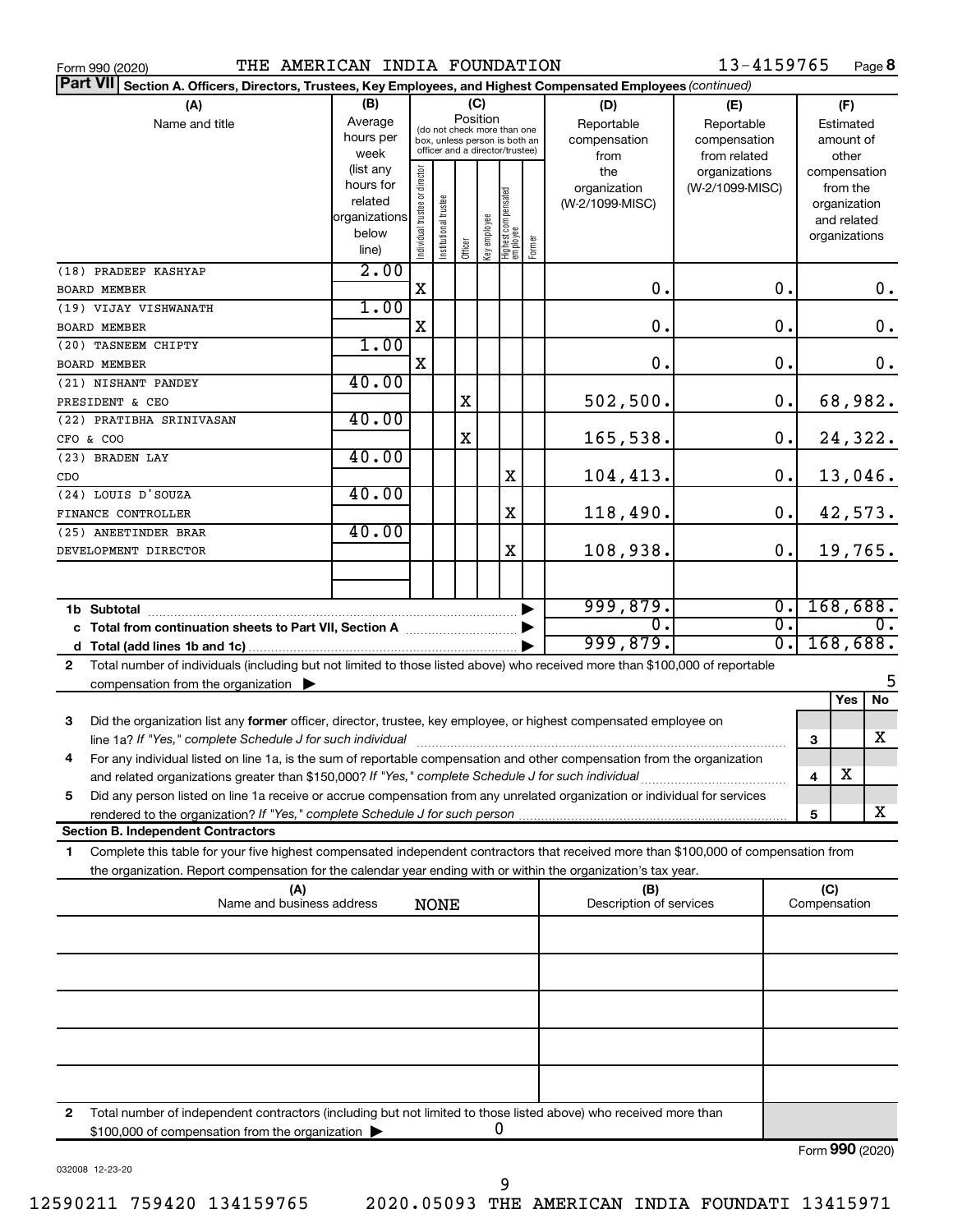|                                                           |                  |     | Form 990 (2020)                                                                           |      |                   |                 | THE AMERICAN INDIA FOUNDATION |               |                                   | 13-4159765 | Page 9                               |
|-----------------------------------------------------------|------------------|-----|-------------------------------------------------------------------------------------------|------|-------------------|-----------------|-------------------------------|---------------|-----------------------------------|------------|--------------------------------------|
|                                                           | <b>Part VIII</b> |     | <b>Statement of Revenue</b>                                                               |      |                   |                 |                               |               |                                   |            |                                      |
|                                                           |                  |     |                                                                                           |      |                   |                 |                               |               |                                   |            |                                      |
|                                                           |                  |     |                                                                                           |      |                   |                 |                               | Total revenue | Related or exempt                 | Unrelated  | (D)<br>Revenue excluded              |
|                                                           |                  |     |                                                                                           |      |                   |                 |                               |               | function revenue business revenue |            | from tax under<br>sections 512 - 514 |
|                                                           |                  |     |                                                                                           |      |                   |                 |                               |               |                                   |            |                                      |
|                                                           |                  |     | 1 a Federated campaigns                                                                   |      | l 1a              |                 |                               |               |                                   |            |                                      |
|                                                           |                  |     | <b>b</b> Membership dues                                                                  |      | 1 <sub>b</sub>    |                 |                               |               |                                   |            |                                      |
|                                                           |                  |     | c Fundraising events                                                                      |      | 1 <sub>c</sub>    |                 | 3,767,904.                    |               |                                   |            |                                      |
|                                                           |                  |     | d Related organizations                                                                   |      | 1 <sub>d</sub>    |                 |                               |               |                                   |            |                                      |
| Contributions, Gifts, Grants<br>and Other Similar Amounts |                  |     | e Government grants (contributions)                                                       |      | 1e                |                 | 326,600.                      |               |                                   |            |                                      |
|                                                           |                  |     | f All other contributions, gifts, grants, and                                             |      |                   |                 |                               |               |                                   |            |                                      |
|                                                           |                  |     | similar amounts not included above                                                        |      | 1f                |                 | 6,044,578.                    |               |                                   |            |                                      |
|                                                           |                  |     | g Noncash contributions included in lines 1a-1f                                           |      | 1g  \$            |                 | 466,429.                      |               |                                   |            |                                      |
|                                                           |                  |     |                                                                                           |      |                   |                 |                               | 10,139,082.   |                                   |            |                                      |
|                                                           |                  |     |                                                                                           |      |                   |                 | <b>Business Code</b>          |               |                                   |            |                                      |
| Program Service<br>Revenue                                |                  | 2a  |                                                                                           |      |                   |                 |                               |               |                                   |            |                                      |
|                                                           |                  | b   | the control of the control of the control of the control of the control of                |      |                   |                 |                               |               |                                   |            |                                      |
|                                                           |                  | c   | the control of the control of the control of the control of the control of the control of |      |                   |                 |                               |               |                                   |            |                                      |
|                                                           |                  | d   | the control of the control of the control of the control of the control of                |      |                   |                 |                               |               |                                   |            |                                      |
|                                                           |                  |     |                                                                                           |      |                   |                 |                               |               |                                   |            |                                      |
|                                                           |                  |     | All other program service revenue                                                         |      |                   |                 |                               |               |                                   |            |                                      |
|                                                           | 3                |     | Investment income (including dividends, interest, and                                     |      |                   |                 |                               |               |                                   |            |                                      |
|                                                           |                  |     |                                                                                           |      |                   |                 |                               | 78,418.       |                                   |            | 78,418.                              |
|                                                           | 4                |     | Income from investment of tax-exempt bond proceeds                                        |      |                   |                 |                               |               |                                   |            |                                      |
|                                                           | 5                |     |                                                                                           |      |                   |                 |                               |               |                                   |            |                                      |
|                                                           |                  |     |                                                                                           |      | (i) Real          |                 | (ii) Personal                 |               |                                   |            |                                      |
|                                                           |                  |     | <b>6 a</b> Gross rents                                                                    | 6a   | 70,120.           |                 |                               |               |                                   |            |                                      |
|                                                           |                  |     | Less: rental expenses                                                                     | 6b   |                   | $\mathbf{0}$ .  |                               |               |                                   |            |                                      |
|                                                           |                  |     | Rental income or (loss)                                                                   | 6c   | 70,120.           |                 |                               |               |                                   |            |                                      |
|                                                           |                  |     | d Net rental income or (loss)                                                             |      |                   |                 |                               | 70,120.       |                                   |            | 70, 120.                             |
|                                                           |                  |     | 7 a Gross amount from sales of                                                            |      | (i) Securities    |                 | (ii) Other                    |               |                                   |            |                                      |
|                                                           |                  |     | assets other than inventory                                                               | 7a l | 1,867,009.        |                 |                               |               |                                   |            |                                      |
|                                                           |                  |     | <b>b</b> Less: cost or other basis                                                        |      |                   |                 |                               |               |                                   |            |                                      |
|                                                           |                  |     | and sales expenses                                                                        |      | $7b$ 1, 798, 870. |                 |                               |               |                                   |            |                                      |
| venue                                                     |                  |     | c Gain or (loss)                                                                          | 7c   | 68,139.           |                 |                               |               |                                   |            |                                      |
|                                                           |                  |     |                                                                                           |      |                   |                 |                               | 68,139.       |                                   |            | 68,139.                              |
| Other <sub>R</sub>                                        |                  |     | 8 a Gross income from fundraising events (not                                             |      |                   |                 |                               |               |                                   |            |                                      |
|                                                           |                  |     | including \$ 3,767,904. of                                                                |      |                   |                 |                               |               |                                   |            |                                      |
|                                                           |                  |     | contributions reported on line 1c). See                                                   |      |                   |                 |                               |               |                                   |            |                                      |
|                                                           |                  |     |                                                                                           |      |                   |                 | 0.                            |               |                                   |            |                                      |
|                                                           |                  |     | b Less: direct expenses                                                                   |      |                   | 8 <sub>b</sub>  | 0.                            |               |                                   |            |                                      |
|                                                           |                  |     | c Net income or (loss) from fundraising events                                            |      |                   |                 |                               | 0.            |                                   |            |                                      |
|                                                           |                  |     | 9 a Gross income from gaming activities. See                                              |      |                   |                 |                               |               |                                   |            |                                      |
|                                                           |                  |     |                                                                                           |      |                   | 9a              |                               |               |                                   |            |                                      |
|                                                           |                  |     |                                                                                           |      |                   | 9 <sub>b</sub>  |                               |               |                                   |            |                                      |
|                                                           |                  |     | c Net income or (loss) from gaming activities                                             |      |                   |                 |                               |               |                                   |            |                                      |
|                                                           |                  |     | 10 a Gross sales of inventory, less returns                                               |      |                   |                 |                               |               |                                   |            |                                      |
|                                                           |                  |     |                                                                                           |      |                   |                 |                               |               |                                   |            |                                      |
|                                                           |                  |     | <b>b</b> Less: cost of goods sold                                                         |      |                   | 10 <sub>b</sub> |                               |               |                                   |            |                                      |
|                                                           |                  |     | <b>c</b> Net income or (loss) from sales of inventory                                     |      |                   |                 |                               |               |                                   |            |                                      |
|                                                           |                  |     |                                                                                           |      |                   |                 | <b>Business Code</b>          |               |                                   |            |                                      |
|                                                           |                  | 11a |                                                                                           |      |                   |                 |                               |               |                                   |            |                                      |
|                                                           |                  | b   |                                                                                           |      |                   |                 |                               |               |                                   |            |                                      |
| Miscellaneous<br>Revenue                                  |                  | c   |                                                                                           |      |                   |                 |                               |               |                                   |            |                                      |
|                                                           |                  |     |                                                                                           |      |                   |                 |                               |               |                                   |            |                                      |
|                                                           | 12               |     |                                                                                           |      |                   |                 |                               | 10, 355, 759. | 0.                                | 0.         | 216,677.                             |
| 032009 12-23-20                                           |                  |     |                                                                                           |      |                   |                 |                               |               |                                   |            | Form 990 (2020)                      |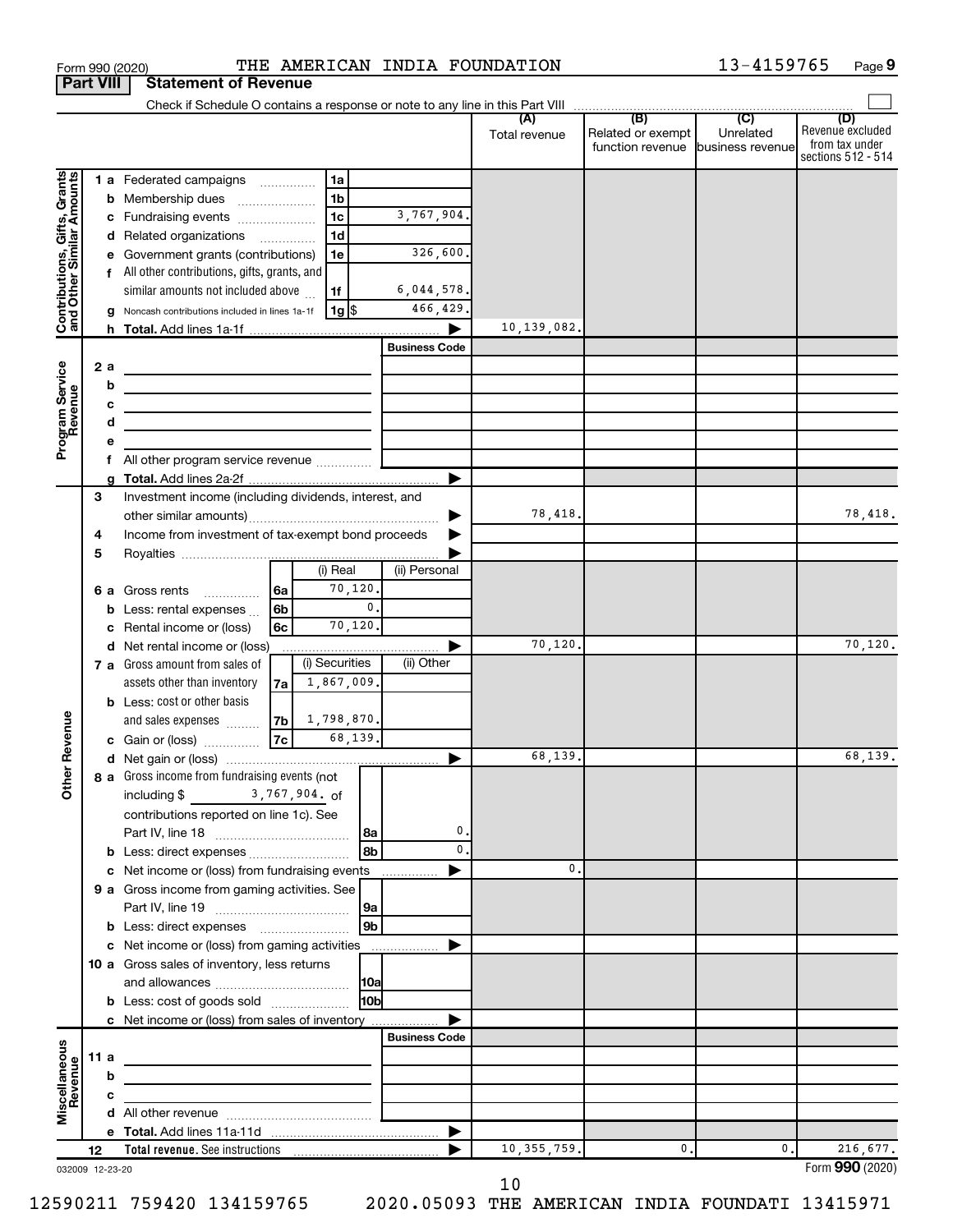**Part IX Statement of Functional Expenses**

Form 990 (2020) **PHE AMERICAN INDIA FOUNDATION** 13-4159765  $_{\text{Page}}$ 

|              | Section 501(c)(3) and 501(c)(4) organizations must complete all columns. All other organizations must complete column (A). |                          |                                    |                                           |                                |
|--------------|----------------------------------------------------------------------------------------------------------------------------|--------------------------|------------------------------------|-------------------------------------------|--------------------------------|
|              | Check if Schedule O contains a response or note to any line in this Part IX.                                               |                          |                                    |                                           |                                |
|              | Do not include amounts reported on lines 6b,<br>7b, 8b, 9b, and 10b of Part VIII.                                          | (A)<br>Total expenses    | (B)<br>Program service<br>expenses | (C)<br>Management and<br>general expenses | (D)<br>Fundraising<br>expenses |
| 1            | Grants and other assistance to domestic organizations                                                                      |                          |                                    |                                           |                                |
|              | and domestic governments. See Part IV, line 21                                                                             |                          |                                    |                                           |                                |
| $\mathbf{2}$ | Grants and other assistance to domestic                                                                                    |                          |                                    |                                           |                                |
|              | individuals. See Part IV, line 22                                                                                          | 21,675.                  | 21,675.                            |                                           |                                |
| 3            | Grants and other assistance to foreign                                                                                     |                          |                                    |                                           |                                |
|              | organizations, foreign governments, and foreign                                                                            |                          |                                    |                                           |                                |
|              | individuals. See Part IV, lines 15 and 16                                                                                  | 4,927,602.               | 4,927,602.                         |                                           |                                |
| 4            | Benefits paid to or for members                                                                                            |                          |                                    |                                           |                                |
| 5            | Compensation of current officers, directors,                                                                               |                          |                                    |                                           |                                |
|              | trustees, and key employees                                                                                                | 755,879.                 | 584,238.                           | 114,428.                                  | 57,213.                        |
| 6            | Compensation not included above to disqualified                                                                            |                          |                                    |                                           |                                |
|              | persons (as defined under section 4958(f)(1)) and                                                                          |                          |                                    |                                           |                                |
|              | persons described in section 4958(c)(3)(B)                                                                                 |                          |                                    |                                           |                                |
| 7            | Other salaries and wages                                                                                                   | 1, 240, 818.             | 946,608.                           | 129,891.                                  | 164, 319.                      |
| 8            | Pension plan accruals and contributions (include                                                                           |                          |                                    |                                           |                                |
|              | section 401(k) and 403(b) employer contributions)                                                                          | $\frac{41,547}{347,730}$ | 33, 177.                           | $\frac{2,991}{40,112}$                    | $\frac{5,379.}{41,177.}$       |
| 9            | Other employee benefits                                                                                                    |                          | 266, 441.                          |                                           |                                |
| 10           |                                                                                                                            | 130,880.                 | 100, 408.                          | 15,766.                                   | 14,706.                        |
| 11           | Fees for services (nonemployees):                                                                                          |                          |                                    |                                           |                                |
|              |                                                                                                                            |                          |                                    |                                           |                                |
|              |                                                                                                                            |                          |                                    |                                           |                                |
|              |                                                                                                                            | 27,074.                  |                                    | 27,074.                                   |                                |
|              |                                                                                                                            |                          |                                    |                                           |                                |
|              | e Professional fundraising services. See Part IV, line 17                                                                  | 103,038.                 |                                    |                                           | 103,038.                       |
|              | Investment management fees                                                                                                 | 11,638.                  |                                    | 11,638.                                   |                                |
|              | g Other. (If line 11g amount exceeds 10% of line 25,<br>column (A) amount, list line 11g expenses on Sch O.)               | 206,619.                 | 64,700.                            | 102,567.                                  | 39,352.                        |
| 12           |                                                                                                                            |                          |                                    |                                           |                                |
| 13           |                                                                                                                            | 97,042.                  | 49,248.                            | 5,225.                                    | 42,569.                        |
| 14           |                                                                                                                            |                          |                                    |                                           |                                |
| 15           |                                                                                                                            |                          |                                    |                                           |                                |
| 16           |                                                                                                                            | 218,594.                 | 168, 106.                          | 26,097.                                   | 24,391.                        |
| 17           |                                                                                                                            | 28,657.                  | 20,843.                            | 2,433.                                    | 5,381.                         |
| 18           | Payments of travel or entertainment expenses                                                                               |                          |                                    |                                           |                                |
|              | for any federal, state, or local public officials                                                                          |                          |                                    |                                           |                                |
| 19           | Conferences, conventions, and meetings                                                                                     |                          |                                    |                                           |                                |
| 20           | Interest                                                                                                                   |                          |                                    |                                           |                                |
| 21           |                                                                                                                            | 10, 155.                 | 7,814.                             | 1,210.                                    | 1,131.                         |
| 22           | Depreciation, depletion, and amortization                                                                                  |                          |                                    |                                           |                                |
| 23           | Insurance<br>Other expenses. Itemize expenses not covered                                                                  |                          |                                    |                                           |                                |
| 24           | above (List miscellaneous expenses on line 24e. If<br>line 24e amount exceeds 10% of line 25, column (A)                   |                          |                                    |                                           |                                |
| a            | amount, list line 24e expenses on Schedule O.)<br>INDIRECT BENEFIT EXPENS                                                  | 101,245.                 |                                    |                                           | 101, 245.                      |
|              | <b>MISCELLANEOUS</b>                                                                                                       | 86,151.                  | 14, 179.                           | $67,611$ .                                | 4,361.                         |
|              | REPAIRS AND MAINTENANCE                                                                                                    | 10, 143.                 | 7,806.                             | 1,208.                                    | 1,129.                         |
| d            | CULTIVATION, DIGITAL & Y                                                                                                   | 9,021.                   | 5,377.                             | 672.                                      | 2,972.                         |
|              | e All other expenses                                                                                                       |                          |                                    |                                           |                                |
| 25           | Total functional expenses. Add lines 1 through 24e                                                                         | 8,375,508.               | 7,218,222.                         | 548,923.                                  | 608, 363.                      |
| 26           | Joint costs. Complete this line only if the organization                                                                   |                          |                                    |                                           |                                |
|              | reported in column (B) joint costs from a combined                                                                         |                          |                                    |                                           |                                |
|              | educational campaign and fundraising solicitation.                                                                         |                          |                                    |                                           |                                |
|              | Check here $\blacktriangleright$<br>if following SOP 98-2 (ASC 958-720)                                                    |                          |                                    |                                           |                                |

032010 12-23-20

12590211 759420 134159765 2020.05093 THE AMERICAN INDIA FOUNDATI 13415971

11

Form (2020) **990**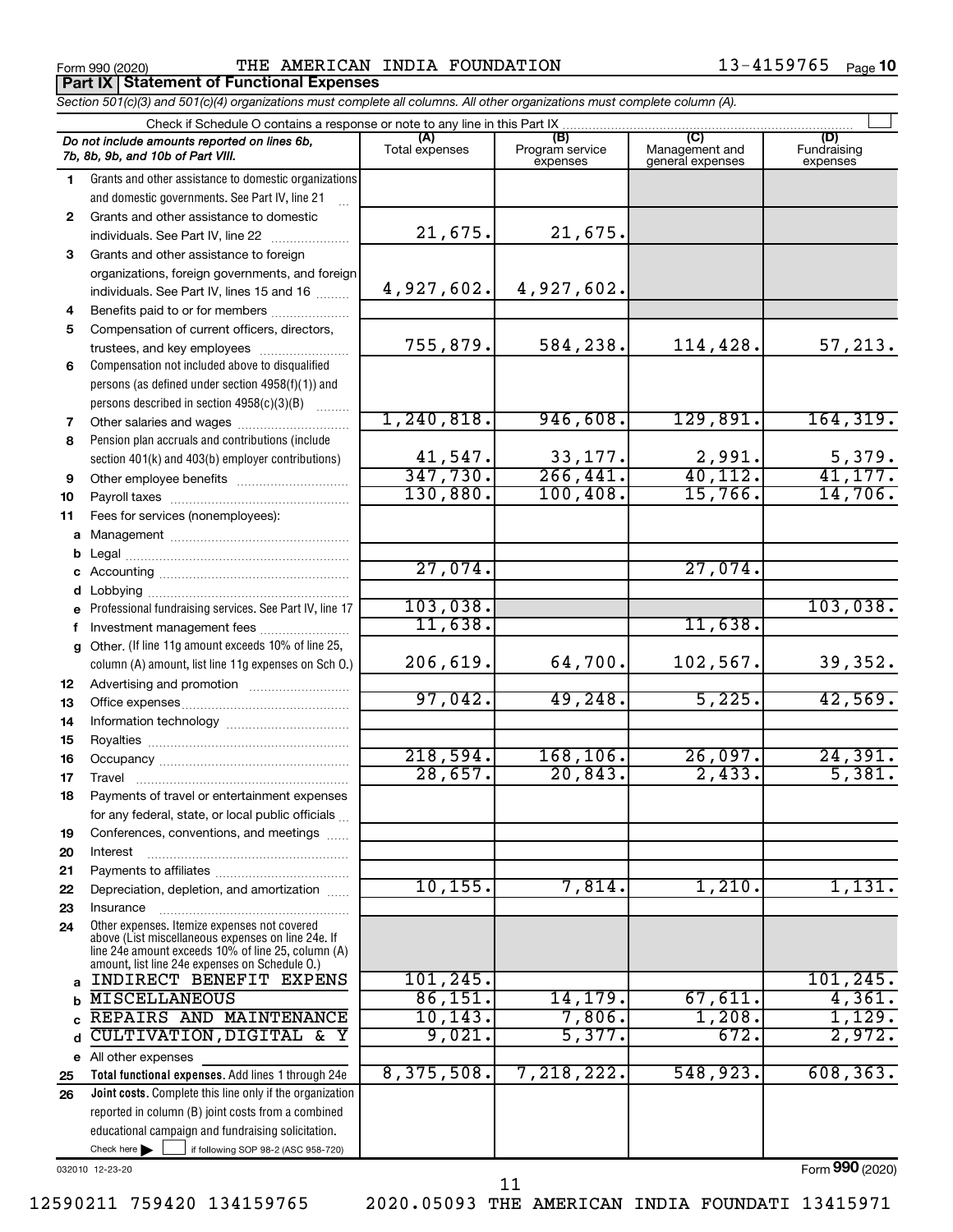#### Form 990 (2020) **PHE AMERICAN INDIA FOUNDATION** 13-4159765  $_{\text{Page}}$

13-4159765 Page 11

|                             | Part X | <b>Balance Sheet</b>                                                                                   |          |                          |                 |                    |
|-----------------------------|--------|--------------------------------------------------------------------------------------------------------|----------|--------------------------|-----------------|--------------------|
|                             |        |                                                                                                        |          |                          |                 |                    |
|                             |        |                                                                                                        |          | (A)<br>Beginning of year |                 | (B)<br>End of year |
|                             | 1      |                                                                                                        |          | 794.                     | 1               | 70,916.            |
|                             | 2      |                                                                                                        |          | 2,157,050.               | $\mathbf{2}$    | 3,693,827.         |
|                             | 3      |                                                                                                        |          | 1, 257, 750.             | 3               | 502,885.           |
|                             | 4      |                                                                                                        |          |                          | 4               |                    |
|                             | 5      | Loans and other receivables from any current or former officer, director,                              |          |                          |                 |                    |
|                             |        | trustee, key employee, creator or founder, substantial contributor, or 35%                             |          |                          |                 |                    |
|                             |        |                                                                                                        |          |                          | 5               |                    |
|                             | 6      | Loans and other receivables from other disqualified persons (as defined                                |          |                          |                 |                    |
|                             |        | under section $4958(f)(1)$ , and persons described in section $4958(c)(3)(B)$                          |          |                          | 6               |                    |
|                             | 7      |                                                                                                        |          |                          | 7               |                    |
| Assets                      | 8      |                                                                                                        |          | 8                        |                 |                    |
|                             | 9      |                                                                                                        |          | 266,057.                 | 9               | 32,857.            |
|                             |        | <b>10a</b> Land, buildings, and equipment: cost or other                                               |          |                          |                 |                    |
|                             |        | basis. Complete Part VI of Schedule D    10a                                                           | 157,042. |                          |                 |                    |
|                             |        |                                                                                                        | 142,561. | 22,738.                  | 10 <sub>c</sub> | 14,481.            |
|                             | 11     |                                                                                                        |          | 6, 129, 999.             | 11              | 6,797,215.         |
|                             | 12     |                                                                                                        |          | 57,340.                  | 12              | 57,340.            |
|                             | 13     |                                                                                                        |          |                          | 13              |                    |
|                             | 14     |                                                                                                        |          |                          | 14              |                    |
|                             | 15     |                                                                                                        |          |                          | 15              |                    |
|                             | 16     |                                                                                                        |          | 9,891,728.               | 16              | 11, 169, 521.      |
|                             | 17     |                                                                                                        |          | 345,981.                 | 17              | 313,551.           |
|                             | 18     |                                                                                                        |          |                          | 18              |                    |
|                             | 19     |                                                                                                        |          | 439, 126.                | 19              |                    |
|                             | 20     |                                                                                                        |          |                          | 20              |                    |
|                             | 21     | Escrow or custodial account liability. Complete Part IV of Schedule D                                  |          |                          | 21              |                    |
|                             | 22     | Loans and other payables to any current or former officer, director,                                   |          |                          |                 |                    |
| Liabilities                 |        | trustee, key employee, creator or founder, substantial contributor, or 35%                             |          |                          |                 |                    |
|                             |        | controlled entity or family member of any of these persons                                             |          |                          | 22              |                    |
|                             | 23     | Secured mortgages and notes payable to unrelated third parties                                         |          |                          | 23              |                    |
|                             | 24     | Unsecured notes and loans payable to unrelated third parties                                           |          |                          | 24              |                    |
|                             | 25     | Other liabilities (including federal income tax, payables to related third                             |          |                          |                 |                    |
|                             |        | parties, and other liabilities not included on lines 17-24). Complete Part X                           |          |                          |                 |                    |
|                             |        | of Schedule D                                                                                          |          | 235,524.                 | 25              | 19,025.            |
|                             | 26     | Total liabilities. Add lines 17 through 25                                                             |          | 1,020,631.               | 26              | 332,576.           |
|                             |        | Organizations that follow FASB ASC 958, check here $\blacktriangleright \lfloor \underline{X} \rfloor$ |          |                          |                 |                    |
|                             |        | and complete lines 27, 28, 32, and 33.                                                                 |          |                          |                 |                    |
|                             | 27     |                                                                                                        |          | 4,708,515.               | 27              | 5,969,608.         |
|                             | 28     |                                                                                                        |          | 4, 162, 582.             | 28              | 4,867,337.         |
|                             |        | Organizations that do not follow FASB ASC 958, check here $\blacktriangleright$                        |          |                          |                 |                    |
|                             |        | and complete lines 29 through 33.                                                                      |          |                          |                 |                    |
| Net Assets or Fund Balances | 29     |                                                                                                        |          |                          | 29              |                    |
|                             | 30     | Paid-in or capital surplus, or land, building, or equipment fund                                       |          |                          | 30              |                    |
|                             | 31     | Retained earnings, endowment, accumulated income, or other funds                                       |          |                          | 31              |                    |
|                             | 32     |                                                                                                        |          | 8,871,097.               | 32              | 10,836,945.        |
|                             | 33     |                                                                                                        |          | 9,891,728.               | 33              | 11,169,521.        |

Form (2020) **990**

12590211 759420 134159765 2020.05093 THE AMERICAN INDIA FOUNDATI 13415971

12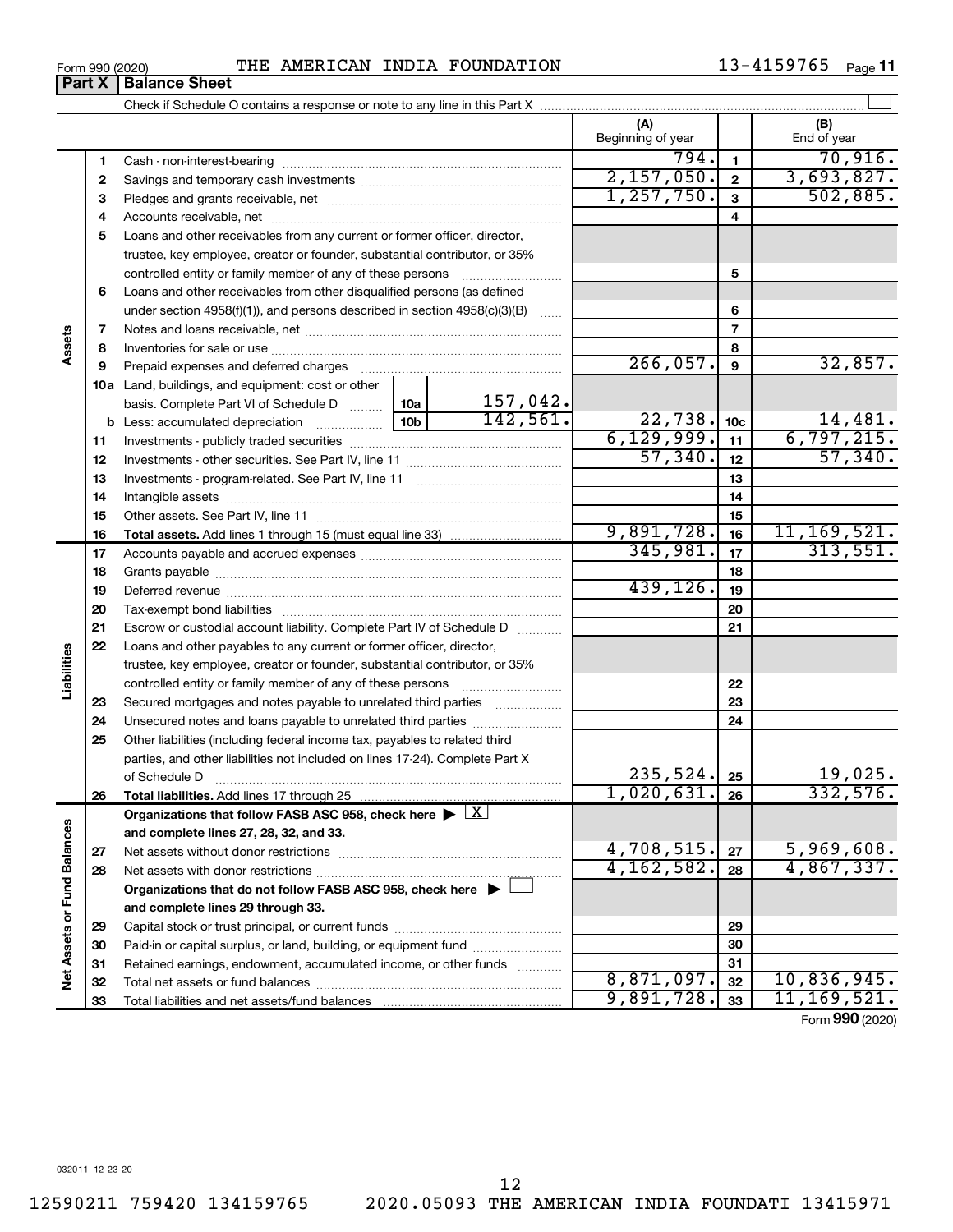|    | THE AMERICAN INDIA FOUNDATION<br>Form 990 (2020)                                                                                                                                                                               |                         | 13-4159765     |     | Page 12          |
|----|--------------------------------------------------------------------------------------------------------------------------------------------------------------------------------------------------------------------------------|-------------------------|----------------|-----|------------------|
|    | <b>Part XI Reconciliation of Net Assets</b>                                                                                                                                                                                    |                         |                |     |                  |
|    |                                                                                                                                                                                                                                |                         |                |     |                  |
|    |                                                                                                                                                                                                                                |                         |                |     |                  |
| 1  |                                                                                                                                                                                                                                | 1                       | 10, 355, 759.  |     |                  |
| 2  |                                                                                                                                                                                                                                | $\overline{2}$          | 8,375,508.     |     |                  |
| з  |                                                                                                                                                                                                                                | 3                       | 1,980,251.     |     |                  |
| 4  |                                                                                                                                                                                                                                | $\overline{\mathbf{4}}$ |                |     | 8,871,097.       |
| 5  | Net unrealized gains (losses) on investments [11] matter than the control of the state of the state of the state of the state of the state of the state of the state of the state of the state of the state of the state of th | 5                       |                |     | $-14, 403.$      |
| 6  |                                                                                                                                                                                                                                | 6                       |                |     |                  |
| 7  |                                                                                                                                                                                                                                | $\overline{7}$          |                |     |                  |
| 8  |                                                                                                                                                                                                                                | 8                       |                |     |                  |
| 9  | Other changes in net assets or fund balances (explain on Schedule O)                                                                                                                                                           | 9                       |                |     | $\overline{0}$ . |
| 10 | Net assets or fund balances at end of year. Combine lines 3 through 9 (must equal Part X, line 32,                                                                                                                             |                         |                |     |                  |
|    |                                                                                                                                                                                                                                | 10                      | 10,836,945.    |     |                  |
|    | Part XII Financial Statements and Reporting                                                                                                                                                                                    |                         |                |     |                  |
|    |                                                                                                                                                                                                                                |                         |                |     |                  |
|    |                                                                                                                                                                                                                                |                         |                | Yes | <b>No</b>        |
| 1  | $\mathbf{X}$ Accrual<br>Accounting method used to prepare the Form 990: [130] Cash<br><b>Durier</b>                                                                                                                            |                         |                |     |                  |
|    | If the organization changed its method of accounting from a prior year or checked "Other," explain in Schedule O.                                                                                                              |                         |                |     |                  |
|    |                                                                                                                                                                                                                                |                         | 2a             |     | x                |
|    | If "Yes," check a box below to indicate whether the financial statements for the year were compiled or reviewed on a                                                                                                           |                         |                |     |                  |
|    | separate basis, consolidated basis, or both:                                                                                                                                                                                   |                         |                |     |                  |
|    | Both consolidated and separate basis<br>Separate basis<br>Consolidated basis                                                                                                                                                   |                         |                |     |                  |
|    |                                                                                                                                                                                                                                |                         | 2 <sub>b</sub> | x   |                  |
|    | If "Yes," check a box below to indicate whether the financial statements for the year were audited on a separate basis,                                                                                                        |                         |                |     |                  |
|    | consolidated basis, or both:                                                                                                                                                                                                   |                         |                |     |                  |
|    | $ \mathbf{X} $ Separate basis<br>Consolidated basis<br>Both consolidated and separate basis                                                                                                                                    |                         |                |     |                  |
|    | c If "Yes" to line 2a or 2b, does the organization have a committee that assumes responsibility for oversight of the audit,                                                                                                    |                         |                |     |                  |
|    |                                                                                                                                                                                                                                |                         | 2c             | х   |                  |
|    | If the organization changed either its oversight process or selection process during the tax year, explain on Schedule O.                                                                                                      |                         |                |     |                  |
|    | 3a As a result of a federal award, was the organization required to undergo an audit or audits as set forth in the Single Audit                                                                                                |                         |                |     |                  |
|    | Act and OMB Circular A-133?                                                                                                                                                                                                    |                         | За             |     | x                |
|    | <b>b</b> If "Yes," did the organization undergo the required audit or audits? If the organization did not undergo the required audit                                                                                           |                         |                |     |                  |
|    |                                                                                                                                                                                                                                |                         | 3b             |     | $000 \times 20$  |

Form (2020) **990**

032012 12-23-20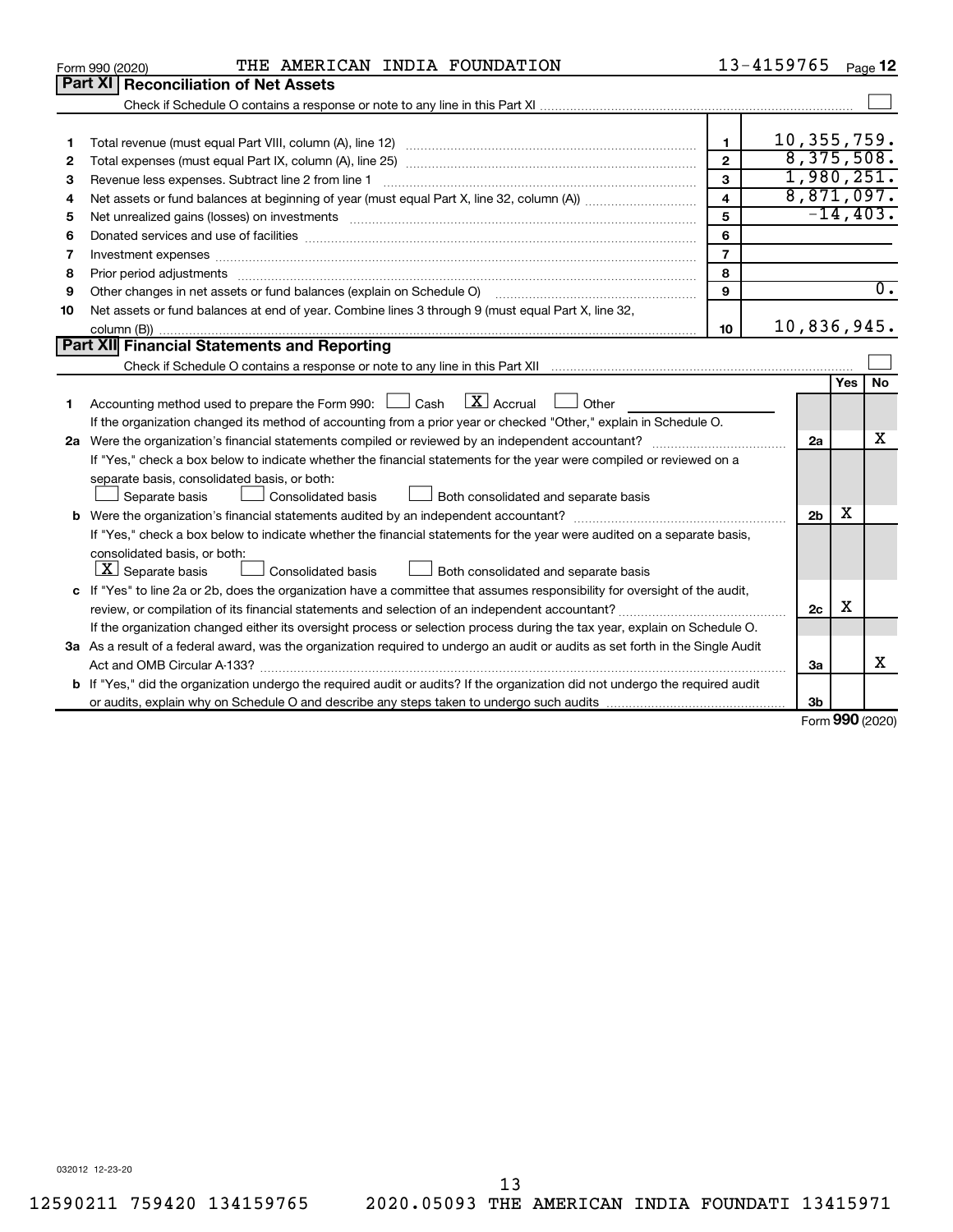**SCHEDULE A**

Department of the Treasury Internal Revenue Service

## Form 990 or 990-EZ) **Public Charity Status and Public Support**<br>
Complete if the organization is a section 501(c)(3) organization or a section<br> **2020**

**4947(a)(1) nonexempt charitable trust.**

**| Attach to Form 990 or Form 990-EZ. | Go to www.irs.gov/Form990 for instructions and the latest information.**

| <b>Open to Public</b><br>Inspection |
|-------------------------------------|
|                                     |

OMB No. 1545-0047

| Name of the organization |  |
|--------------------------|--|
|--------------------------|--|

| Name of the organization                                                                                                                                                                                                                      |            |                                                       |                                                                |    |                            | <b>Employer identification number</b> |
|-----------------------------------------------------------------------------------------------------------------------------------------------------------------------------------------------------------------------------------------------|------------|-------------------------------------------------------|----------------------------------------------------------------|----|----------------------------|---------------------------------------|
|                                                                                                                                                                                                                                               |            | THE AMERICAN INDIA FOUNDATION                         |                                                                |    |                            | 13-4159765                            |
| <b>Part I</b><br>Reason for Public Charity Status. (All organizations must complete this part.) See instructions.                                                                                                                             |            |                                                       |                                                                |    |                            |                                       |
| The organization is not a private foundation because it is: (For lines 1 through 12, check only one box.)                                                                                                                                     |            |                                                       |                                                                |    |                            |                                       |
| 1.<br>A church, convention of churches, or association of churches described in section 170(b)(1)(A)(i).                                                                                                                                      |            |                                                       |                                                                |    |                            |                                       |
| 2<br>A school described in section 170(b)(1)(A)(ii). (Attach Schedule E (Form 990 or 990-EZ).)                                                                                                                                                |            |                                                       |                                                                |    |                            |                                       |
| A hospital or a cooperative hospital service organization described in section 170(b)(1)(A)(iii).<br>з                                                                                                                                        |            |                                                       |                                                                |    |                            |                                       |
| A medical research organization operated in conjunction with a hospital described in section 170(b)(1)(A)(iii). Enter the hospital's name,<br>4                                                                                               |            |                                                       |                                                                |    |                            |                                       |
| city, and state:                                                                                                                                                                                                                              |            |                                                       |                                                                |    |                            |                                       |
| An organization operated for the benefit of a college or university owned or operated by a governmental unit described in<br>5<br>section 170(b)(1)(A)(iv). (Complete Part II.)                                                               |            |                                                       |                                                                |    |                            |                                       |
| A federal, state, or local government or governmental unit described in section 170(b)(1)(A)(v).<br>6                                                                                                                                         |            |                                                       |                                                                |    |                            |                                       |
| 7 $ X $ An organization that normally receives a substantial part of its support from a governmental unit or from the general public described in                                                                                             |            |                                                       |                                                                |    |                            |                                       |
| section 170(b)(1)(A)(vi). (Complete Part II.)                                                                                                                                                                                                 |            |                                                       |                                                                |    |                            |                                       |
| A community trust described in section 170(b)(1)(A)(vi). (Complete Part II.)<br>8                                                                                                                                                             |            |                                                       |                                                                |    |                            |                                       |
| 9<br>An agricultural research organization described in section 170(b)(1)(A)(ix) operated in conjunction with a land-grant college                                                                                                            |            |                                                       |                                                                |    |                            |                                       |
| or university or a non-land-grant college of agriculture (see instructions). Enter the name, city, and state of the college or                                                                                                                |            |                                                       |                                                                |    |                            |                                       |
|                                                                                                                                                                                                                                               |            |                                                       |                                                                |    |                            |                                       |
| university:                                                                                                                                                                                                                                   |            |                                                       |                                                                |    |                            |                                       |
| An organization that normally receives (1) more than 33 1/3% of its support from contributions, membership fees, and gross receipts from<br>10                                                                                                |            |                                                       |                                                                |    |                            |                                       |
| activities related to its exempt functions, subject to certain exceptions; and (2) no more than 33 1/3% of its support from gross investment                                                                                                  |            |                                                       |                                                                |    |                            |                                       |
| income and unrelated business taxable income (less section 511 tax) from businesses acquired by the organization after June 30, 1975.                                                                                                         |            |                                                       |                                                                |    |                            |                                       |
| See section 509(a)(2). (Complete Part III.)                                                                                                                                                                                                   |            |                                                       |                                                                |    |                            |                                       |
| 11<br>An organization organized and operated exclusively to test for public safety. See section 509(a)(4).<br>12                                                                                                                              |            |                                                       |                                                                |    |                            |                                       |
| An organization organized and operated exclusively for the benefit of, to perform the functions of, or to carry out the purposes of one or                                                                                                    |            |                                                       |                                                                |    |                            |                                       |
| more publicly supported organizations described in section 509(a)(1) or section 509(a)(2). See section 509(a)(3). Check the box in                                                                                                            |            |                                                       |                                                                |    |                            |                                       |
| lines 12a through 12d that describes the type of supporting organization and complete lines 12e, 12f, and 12g.<br>Type I. A supporting organization operated, supervised, or controlled by its supported organization(s), typically by giving |            |                                                       |                                                                |    |                            |                                       |
| a<br>the supported organization(s) the power to regularly appoint or elect a majority of the directors or trustees of the supporting                                                                                                          |            |                                                       |                                                                |    |                            |                                       |
| organization. You must complete Part IV, Sections A and B.                                                                                                                                                                                    |            |                                                       |                                                                |    |                            |                                       |
| Type II. A supporting organization supervised or controlled in connection with its supported organization(s), by having<br>b                                                                                                                  |            |                                                       |                                                                |    |                            |                                       |
| control or management of the supporting organization vested in the same persons that control or manage the supported                                                                                                                          |            |                                                       |                                                                |    |                            |                                       |
| organization(s). You must complete Part IV, Sections A and C.                                                                                                                                                                                 |            |                                                       |                                                                |    |                            |                                       |
| Type III functionally integrated. A supporting organization operated in connection with, and functionally integrated with,<br>с                                                                                                               |            |                                                       |                                                                |    |                            |                                       |
| its supported organization(s) (see instructions). You must complete Part IV, Sections A, D, and E.                                                                                                                                            |            |                                                       |                                                                |    |                            |                                       |
| Type III non-functionally integrated. A supporting organization operated in connection with its supported organization(s)<br>d                                                                                                                |            |                                                       |                                                                |    |                            |                                       |
| that is not functionally integrated. The organization generally must satisfy a distribution requirement and an attentiveness                                                                                                                  |            |                                                       |                                                                |    |                            |                                       |
| requirement (see instructions). You must complete Part IV, Sections A and D, and Part V.                                                                                                                                                      |            |                                                       |                                                                |    |                            |                                       |
| Check this box if the organization received a written determination from the IRS that it is a Type I, Type II, Type III                                                                                                                       |            |                                                       |                                                                |    |                            |                                       |
| functionally integrated, or Type III non-functionally integrated supporting organization.                                                                                                                                                     |            |                                                       |                                                                |    |                            |                                       |
|                                                                                                                                                                                                                                               |            |                                                       |                                                                |    |                            |                                       |
| g Provide the following information about the supported organization(s).                                                                                                                                                                      |            |                                                       |                                                                |    |                            |                                       |
| (i) Name of supported                                                                                                                                                                                                                         | (ii) $EIN$ | (iii) Type of organization                            | (iv) Is the organization listed<br>in your governing document? |    | (v) Amount of monetary     | (vi) Amount of other                  |
| organization                                                                                                                                                                                                                                  |            | (described on lines 1-10<br>above (see instructions)) | Yes                                                            | No | support (see instructions) | support (see instructions)            |
|                                                                                                                                                                                                                                               |            |                                                       |                                                                |    |                            |                                       |
|                                                                                                                                                                                                                                               |            |                                                       |                                                                |    |                            |                                       |
|                                                                                                                                                                                                                                               |            |                                                       |                                                                |    |                            |                                       |
|                                                                                                                                                                                                                                               |            |                                                       |                                                                |    |                            |                                       |
|                                                                                                                                                                                                                                               |            |                                                       |                                                                |    |                            |                                       |
|                                                                                                                                                                                                                                               |            |                                                       |                                                                |    |                            |                                       |
|                                                                                                                                                                                                                                               |            |                                                       |                                                                |    |                            |                                       |
|                                                                                                                                                                                                                                               |            |                                                       |                                                                |    |                            |                                       |
|                                                                                                                                                                                                                                               |            |                                                       |                                                                |    |                            |                                       |
| Total                                                                                                                                                                                                                                         |            |                                                       |                                                                |    |                            |                                       |

LHA For Paperwork Reduction Act Notice, see the Instructions for Form 990 or 990-EZ. 032021 01-25-21 Schedule A (Form 990 or 990-EZ) 2020 14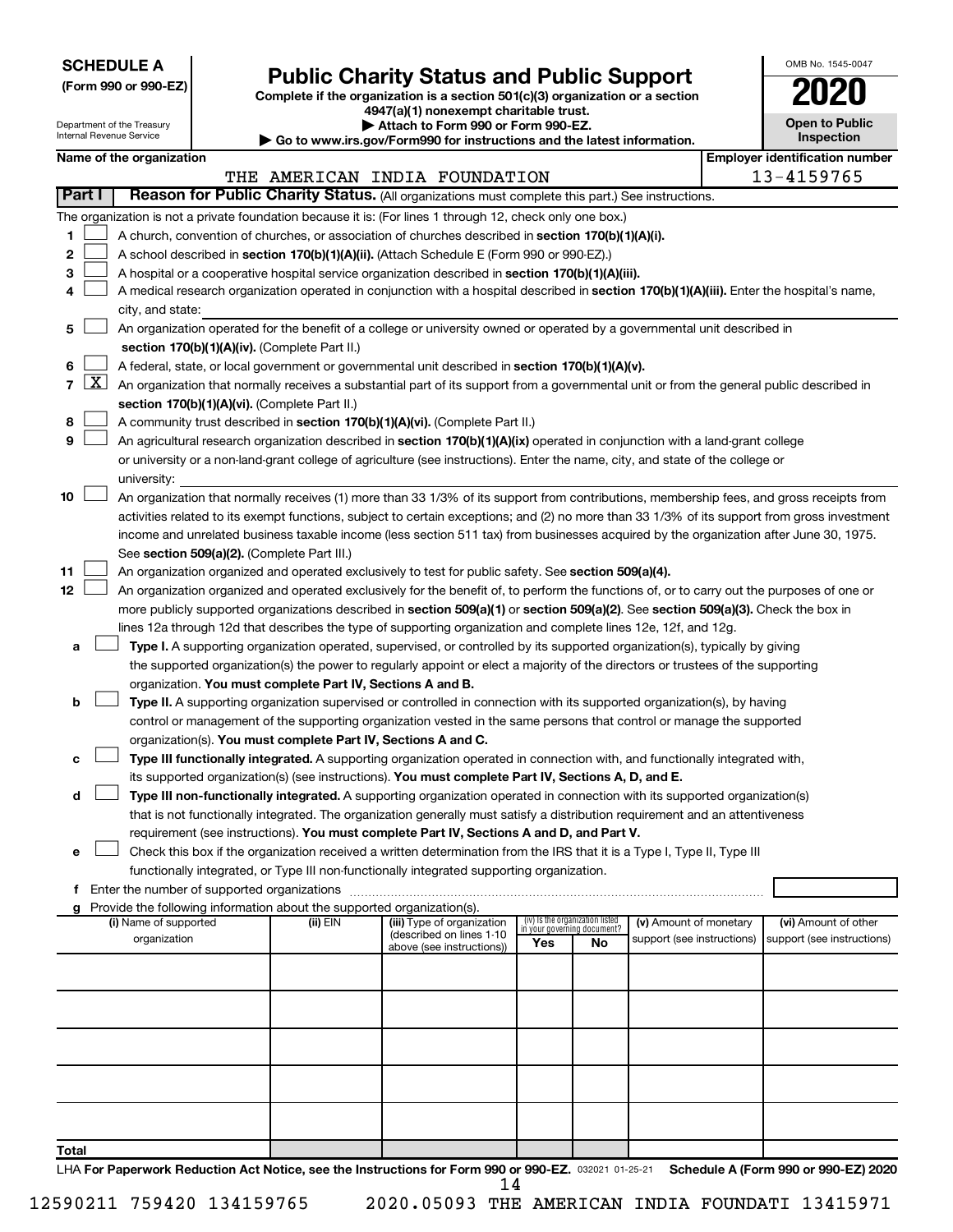#### Schedule A (Form 990 or 990-EZ) 2020 <code>THE AMERICAN INDIA FOUNDATION</code>  $13-4159765$  <code>Page</code>

13-4159765 Page 2

(Complete only if you checked the box on line 5, 7, or 8 of Part I or if the organization failed to qualify under Part III. If the organization fails to qualify under the tests listed below, please complete Part III.) **Part II Support Schedule for Organizations Described in Sections 170(b)(1)(A)(iv) and 170(b)(1)(A)(vi)**

|    | <b>Section A. Public Support</b>                                                                                                                                                                      |          |          |            |            |                                      |                                    |
|----|-------------------------------------------------------------------------------------------------------------------------------------------------------------------------------------------------------|----------|----------|------------|------------|--------------------------------------|------------------------------------|
|    | Calendar year (or fiscal year beginning in)                                                                                                                                                           | (a) 2016 | (b) 2017 | $(c)$ 2018 | $(d)$ 2019 | (e) 2020                             | (f) Total                          |
|    | 1 Gifts, grants, contributions, and                                                                                                                                                                   |          |          |            |            |                                      |                                    |
|    | membership fees received. (Do not                                                                                                                                                                     |          |          |            |            |                                      |                                    |
|    | include any "unusual grants.")                                                                                                                                                                        | 5956363. | 7804560. | 6638549.   |            | 8048921.10139082.38587475.           |                                    |
|    | 2 Tax revenues levied for the organ-                                                                                                                                                                  |          |          |            |            |                                      |                                    |
|    | ization's benefit and either paid to                                                                                                                                                                  |          |          |            |            |                                      |                                    |
|    | or expended on its behalf                                                                                                                                                                             |          |          |            |            |                                      |                                    |
|    | 3 The value of services or facilities                                                                                                                                                                 |          |          |            |            |                                      |                                    |
|    | furnished by a governmental unit to                                                                                                                                                                   |          |          |            |            |                                      |                                    |
|    | the organization without charge                                                                                                                                                                       |          |          |            |            |                                      |                                    |
|    | Total. Add lines 1 through 3                                                                                                                                                                          | 5956363. | 7804560. | 6638549.   |            | 8048921.10139082.38587475.           |                                    |
| 5. | The portion of total contributions                                                                                                                                                                    |          |          |            |            |                                      |                                    |
|    | by each person (other than a                                                                                                                                                                          |          |          |            |            |                                      |                                    |
|    | governmental unit or publicly                                                                                                                                                                         |          |          |            |            |                                      |                                    |
|    | supported organization) included                                                                                                                                                                      |          |          |            |            |                                      |                                    |
|    | on line 1 that exceeds 2% of the                                                                                                                                                                      |          |          |            |            |                                      |                                    |
|    | amount shown on line 11,                                                                                                                                                                              |          |          |            |            |                                      |                                    |
|    | column (f)                                                                                                                                                                                            |          |          |            |            |                                      | 1200595.                           |
|    | 6 Public support. Subtract line 5 from line 4.                                                                                                                                                        |          |          |            |            |                                      | 37386880.                          |
|    | <b>Section B. Total Support</b>                                                                                                                                                                       |          |          |            |            |                                      |                                    |
|    | Calendar year (or fiscal year beginning in)                                                                                                                                                           | (a) 2016 | (b) 2017 | $(c)$ 2018 | $(d)$ 2019 | (e) 2020                             | (f) Total                          |
|    | <b>7</b> Amounts from line 4                                                                                                                                                                          | 5956363. | 7804560  | 6638549.   | 8048921    | 10139082.38587475.                   |                                    |
| 8  | Gross income from interest,                                                                                                                                                                           |          |          |            |            |                                      |                                    |
|    | dividends, payments received on                                                                                                                                                                       |          |          |            |            |                                      |                                    |
|    | securities loans, rents, royalties,                                                                                                                                                                   |          |          |            |            |                                      |                                    |
|    | and income from similar sources                                                                                                                                                                       | 90,030.  | 353,700. | 165,908.   | 215,791.   | 148,538.                             | 973,967.                           |
| 9. | Net income from unrelated business                                                                                                                                                                    |          |          |            |            |                                      |                                    |
|    | activities, whether or not the                                                                                                                                                                        |          |          |            |            |                                      |                                    |
|    | business is regularly carried on                                                                                                                                                                      |          |          |            |            |                                      |                                    |
|    | 10 Other income. Do not include gain                                                                                                                                                                  |          |          |            |            |                                      |                                    |
|    | or loss from the sale of capital                                                                                                                                                                      |          |          | 21,719.    | 6,375.     |                                      | 28,094.                            |
|    | assets (Explain in Part VI.)                                                                                                                                                                          |          |          |            |            |                                      | 39589536.                          |
|    | 11 Total support. Add lines 7 through 10                                                                                                                                                              |          |          |            |            |                                      |                                    |
| 12 | Gross receipts from related activities, etc. (see instructions)<br>13 First 5 years. If the Form 990 is for the organization's first, second, third, fourth, or fifth tax year as a section 501(c)(3) |          |          |            |            | 12                                   |                                    |
|    | organization, check this box and stop here                                                                                                                                                            |          |          |            |            |                                      |                                    |
|    | <b>Section C. Computation of Public Support Percentage</b>                                                                                                                                            |          |          |            |            |                                      |                                    |
|    |                                                                                                                                                                                                       |          |          |            |            | 14                                   | 94.44<br>%                         |
|    |                                                                                                                                                                                                       |          |          |            |            | 15                                   | 92.73<br>%                         |
|    | 16a 33 1/3% support test - 2020. If the organization did not check the box on line 13, and line 14 is 33 1/3% or more, check this box and                                                             |          |          |            |            |                                      |                                    |
|    | stop here. The organization qualifies as a publicly supported organization                                                                                                                            |          |          |            |            |                                      | $\blacktriangleright$ $\mathbf{X}$ |
|    | b 33 1/3% support test - 2019. If the organization did not check a box on line 13 or 16a, and line 15 is 33 1/3% or more, check this box                                                              |          |          |            |            |                                      |                                    |
|    |                                                                                                                                                                                                       |          |          |            |            |                                      |                                    |
|    | 17a 10% -facts-and-circumstances test - 2020. If the organization did not check a box on line 13, 16a, or 16b, and line 14 is 10% or more,                                                            |          |          |            |            |                                      |                                    |
|    | and if the organization meets the facts-and-circumstances test, check this box and stop here. Explain in Part VI how the organization                                                                 |          |          |            |            |                                      |                                    |
|    | meets the facts-and-circumstances test. The organization qualifies as a publicly supported organization                                                                                               |          |          |            |            |                                      |                                    |
|    | b 10% -facts-and-circumstances test - 2019. If the organization did not check a box on line 13, 16a, 16b, or 17a, and line 15 is 10% or                                                               |          |          |            |            |                                      |                                    |
|    | more, and if the organization meets the facts-and-circumstances test, check this box and stop here. Explain in Part VI how the                                                                        |          |          |            |            |                                      |                                    |
|    | organization meets the facts-and-circumstances test. The organization qualifies as a publicly supported organization                                                                                  |          |          |            |            |                                      |                                    |
|    | 18 Private foundation. If the organization did not check a box on line 13, 16a, 16b, 17a, or 17b, check this box and see instructions                                                                 |          |          |            |            |                                      |                                    |
|    |                                                                                                                                                                                                       |          |          |            |            | Schedule A (Form 990 or 990-EZ) 2020 |                                    |

032022 01-25-21

15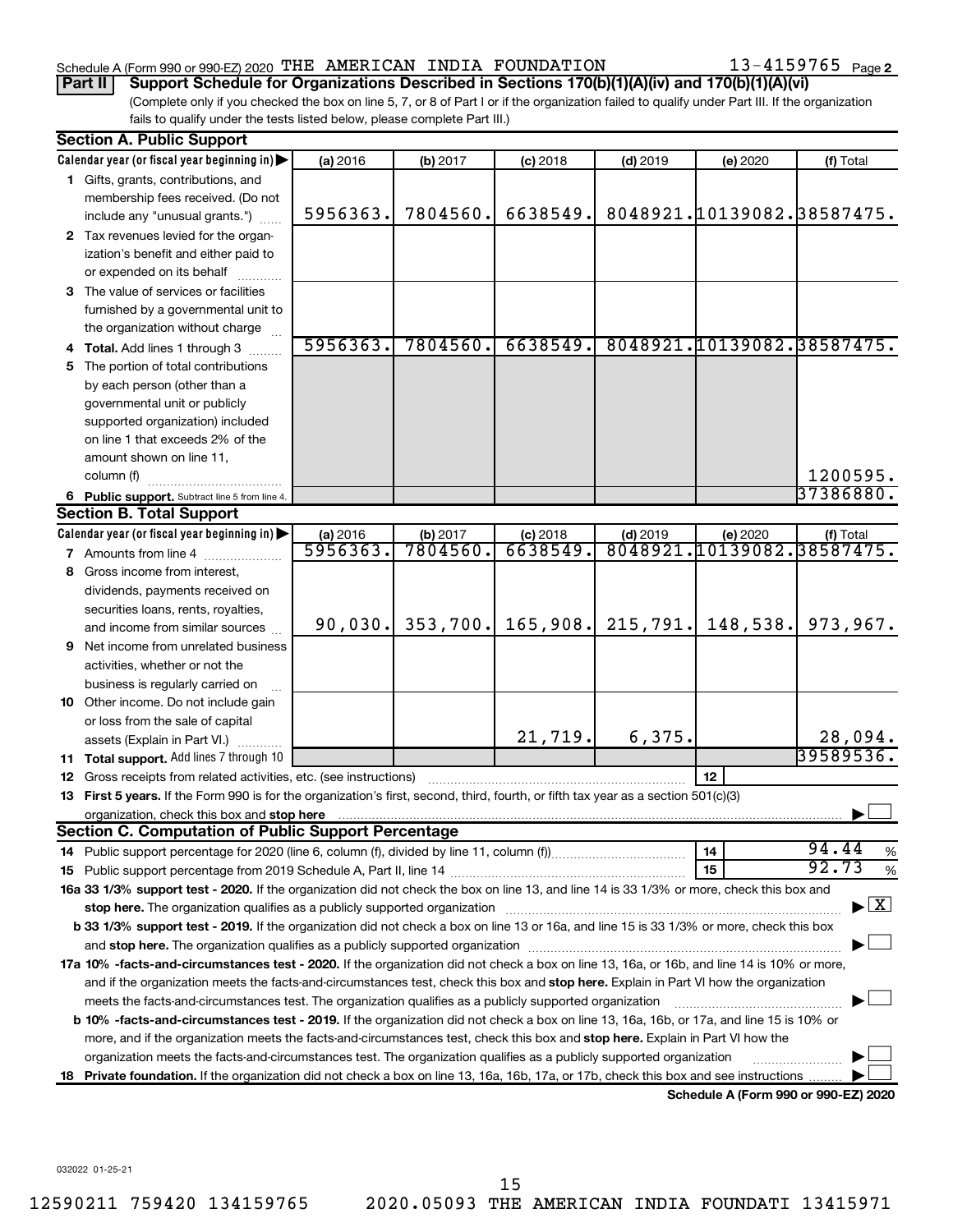#### Schedule A (Form 990 or 990-EZ) 2020 <code>THE AMERICAN INDIA FOUNDATION</code>  $13-4159765$  <code>Page</code> **Part III | Support Schedule for Organizations Described in Section 509(a)(2)**

(Complete only if you checked the box on line 10 of Part I or if the organization failed to qualify under Part II. If the organization fails to qualify under the tests listed below, please complete Part II.)

|              | Calendar year (or fiscal year beginning in)                                                                                                                                                                                                                              | (a) 2016 | (b) 2017 | $(c)$ 2018 | $(d)$ 2019 |    | (e) 2020 | (f) Total |
|--------------|--------------------------------------------------------------------------------------------------------------------------------------------------------------------------------------------------------------------------------------------------------------------------|----------|----------|------------|------------|----|----------|-----------|
|              | 1 Gifts, grants, contributions, and                                                                                                                                                                                                                                      |          |          |            |            |    |          |           |
|              | membership fees received. (Do not                                                                                                                                                                                                                                        |          |          |            |            |    |          |           |
|              | include any "unusual grants.")                                                                                                                                                                                                                                           |          |          |            |            |    |          |           |
| $\mathbf{2}$ | Gross receipts from admissions,<br>merchandise sold or services per-<br>formed, or facilities furnished in<br>any activity that is related to the<br>organization's tax-exempt purpose                                                                                   |          |          |            |            |    |          |           |
| 3            | Gross receipts from activities that                                                                                                                                                                                                                                      |          |          |            |            |    |          |           |
|              | are not an unrelated trade or bus-                                                                                                                                                                                                                                       |          |          |            |            |    |          |           |
|              | iness under section 513                                                                                                                                                                                                                                                  |          |          |            |            |    |          |           |
| 4            | Tax revenues levied for the organ-                                                                                                                                                                                                                                       |          |          |            |            |    |          |           |
|              | ization's benefit and either paid to<br>or expended on its behalf<br>.                                                                                                                                                                                                   |          |          |            |            |    |          |           |
| 5            | The value of services or facilities                                                                                                                                                                                                                                      |          |          |            |            |    |          |           |
|              | furnished by a governmental unit to                                                                                                                                                                                                                                      |          |          |            |            |    |          |           |
|              | the organization without charge                                                                                                                                                                                                                                          |          |          |            |            |    |          |           |
| 6            | Total. Add lines 1 through 5                                                                                                                                                                                                                                             |          |          |            |            |    |          |           |
|              | 7a Amounts included on lines 1, 2, and                                                                                                                                                                                                                                   |          |          |            |            |    |          |           |
|              | 3 received from disqualified persons<br><b>b</b> Amounts included on lines 2 and 3 received                                                                                                                                                                              |          |          |            |            |    |          |           |
|              | from other than disqualified persons that<br>exceed the greater of \$5,000 or 1% of the<br>amount on line 13 for the year                                                                                                                                                |          |          |            |            |    |          |           |
|              | c Add lines 7a and 7b                                                                                                                                                                                                                                                    |          |          |            |            |    |          |           |
|              | 8 Public support. (Subtract line 7c from line 6.)                                                                                                                                                                                                                        |          |          |            |            |    |          |           |
|              | <b>Section B. Total Support</b>                                                                                                                                                                                                                                          |          |          |            |            |    |          |           |
|              | Calendar year (or fiscal year beginning in)                                                                                                                                                                                                                              | (a) 2016 | (b) 2017 | $(c)$ 2018 | $(d)$ 2019 |    | (e) 2020 | (f) Total |
|              | 9 Amounts from line 6                                                                                                                                                                                                                                                    |          |          |            |            |    |          |           |
|              | <b>10a</b> Gross income from interest,<br>dividends, payments received on<br>securities loans, rents, royalties,<br>and income from similar sources                                                                                                                      |          |          |            |            |    |          |           |
|              | <b>b</b> Unrelated business taxable income                                                                                                                                                                                                                               |          |          |            |            |    |          |           |
|              | (less section 511 taxes) from businesses<br>acquired after June 30, 1975                                                                                                                                                                                                 |          |          |            |            |    |          |           |
|              | c Add lines 10a and 10b                                                                                                                                                                                                                                                  |          |          |            |            |    |          |           |
| 11           | Net income from unrelated business<br>activities not included in line 10b.<br>whether or not the business is<br>regularly carried on                                                                                                                                     |          |          |            |            |    |          |           |
|              | <b>12</b> Other income. Do not include gain<br>or loss from the sale of capital<br>assets (Explain in Part VI.)                                                                                                                                                          |          |          |            |            |    |          |           |
|              | 13 Total support. (Add lines 9, 10c, 11, and 12.)                                                                                                                                                                                                                        |          |          |            |            |    |          |           |
|              | 14 First 5 years. If the Form 990 is for the organization's first, second, third, fourth, or fifth tax year as a section 501(c)(3) organization,                                                                                                                         |          |          |            |            |    |          |           |
|              |                                                                                                                                                                                                                                                                          |          |          |            |            |    |          |           |
|              | Section C. Computation of Public Support Percentage                                                                                                                                                                                                                      |          |          |            |            |    |          |           |
|              |                                                                                                                                                                                                                                                                          |          |          |            |            | 15 |          | %         |
|              |                                                                                                                                                                                                                                                                          |          |          |            |            | 16 |          | %         |
|              | Section D. Computation of Investment Income Percentage                                                                                                                                                                                                                   |          |          |            |            |    |          |           |
|              |                                                                                                                                                                                                                                                                          |          |          |            |            | 17 |          | %         |
|              |                                                                                                                                                                                                                                                                          |          |          |            |            | 18 |          | %         |
|              | 19a 33 1/3% support tests - 2020. If the organization did not check the box on line 14, and line 15 is more than 33 1/3%, and line 17 is not                                                                                                                             |          |          |            |            |    |          |           |
|              | more than 33 1/3%, check this box and stop here. The organization qualifies as a publicly supported organization                                                                                                                                                         |          |          |            |            |    |          |           |
|              |                                                                                                                                                                                                                                                                          |          |          |            |            |    |          |           |
|              | b 33 1/3% support tests - 2019. If the organization did not check a box on line 14 or line 19a, and line 16 is more than 33 1/3%, and<br>line 18 is not more than 33 1/3%, check this box and stop here. The organization qualifies as a publicly supported organization |          |          |            |            |    |          |           |
|              |                                                                                                                                                                                                                                                                          |          |          |            |            |    |          |           |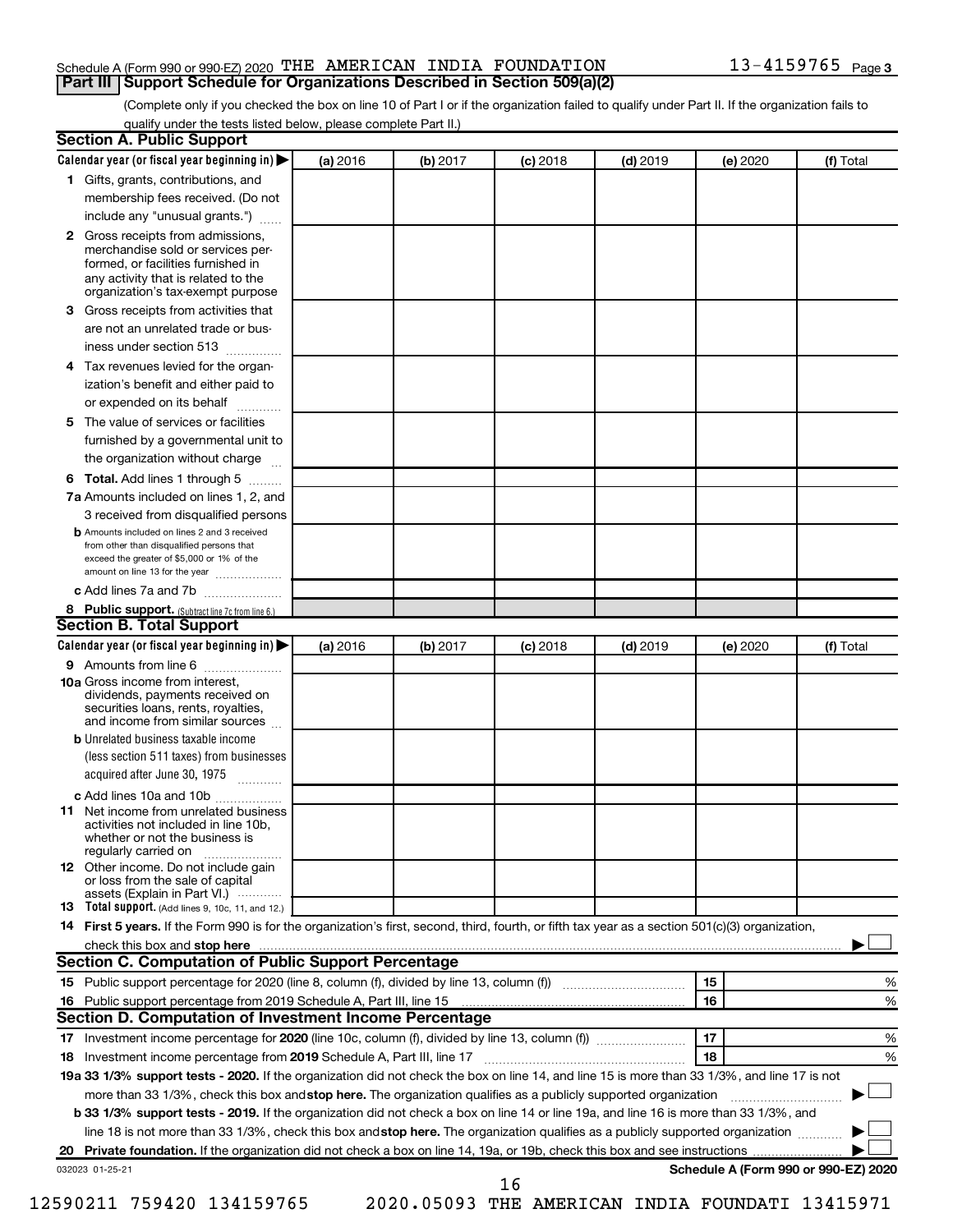#### Schedule A (Form 990 or 990-EZ) 2020 <code>THE AMERICAN INDIA FOUNDATION</code>  $13-4159765$  <code>Page</code>

**1**

**2**

**3a**

**3b**

**3c**

**4a**

**4b**

**4c**

**5a**

**5b 5c**

**6**

**7**

**8**

**9a**

**9b**

**9c**

**10a**

**10b**

**Yes No**

### **Part IV Supporting Organizations**

(Complete only if you checked a box in line 12 on Part I. If you checked box 12a, Part I, complete Sections A and B. If you checked box 12b, Part I, complete Sections A and C. If you checked box 12c, Part I, complete Sections A, D, and E. If you checked box 12d, Part I, complete Sections A and D, and complete Part V.)

### **Section A. All Supporting Organizations**

- **1** Are all of the organization's supported organizations listed by name in the organization's governing documents? If "No," describe in Part VI how the supported organizations are designated. If designated by *class or purpose, describe the designation. If historic and continuing relationship, explain.*
- **2** Did the organization have any supported organization that does not have an IRS determination of status under section 509(a)(1) or (2)? If "Yes," explain in Part **VI** how the organization determined that the supported *organization was described in section 509(a)(1) or (2).*
- **3a** Did the organization have a supported organization described in section 501(c)(4), (5), or (6)? If "Yes," answer *lines 3b and 3c below.*
- **b** Did the organization confirm that each supported organization qualified under section 501(c)(4), (5), or (6) and satisfied the public support tests under section 509(a)(2)? If "Yes," describe in Part VI when and how the *organization made the determination.*
- **c** Did the organization ensure that all support to such organizations was used exclusively for section 170(c)(2)(B) purposes? If "Yes," explain in Part VI what controls the organization put in place to ensure such use.
- **4 a** *If* Was any supported organization not organized in the United States ("foreign supported organization")? *"Yes," and if you checked box 12a or 12b in Part I, answer lines 4b and 4c below.*
- **b** Did the organization have ultimate control and discretion in deciding whether to make grants to the foreign supported organization? If "Yes," describe in Part VI how the organization had such control and discretion *despite being controlled or supervised by or in connection with its supported organizations.*
- **c** Did the organization support any foreign supported organization that does not have an IRS determination under sections 501(c)(3) and 509(a)(1) or (2)? If "Yes," explain in Part VI what controls the organization used *to ensure that all support to the foreign supported organization was used exclusively for section 170(c)(2)(B) purposes.*
- **5a** Did the organization add, substitute, or remove any supported organizations during the tax year? If "Yes," answer lines 5b and 5c below (if applicable). Also, provide detail in **Part VI,** including (i) the names and EIN *numbers of the supported organizations added, substituted, or removed; (ii) the reasons for each such action; (iii) the authority under the organization's organizing document authorizing such action; and (iv) how the action was accomplished (such as by amendment to the organizing document).*
- **b** Type I or Type II only. Was any added or substituted supported organization part of a class already designated in the organization's organizing document?
- **c Substitutions only.**  Was the substitution the result of an event beyond the organization's control?
- **6** Did the organization provide support (whether in the form of grants or the provision of services or facilities) to **Part VI.** support or benefit one or more of the filing organization's supported organizations? If "Yes," provide detail in anyone other than (i) its supported organizations, (ii) individuals that are part of the charitable class benefited by one or more of its supported organizations, or (iii) other supporting organizations that also
- **7** Did the organization provide a grant, loan, compensation, or other similar payment to a substantial contributor regard to a substantial contributor? If "Yes," complete Part I of Schedule L (Form 990 or 990-EZ). (as defined in section 4958(c)(3)(C)), a family member of a substantial contributor, or a 35% controlled entity with
- **8** Did the organization make a loan to a disqualified person (as defined in section 4958) not described in line 7? *If "Yes," complete Part I of Schedule L (Form 990 or 990-EZ).*
- **9 a** Was the organization controlled directly or indirectly at any time during the tax year by one or more in section 509(a)(1) or (2))? If "Yes," provide detail in **Part VI.** disqualified persons, as defined in section 4946 (other than foundation managers and organizations described
- **b** Did one or more disqualified persons (as defined in line 9a) hold a controlling interest in any entity in which the supporting organization had an interest? If "Yes," provide detail in Part VI.
- **c** Did a disqualified person (as defined in line 9a) have an ownership interest in, or derive any personal benefit from, assets in which the supporting organization also had an interest? If "Yes," provide detail in Part VI.
- **10 a** Was the organization subject to the excess business holdings rules of section 4943 because of section supporting organizations)? If "Yes," answer line 10b below. 4943(f) (regarding certain Type II supporting organizations, and all Type III non-functionally integrated
	- **b** Did the organization have any excess business holdings in the tax year? (Use Schedule C, Form 4720, to *determine whether the organization had excess business holdings.)*

032024 01-25-21

**Schedule A (Form 990 or 990-EZ) 2020**

17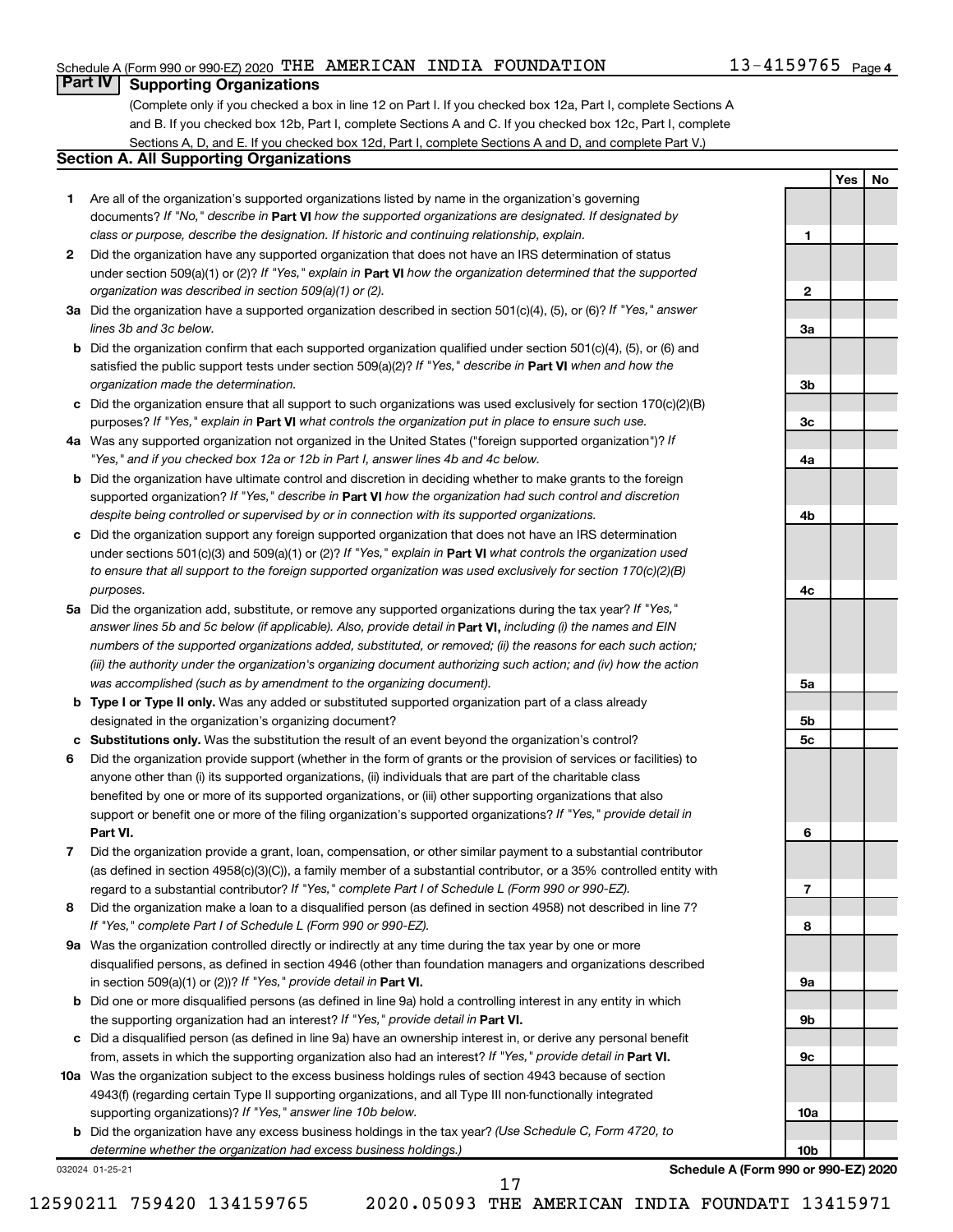#### Schedule A (Form 990 or 990-EZ) 2020 <code>THE AMERICAN INDIA FOUNDATION</code>  $13-4159765$  <code>Page</code> **Part IV Supporting Organizations** *(continued)*

|    |                                                                                                                                                                                                                                                           |                 | Yes        | No |
|----|-----------------------------------------------------------------------------------------------------------------------------------------------------------------------------------------------------------------------------------------------------------|-----------------|------------|----|
| 11 | Has the organization accepted a gift or contribution from any of the following persons?                                                                                                                                                                   |                 |            |    |
|    | a A person who directly or indirectly controls, either alone or together with persons described in lines 11b and                                                                                                                                          |                 |            |    |
|    | 11c below, the governing body of a supported organization?                                                                                                                                                                                                | 11a             |            |    |
|    | <b>b</b> A family member of a person described in line 11a above?                                                                                                                                                                                         | 11 <sub>b</sub> |            |    |
|    | c A 35% controlled entity of a person described in line 11a or 11b above?If "Yes" to line 11a, 11b, or 11c, provide                                                                                                                                       |                 |            |    |
|    | detail in Part VI.                                                                                                                                                                                                                                        | 11c             |            |    |
|    | <b>Section B. Type I Supporting Organizations</b>                                                                                                                                                                                                         |                 |            |    |
|    |                                                                                                                                                                                                                                                           |                 | Yes        | No |
| 1. | Did the governing body, members of the governing body, officers acting in their official capacity, or membership of one or                                                                                                                                |                 |            |    |
|    | more supported organizations have the power to regularly appoint or elect at least a majority of the organization's officers,                                                                                                                             |                 |            |    |
|    | directors, or trustees at all times during the tax year? If "No," describe in Part VI how the supported organization(s)<br>effectively operated, supervised, or controlled the organization's activities. If the organization had more than one supported |                 |            |    |
|    | organization, describe how the powers to appoint and/or remove officers, directors, or trustees were allocated among the                                                                                                                                  |                 |            |    |
|    | supported organizations and what conditions or restrictions, if any, applied to such powers during the tax year.                                                                                                                                          | 1               |            |    |
| 2  | Did the organization operate for the benefit of any supported organization other than the supported                                                                                                                                                       |                 |            |    |
|    | organization(s) that operated, supervised, or controlled the supporting organization? If "Yes," explain in                                                                                                                                                |                 |            |    |
|    | Part VI how providing such benefit carried out the purposes of the supported organization(s) that operated,                                                                                                                                               |                 |            |    |
|    | supervised, or controlled the supporting organization.                                                                                                                                                                                                    | 2               |            |    |
|    | <b>Section C. Type II Supporting Organizations</b>                                                                                                                                                                                                        |                 |            |    |
|    |                                                                                                                                                                                                                                                           |                 | <b>Yes</b> | No |
| 1. | Were a majority of the organization's directors or trustees during the tax year also a majority of the directors                                                                                                                                          |                 |            |    |
|    | or trustees of each of the organization's supported organization(s)? If "No," describe in Part VI how control                                                                                                                                             |                 |            |    |
|    | or management of the supporting organization was vested in the same persons that controlled or managed                                                                                                                                                    |                 |            |    |
|    | the supported organization(s).                                                                                                                                                                                                                            | 1               |            |    |
|    | Section D. All Type III Supporting Organizations                                                                                                                                                                                                          |                 |            |    |
|    |                                                                                                                                                                                                                                                           |                 | <b>Yes</b> | No |
| 1. | Did the organization provide to each of its supported organizations, by the last day of the fifth month of the                                                                                                                                            |                 |            |    |
|    | organization's tax year, (i) a written notice describing the type and amount of support provided during the prior tax                                                                                                                                     |                 |            |    |
|    | year, (ii) a copy of the Form 990 that was most recently filed as of the date of notification, and (iii) copies of the                                                                                                                                    |                 |            |    |
|    | organization's governing documents in effect on the date of notification, to the extent not previously provided?                                                                                                                                          | 1               |            |    |
| 2  | Were any of the organization's officers, directors, or trustees either (i) appointed or elected by the supported                                                                                                                                          |                 |            |    |
|    | organization(s) or (ii) serving on the governing body of a supported organization? If "No," explain in Part VI how                                                                                                                                        |                 |            |    |
|    | the organization maintained a close and continuous working relationship with the supported organization(s).                                                                                                                                               | 2               |            |    |
| 3  | By reason of the relationship described in line 2, above, did the organization's supported organizations have a                                                                                                                                           |                 |            |    |
|    | significant voice in the organization's investment policies and in directing the use of the organization's                                                                                                                                                |                 |            |    |
|    | income or assets at all times during the tax year? If "Yes," describe in Part VI the role the organization's                                                                                                                                              |                 |            |    |
|    | supported organizations played in this regard.                                                                                                                                                                                                            | 3               |            |    |
|    | Section E. Type III Functionally Integrated Supporting Organizations                                                                                                                                                                                      |                 |            |    |
| 1  | Check the box next to the method that the organization used to satisfy the Integral Part Test during the yealsee instructions).                                                                                                                           |                 |            |    |
| a  | The organization satisfied the Activities Test. Complete line 2 below.                                                                                                                                                                                    |                 |            |    |
| b  | The organization is the parent of each of its supported organizations. Complete line 3 below.                                                                                                                                                             |                 |            |    |
| c  | The organization supported a governmental entity. Describe in Part VI how you supported a governmental entity (see instructions).                                                                                                                         |                 |            |    |
| 2  | Activities Test. Answer lines 2a and 2b below.                                                                                                                                                                                                            |                 | Yes        | No |
| а  | Did substantially all of the organization's activities during the tax year directly further the exempt purposes of                                                                                                                                        |                 |            |    |
|    | the supported organization(s) to which the organization was responsive? If "Yes," then in Part VI identify                                                                                                                                                |                 |            |    |
|    | those supported organizations and explain how these activities directly furthered their exempt purposes,                                                                                                                                                  |                 |            |    |
|    | how the organization was responsive to those supported organizations, and how the organization determined                                                                                                                                                 |                 |            |    |
|    | that these activities constituted substantially all of its activities.                                                                                                                                                                                    | 2a              |            |    |
| b  | Did the activities described in line 2a, above, constitute activities that, but for the organization's involvement,                                                                                                                                       |                 |            |    |
|    | one or more of the organization's supported organization(s) would have been engaged in? If "Yes," explain in                                                                                                                                              |                 |            |    |
|    | <b>Part VI</b> the reasons for the organization's position that its supported organization(s) would have engaged in                                                                                                                                       |                 |            |    |
|    | these activities but for the organization's involvement.                                                                                                                                                                                                  | 2b              |            |    |
| 3  | Parent of Supported Organizations. Answer lines 3a and 3b below.                                                                                                                                                                                          |                 |            |    |
| а  | Did the organization have the power to regularly appoint or elect a majority of the officers, directors, or                                                                                                                                               |                 |            |    |
|    | trustees of each of the supported organizations? If "Yes" or "No" provide details in Part VI.                                                                                                                                                             | За              |            |    |
|    | <b>b</b> Did the organization exercise a substantial degree of direction over the policies, programs, and activities of each                                                                                                                              |                 |            |    |
|    | of its supported organizations? If "Yes," describe in Part VI the role played by the organization in this regard.                                                                                                                                         | Зb              |            |    |
|    | Schedule A (Form 990 or 990-EZ) 2020<br>032025 01-25-21                                                                                                                                                                                                   |                 |            |    |
|    | 18                                                                                                                                                                                                                                                        |                 |            |    |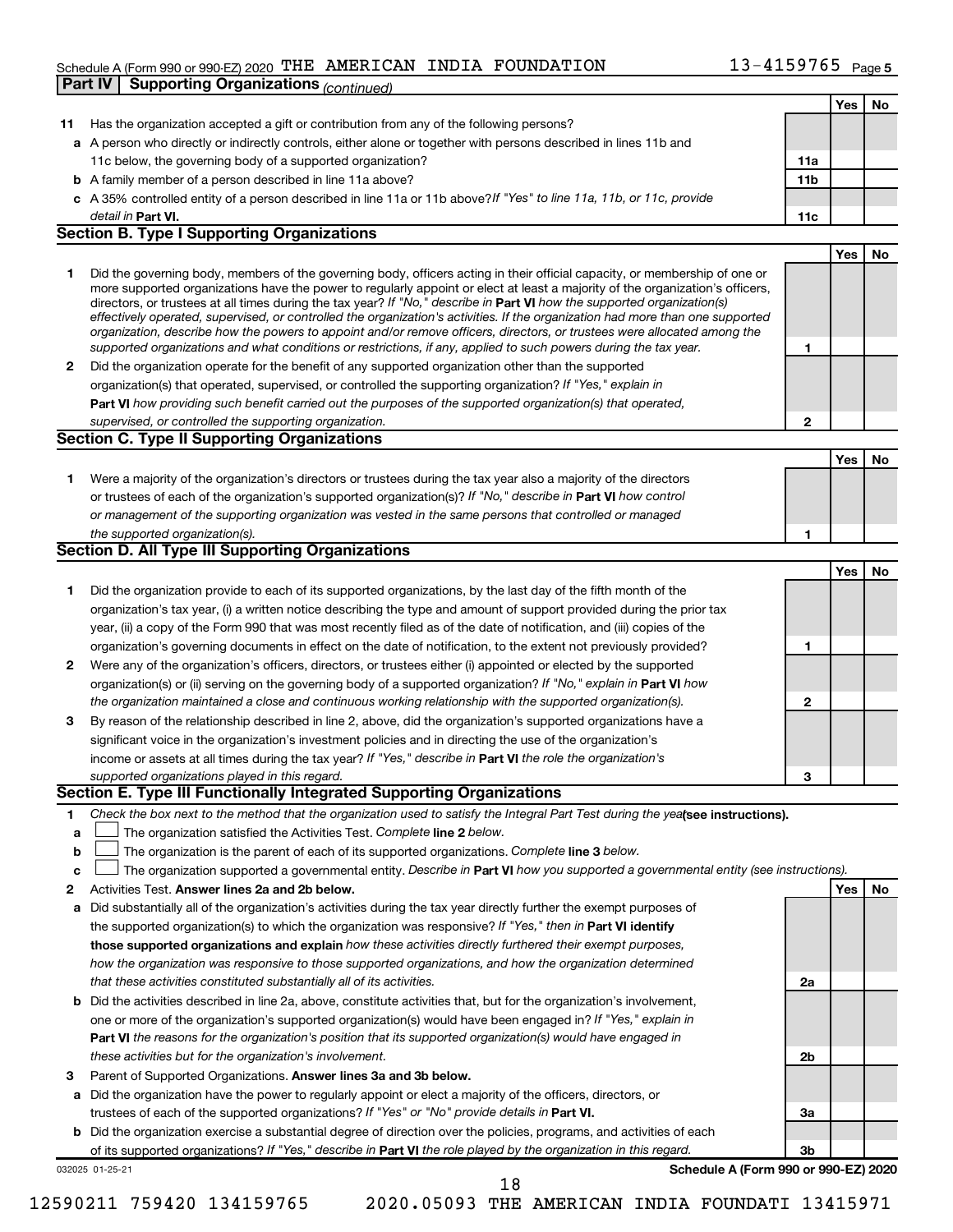#### Schedule A (Form 990 or 990-EZ) 2020 <code>THE AMERICAN INDIA FOUNDATION</code>  $13-4159765$  <code>Page</code> **Part V Type III Non-Functionally Integrated 509(a)(3) Supporting Organizations**

#### 13-4159765 Page 6

1 **Letter See instructions.** Check here if the organization satisfied the Integral Part Test as a qualifying trust on Nov. 20, 1970 (*explain in* Part **VI**). See instructions. All other Type III non-functionally integrated supporting organizations must complete Sections A through E.

|              | Section A - Adjusted Net Income                                             |                | (A) Prior Year | (B) Current Year<br>(optional) |
|--------------|-----------------------------------------------------------------------------|----------------|----------------|--------------------------------|
| 1            | Net short-term capital gain                                                 | 1              |                |                                |
| 2            | Recoveries of prior-year distributions                                      | $\mathbf{2}$   |                |                                |
| З            | Other gross income (see instructions)                                       | 3              |                |                                |
| 4            | Add lines 1 through 3.                                                      | 4              |                |                                |
| 5            | Depreciation and depletion                                                  | 5              |                |                                |
| 6            | Portion of operating expenses paid or incurred for production or            |                |                |                                |
|              | collection of gross income or for management, conservation, or              |                |                |                                |
|              | maintenance of property held for production of income (see instructions)    | 6              |                |                                |
| 7            | Other expenses (see instructions)                                           | $\overline{7}$ |                |                                |
| 8            | Adjusted Net Income (subtract lines 5, 6, and 7 from line 4)                | 8              |                |                                |
|              | <b>Section B - Minimum Asset Amount</b>                                     |                | (A) Prior Year | (B) Current Year<br>(optional) |
| 1.           | Aggregate fair market value of all non-exempt-use assets (see               |                |                |                                |
|              | instructions for short tax year or assets held for part of year):           |                |                |                                |
|              | a Average monthly value of securities                                       | 1a             |                |                                |
|              | <b>b</b> Average monthly cash balances                                      | 1 <sub>b</sub> |                |                                |
|              | <b>c</b> Fair market value of other non-exempt-use assets                   | 1c             |                |                                |
|              | d Total (add lines 1a, 1b, and 1c)                                          | 1 <sub>d</sub> |                |                                |
|              | e Discount claimed for blockage or other factors                            |                |                |                                |
|              | (explain in detail in Part VI):                                             |                |                |                                |
| $\mathbf{2}$ | Acquisition indebtedness applicable to non-exempt-use assets                | $\mathbf{2}$   |                |                                |
| 3            | Subtract line 2 from line 1d.                                               | 3              |                |                                |
| 4            | Cash deemed held for exempt use. Enter 0.015 of line 3 (for greater amount, |                |                |                                |
|              | see instructions).                                                          | 4              |                |                                |
| 5            | Net value of non-exempt-use assets (subtract line 4 from line 3)            | 5              |                |                                |
| 6            | Multiply line 5 by 0.035.                                                   | 6              |                |                                |
| 7            | Recoveries of prior-year distributions                                      | $\overline{7}$ |                |                                |
| 8            | Minimum Asset Amount (add line 7 to line 6)                                 | 8              |                |                                |
|              | <b>Section C - Distributable Amount</b>                                     |                |                | <b>Current Year</b>            |
| 1            | Adjusted net income for prior year (from Section A, line 8, column A)       | 1              |                |                                |
| 2            | Enter 0.85 of line 1.                                                       | $\mathbf{2}$   |                |                                |
| З            | Minimum asset amount for prior year (from Section B, line 8, column A)      | 3              |                |                                |
| 4            | Enter greater of line 2 or line 3.                                          | 4              |                |                                |
| 5            | Income tax imposed in prior year                                            | 5              |                |                                |
| 6            | <b>Distributable Amount.</b> Subtract line 5 from line 4, unless subject to |                |                |                                |
|              | emergency temporary reduction (see instructions).                           | 6              |                |                                |
|              |                                                                             |                |                |                                |

**7** Check here if the current year is the organization's first as a non-functionally integrated Type III supporting organization (see † instructions).

**Schedule A (Form 990 or 990-EZ) 2020**

032026 01-25-21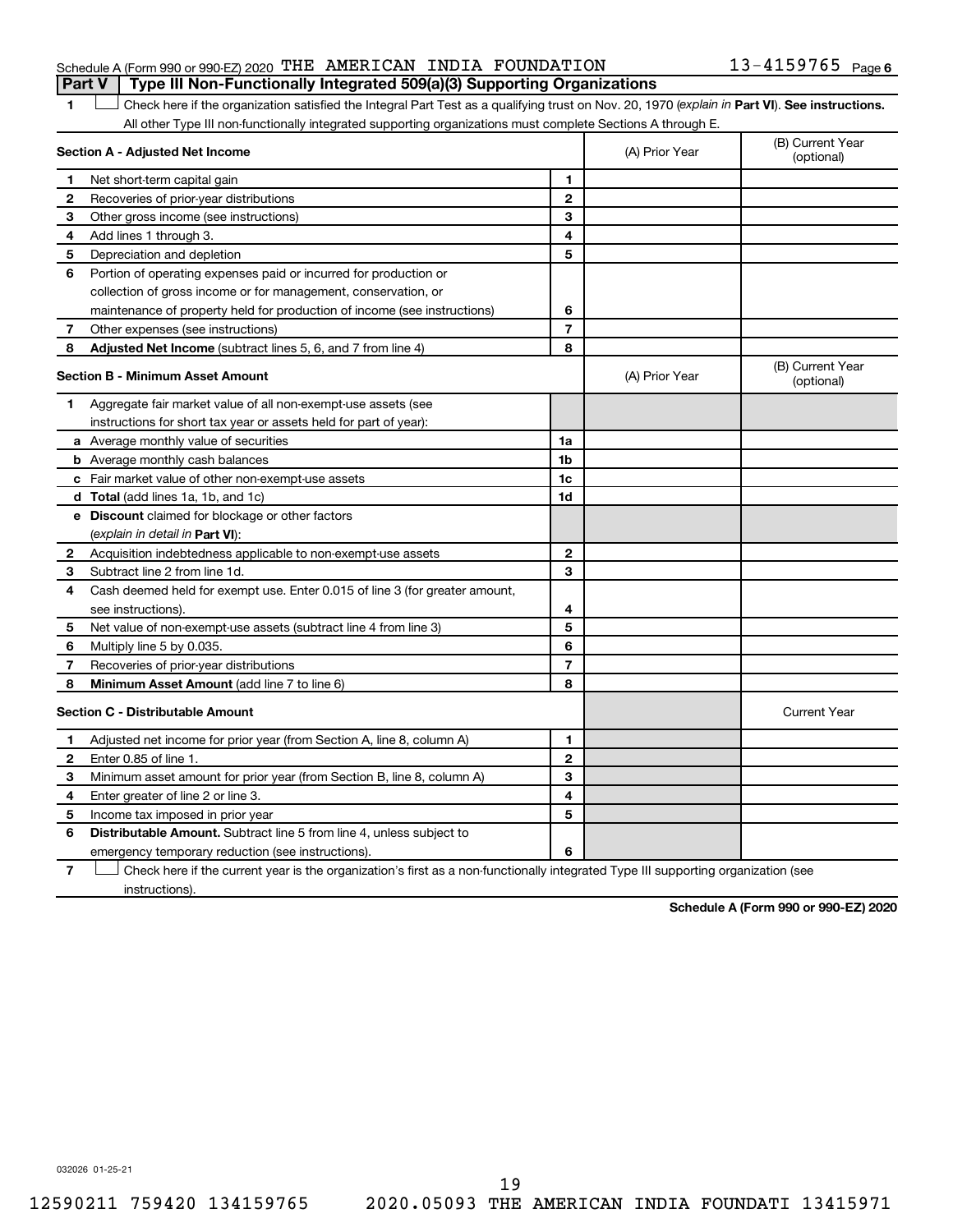#### Schedule A (Form 990 or 990-EZ) 2020 'I'HE' AMERICAN INDIA FOUNDATION FOR RESERVENTION THE AMERICAN INDIA FOUNDATION 13-4159765

| Part V | Type III Non-Functionally Integrated 509(a)(3) Supporting Organizations (continued)        |                                    |                                               |    |                                                  |
|--------|--------------------------------------------------------------------------------------------|------------------------------------|-----------------------------------------------|----|--------------------------------------------------|
|        | <b>Section D - Distributions</b>                                                           |                                    |                                               |    | <b>Current Year</b>                              |
| 1      | Amounts paid to supported organizations to accomplish exempt purposes                      |                                    |                                               | 1  |                                                  |
| 2      | Amounts paid to perform activity that directly furthers exempt purposes of supported       |                                    |                                               |    |                                                  |
|        | organizations, in excess of income from activity                                           |                                    |                                               | 2  |                                                  |
| 3      | Administrative expenses paid to accomplish exempt purposes of supported organizations      |                                    |                                               | 3  |                                                  |
| 4      | Amounts paid to acquire exempt-use assets                                                  |                                    |                                               | 4  |                                                  |
| 5      | Qualified set-aside amounts (prior IRS approval required - provide details in Part VI)     |                                    | 5                                             |    |                                                  |
| 6      | Other distributions (describe in Part VI). See instructions.                               |                                    |                                               | 6  |                                                  |
| 7      | Total annual distributions. Add lines 1 through 6.                                         |                                    |                                               | 7  |                                                  |
| 8      | Distributions to attentive supported organizations to which the organization is responsive |                                    |                                               |    |                                                  |
|        | ( <i>provide details in Part VI</i> ). See instructions.                                   |                                    |                                               | 8  |                                                  |
| 9      | Distributable amount for 2020 from Section C, line 6                                       |                                    |                                               | 9  |                                                  |
| 10     | Line 8 amount divided by line 9 amount                                                     |                                    |                                               | 10 |                                                  |
|        | <b>Section E - Distribution Allocations (see instructions)</b>                             | (i)<br><b>Excess Distributions</b> | (ii)<br><b>Underdistributions</b><br>Pre-2020 |    | (iii)<br><b>Distributable</b><br>Amount for 2020 |
| 1      | Distributable amount for 2020 from Section C, line 6                                       |                                    |                                               |    |                                                  |
| 2      | Underdistributions, if any, for years prior to 2020 (reason-                               |                                    |                                               |    |                                                  |
|        | able cause required - explain in Part VI). See instructions.                               |                                    |                                               |    |                                                  |
| З      | Excess distributions carryover, if any, to 2020                                            |                                    |                                               |    |                                                  |
|        | a From 2015                                                                                |                                    |                                               |    |                                                  |
|        | $b$ From 2016                                                                              |                                    |                                               |    |                                                  |
|        | c From 2017                                                                                |                                    |                                               |    |                                                  |
|        | <b>d</b> From 2018                                                                         |                                    |                                               |    |                                                  |
|        | e From 2019                                                                                |                                    |                                               |    |                                                  |
|        | f Total of lines 3a through 3e                                                             |                                    |                                               |    |                                                  |
|        | g Applied to underdistributions of prior years                                             |                                    |                                               |    |                                                  |
|        | <b>h</b> Applied to 2020 distributable amount                                              |                                    |                                               |    |                                                  |
| Ť.     | Carryover from 2015 not applied (see instructions)                                         |                                    |                                               |    |                                                  |
|        | Remainder. Subtract lines 3g, 3h, and 3i from line 3f.                                     |                                    |                                               |    |                                                  |
| 4      | Distributions for 2020 from Section D,                                                     |                                    |                                               |    |                                                  |
|        | line $7:$                                                                                  |                                    |                                               |    |                                                  |
|        | a Applied to underdistributions of prior years                                             |                                    |                                               |    |                                                  |
|        | <b>b</b> Applied to 2020 distributable amount                                              |                                    |                                               |    |                                                  |
|        | c Remainder. Subtract lines 4a and 4b from line 4.                                         |                                    |                                               |    |                                                  |
| 5      | Remaining underdistributions for years prior to 2020, if                                   |                                    |                                               |    |                                                  |
|        | any. Subtract lines 3g and 4a from line 2. For result greater                              |                                    |                                               |    |                                                  |
|        | than zero, explain in Part VI. See instructions.                                           |                                    |                                               |    |                                                  |
| 6      | Remaining underdistributions for 2020. Subtract lines 3h                                   |                                    |                                               |    |                                                  |
|        | and 4b from line 1. For result greater than zero, explain in                               |                                    |                                               |    |                                                  |
|        | <b>Part VI.</b> See instructions.                                                          |                                    |                                               |    |                                                  |
| 7      | Excess distributions carryover to 2021. Add lines 3j                                       |                                    |                                               |    |                                                  |
|        | and 4c.                                                                                    |                                    |                                               |    |                                                  |
| 8      | Breakdown of line 7:                                                                       |                                    |                                               |    |                                                  |
|        | a Excess from 2016                                                                         |                                    |                                               |    |                                                  |
|        | <b>b</b> Excess from 2017                                                                  |                                    |                                               |    |                                                  |
|        | c Excess from 2018                                                                         |                                    |                                               |    |                                                  |
|        | d Excess from 2019                                                                         |                                    |                                               |    |                                                  |
|        | e Excess from 2020                                                                         |                                    |                                               |    |                                                  |

**Schedule A (Form 990 or 990-EZ) 2020**

032027 01-25-21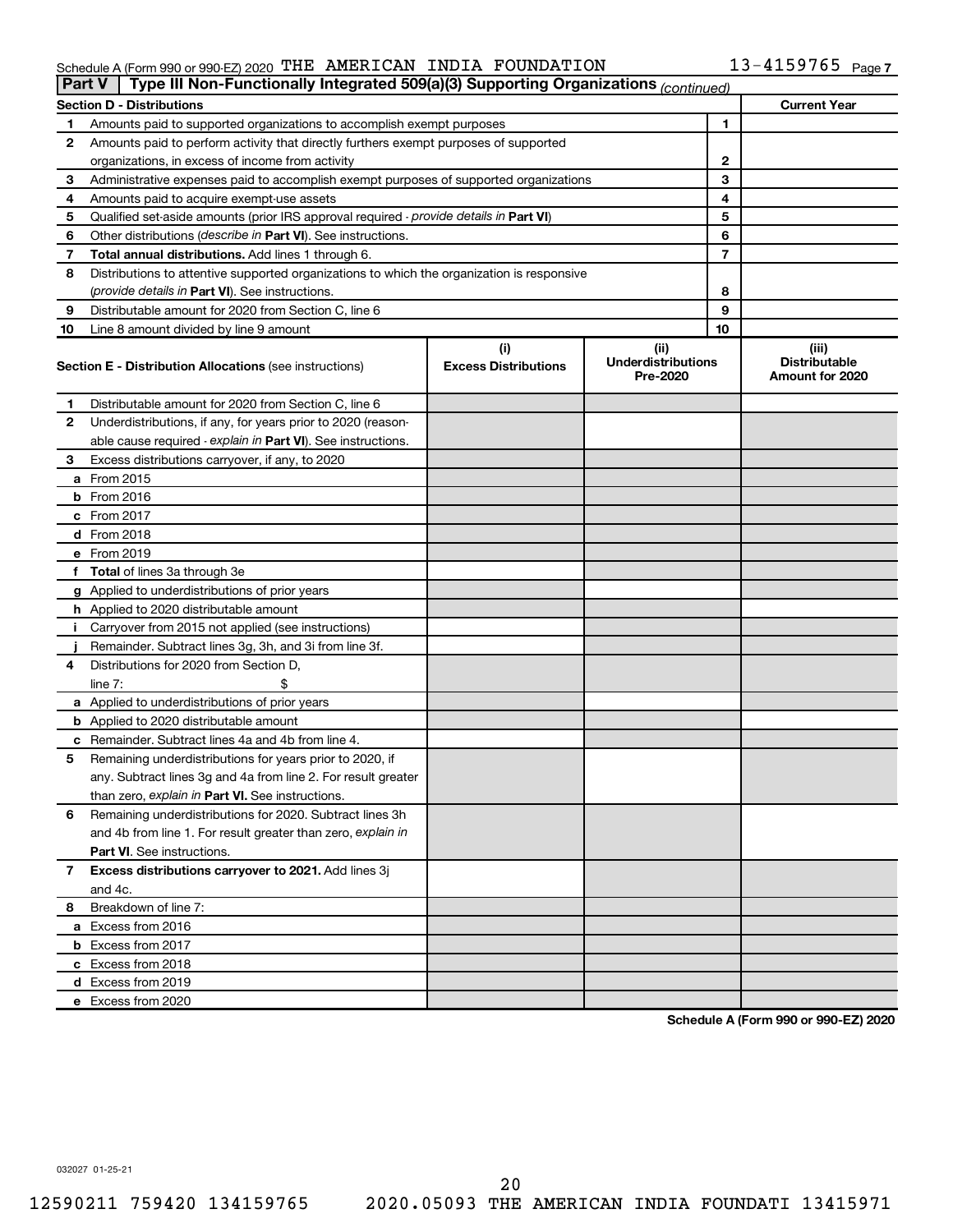| <b>Part VI</b>  | Schedule A (Form 990 or 990-EZ) 2020 THE AMERICAN INDIA FOUNDATION                                                                                                                                                                                                                                                                                                                                                                |  |    |  | $13 - 4159765$ Page 8                |  |
|-----------------|-----------------------------------------------------------------------------------------------------------------------------------------------------------------------------------------------------------------------------------------------------------------------------------------------------------------------------------------------------------------------------------------------------------------------------------|--|----|--|--------------------------------------|--|
|                 | Supplemental Information. Provide the explanations required by Part II, line 10; Part II, line 17a or 17b; Part III, line 12;<br>Part IV, Section A, lines 1, 2, 3b, 3c, 4b, 4c, 5a, 6, 9a, 9b, 9c, 11a, 11b, and 11c; Part IV, Section B, lines 1 and 2; Part IV, Section C,<br>line 1; Part IV, Section D, lines 2 and 3; Part IV, Section E, lines 1c, 2a, 2b, 3a, and 3b; Part V, line 1; Part V, Section B, line 1e; Part V, |  |    |  |                                      |  |
|                 | Section D, lines 5, 6, and 8; and Part V, Section E, lines 2, 5, and 6. Also complete this part for any additional information.<br>(See instructions.)                                                                                                                                                                                                                                                                            |  |    |  |                                      |  |
|                 |                                                                                                                                                                                                                                                                                                                                                                                                                                   |  |    |  |                                      |  |
|                 |                                                                                                                                                                                                                                                                                                                                                                                                                                   |  |    |  |                                      |  |
|                 |                                                                                                                                                                                                                                                                                                                                                                                                                                   |  |    |  |                                      |  |
|                 |                                                                                                                                                                                                                                                                                                                                                                                                                                   |  |    |  |                                      |  |
|                 |                                                                                                                                                                                                                                                                                                                                                                                                                                   |  |    |  |                                      |  |
|                 |                                                                                                                                                                                                                                                                                                                                                                                                                                   |  |    |  |                                      |  |
|                 |                                                                                                                                                                                                                                                                                                                                                                                                                                   |  |    |  |                                      |  |
|                 |                                                                                                                                                                                                                                                                                                                                                                                                                                   |  |    |  |                                      |  |
|                 |                                                                                                                                                                                                                                                                                                                                                                                                                                   |  |    |  |                                      |  |
|                 |                                                                                                                                                                                                                                                                                                                                                                                                                                   |  |    |  |                                      |  |
|                 |                                                                                                                                                                                                                                                                                                                                                                                                                                   |  |    |  |                                      |  |
|                 |                                                                                                                                                                                                                                                                                                                                                                                                                                   |  |    |  |                                      |  |
|                 |                                                                                                                                                                                                                                                                                                                                                                                                                                   |  |    |  |                                      |  |
|                 |                                                                                                                                                                                                                                                                                                                                                                                                                                   |  |    |  |                                      |  |
|                 |                                                                                                                                                                                                                                                                                                                                                                                                                                   |  |    |  |                                      |  |
|                 |                                                                                                                                                                                                                                                                                                                                                                                                                                   |  |    |  |                                      |  |
|                 |                                                                                                                                                                                                                                                                                                                                                                                                                                   |  |    |  |                                      |  |
|                 |                                                                                                                                                                                                                                                                                                                                                                                                                                   |  |    |  |                                      |  |
|                 |                                                                                                                                                                                                                                                                                                                                                                                                                                   |  |    |  |                                      |  |
|                 |                                                                                                                                                                                                                                                                                                                                                                                                                                   |  |    |  |                                      |  |
|                 |                                                                                                                                                                                                                                                                                                                                                                                                                                   |  |    |  |                                      |  |
|                 |                                                                                                                                                                                                                                                                                                                                                                                                                                   |  |    |  |                                      |  |
|                 |                                                                                                                                                                                                                                                                                                                                                                                                                                   |  |    |  |                                      |  |
|                 |                                                                                                                                                                                                                                                                                                                                                                                                                                   |  |    |  |                                      |  |
|                 |                                                                                                                                                                                                                                                                                                                                                                                                                                   |  |    |  |                                      |  |
|                 |                                                                                                                                                                                                                                                                                                                                                                                                                                   |  |    |  |                                      |  |
|                 |                                                                                                                                                                                                                                                                                                                                                                                                                                   |  |    |  |                                      |  |
|                 |                                                                                                                                                                                                                                                                                                                                                                                                                                   |  |    |  |                                      |  |
|                 |                                                                                                                                                                                                                                                                                                                                                                                                                                   |  |    |  |                                      |  |
|                 |                                                                                                                                                                                                                                                                                                                                                                                                                                   |  |    |  |                                      |  |
|                 |                                                                                                                                                                                                                                                                                                                                                                                                                                   |  |    |  |                                      |  |
|                 |                                                                                                                                                                                                                                                                                                                                                                                                                                   |  |    |  |                                      |  |
|                 |                                                                                                                                                                                                                                                                                                                                                                                                                                   |  |    |  |                                      |  |
|                 |                                                                                                                                                                                                                                                                                                                                                                                                                                   |  |    |  |                                      |  |
|                 |                                                                                                                                                                                                                                                                                                                                                                                                                                   |  |    |  |                                      |  |
|                 |                                                                                                                                                                                                                                                                                                                                                                                                                                   |  |    |  |                                      |  |
|                 |                                                                                                                                                                                                                                                                                                                                                                                                                                   |  |    |  |                                      |  |
|                 |                                                                                                                                                                                                                                                                                                                                                                                                                                   |  |    |  |                                      |  |
|                 |                                                                                                                                                                                                                                                                                                                                                                                                                                   |  |    |  |                                      |  |
| 032028 01-25-21 |                                                                                                                                                                                                                                                                                                                                                                                                                                   |  |    |  | Schedule A (Form 990 or 990-EZ) 2020 |  |
|                 |                                                                                                                                                                                                                                                                                                                                                                                                                                   |  | 21 |  |                                      |  |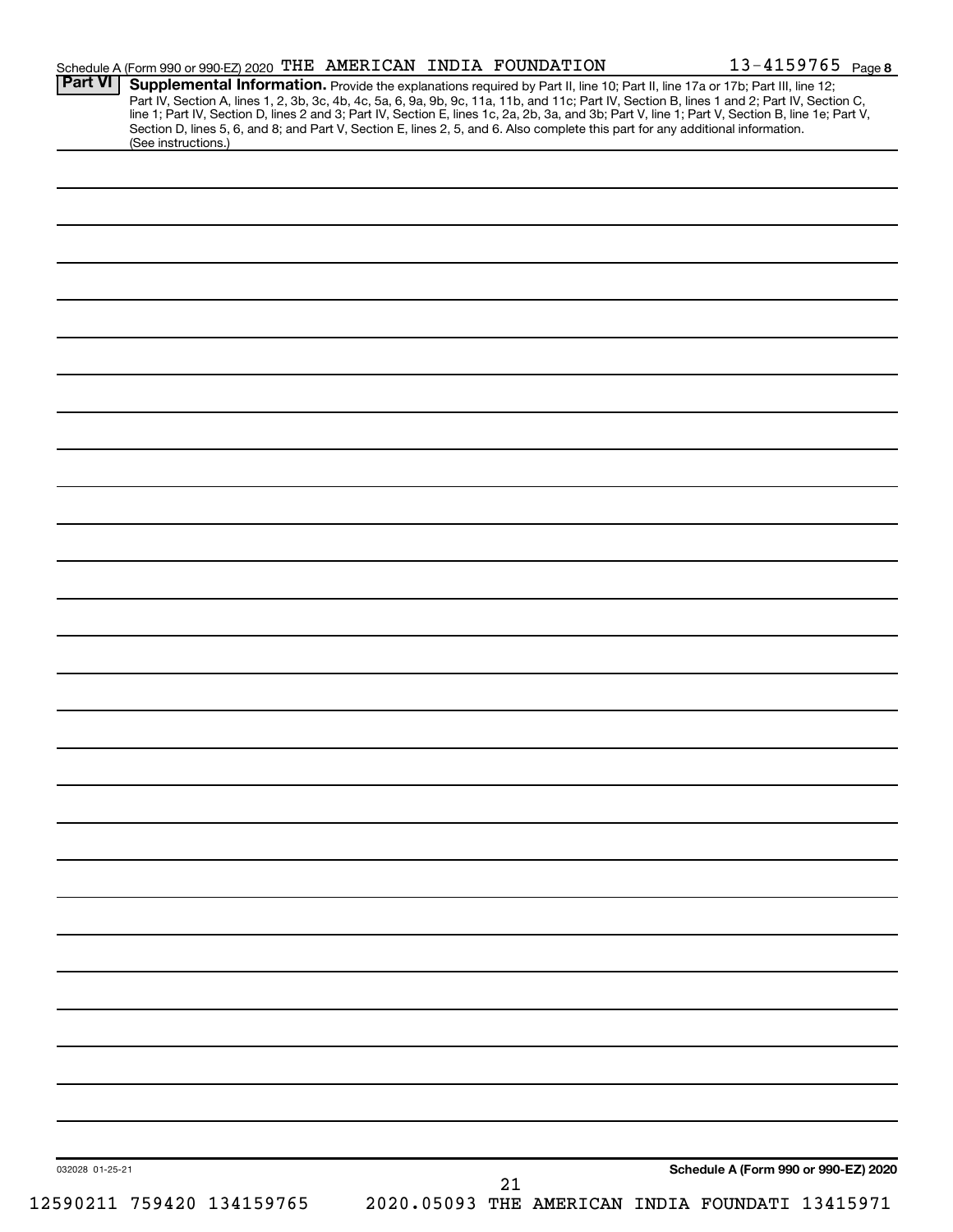# **SCHEDULE D Supplemental Financial Statements**<br> **Form 990 2020**<br> **Part IV** line 6.7.8.9.10, 11a, 11b, 11d, 11d, 11d, 11d, 11d, 12a, 0r, 12b

**(Form 990) | Complete if the organization answered "Yes" on Form 990, Part IV, line 6, 7, 8, 9, 10, 11a, 11b, 11c, 11d, 11e, 11f, 12a, or 12b.**

**| Attach to Form 990. |Go to www.irs.gov/Form990 for instructions and the latest information.**



Department of the Treasury Internal Revenue Service **Name of the organization Employer identification number**

#### THE AMERICAN INDIA FOUNDATION 13-4159765

|             |                                                                                                                                                                                                                                | (a) Donor advised funds | (b) Funds and other accounts                       |
|-------------|--------------------------------------------------------------------------------------------------------------------------------------------------------------------------------------------------------------------------------|-------------------------|----------------------------------------------------|
| 1           |                                                                                                                                                                                                                                |                         |                                                    |
| 2           | Aggregate value of contributions to (during year)                                                                                                                                                                              | 36,000.                 |                                                    |
| 3           | Aggregate value of grants from (during year)                                                                                                                                                                                   | 148,024.                |                                                    |
| 4           |                                                                                                                                                                                                                                | 85,140.                 |                                                    |
| 5           | Did the organization inform all donors and donor advisors in writing that the assets held in donor advised funds                                                                                                               |                         |                                                    |
|             |                                                                                                                                                                                                                                |                         | $\boxed{\text{X}}$ Yes                             |
| 6           | Did the organization inform all grantees, donors, and donor advisors in writing that grant funds can be used only                                                                                                              |                         |                                                    |
|             | for charitable purposes and not for the benefit of the donor or donor advisor, or for any other purpose conferring                                                                                                             |                         |                                                    |
|             |                                                                                                                                                                                                                                |                         | $\overline{\text{X}}$ Yes                          |
|             | Part II<br>Conservation Easements. Complete if the organization answered "Yes" on Form 990, Part IV, line 7.                                                                                                                   |                         |                                                    |
| 1.          | Purpose(s) of conservation easements held by the organization (check all that apply).                                                                                                                                          |                         |                                                    |
|             | Preservation of land for public use (for example, recreation or education)                                                                                                                                                     |                         | Preservation of a historically important land area |
|             | Protection of natural habitat                                                                                                                                                                                                  |                         | Preservation of a certified historic structure     |
|             | Preservation of open space                                                                                                                                                                                                     |                         |                                                    |
| 2           | Complete lines 2a through 2d if the organization held a qualified conservation contribution in the form of a conservation easement on the last                                                                                 |                         |                                                    |
|             | day of the tax year.                                                                                                                                                                                                           |                         | Held at the End of the Tax Year                    |
| а           |                                                                                                                                                                                                                                |                         | 2a                                                 |
|             |                                                                                                                                                                                                                                |                         | 2 <sub>b</sub>                                     |
|             |                                                                                                                                                                                                                                |                         | 2c                                                 |
| d           | Number of conservation easements included in (c) acquired after 7/25/06, and not on a historic structure                                                                                                                       |                         |                                                    |
|             | listed in the National Register [1111] listed in the National Register [111] listed in the National Register [11] listed in the National Register [11] listed in the National Register [11] listed in the National Register [1 |                         | 2d                                                 |
| 3           | Number of conservation easements modified, transferred, released, extinguished, or terminated by the organization during the tax                                                                                               |                         |                                                    |
|             | $year \blacktriangleright$                                                                                                                                                                                                     |                         |                                                    |
|             | Number of states where property subject to conservation easement is located >                                                                                                                                                  |                         |                                                    |
|             |                                                                                                                                                                                                                                |                         |                                                    |
|             |                                                                                                                                                                                                                                |                         |                                                    |
|             | Does the organization have a written policy regarding the periodic monitoring, inspection, handling of                                                                                                                         |                         |                                                    |
|             |                                                                                                                                                                                                                                |                         | Yes                                                |
|             | Staff and volunteer hours devoted to monitoring, inspecting, handling of violations, and enforcing conservation easements during the year                                                                                      |                         |                                                    |
| 4<br>5<br>6 |                                                                                                                                                                                                                                |                         |                                                    |
| 7           | Amount of expenses incurred in monitoring, inspecting, handling of violations, and enforcing conservation easements during the year                                                                                            |                         |                                                    |
|             | $\blacktriangleright$ s                                                                                                                                                                                                        |                         |                                                    |
|             | Does each conservation easement reported on line 2(d) above satisfy the requirements of section 170(h)(4)(B)(i)                                                                                                                |                         |                                                    |
|             |                                                                                                                                                                                                                                |                         | Yes                                                |
|             | In Part XIII, describe how the organization reports conservation easements in its revenue and expense statement and                                                                                                            |                         |                                                    |
|             | balance sheet, and include, if applicable, the text of the footnote to the organization's financial statements that describes the                                                                                              |                         |                                                    |
|             | organization's accounting for conservation easements.                                                                                                                                                                          |                         |                                                    |
|             | Organizations Maintaining Collections of Art, Historical Treasures, or Other Similar Assets.<br>Part III                                                                                                                       |                         |                                                    |
|             | Complete if the organization answered "Yes" on Form 990, Part IV, line 8.                                                                                                                                                      |                         |                                                    |
|             | 1a If the organization elected, as permitted under FASB ASC 958, not to report in its revenue statement and balance sheet works                                                                                                |                         |                                                    |
|             | of art, historical treasures, or other similar assets held for public exhibition, education, or research in furtherance of public                                                                                              |                         |                                                    |
|             | service, provide in Part XIII the text of the footnote to its financial statements that describes these items.                                                                                                                 |                         |                                                    |
|             | b If the organization elected, as permitted under FASB ASC 958, to report in its revenue statement and balance sheet works of                                                                                                  |                         |                                                    |
|             | art, historical treasures, or other similar assets held for public exhibition, education, or research in furtherance of public service,                                                                                        |                         |                                                    |
|             | provide the following amounts relating to these items:                                                                                                                                                                         |                         |                                                    |
|             |                                                                                                                                                                                                                                |                         |                                                    |
|             | (ii) Assets included in Form 990, Part X                                                                                                                                                                                       | $\bullet$               |                                                    |
|             | If the organization received or held works of art, historical treasures, or other similar assets for financial gain, provide                                                                                                   |                         |                                                    |
| 8<br>9<br>2 | the following amounts required to be reported under FASB ASC 958 relating to these items:                                                                                                                                      |                         |                                                    |
| а           |                                                                                                                                                                                                                                |                         | - \$                                               |
|             |                                                                                                                                                                                                                                |                         |                                                    |
|             | LHA For Paperwork Reduction Act Notice, see the Instructions for Form 990.                                                                                                                                                     |                         | Schedule D (Form 990) 2020                         |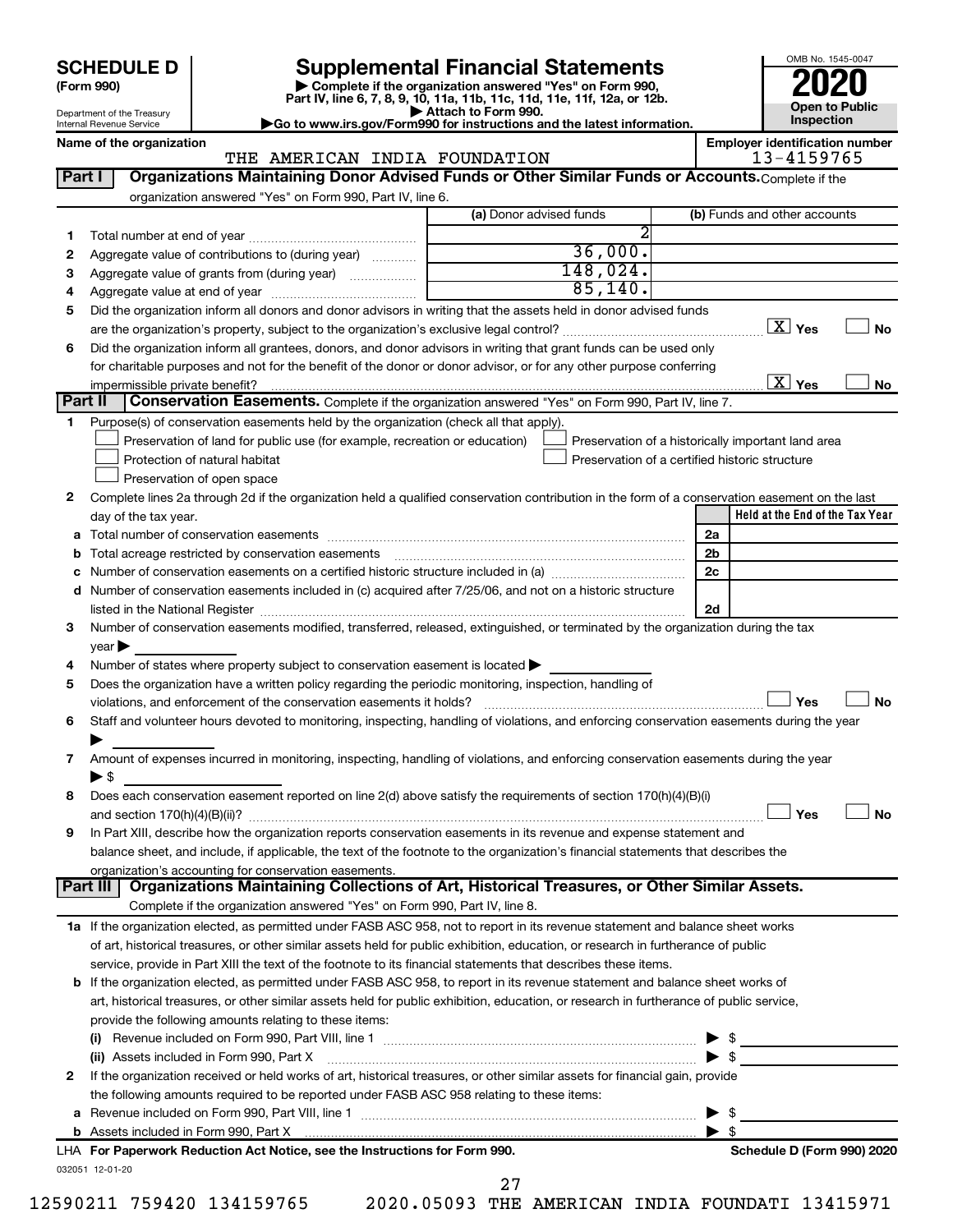|        | Schedule D (Form 990) 2020                                                                                                                                                                                                     | THE AMERICAN INDIA FOUNDATION |                |                          |              |                      | 13-4159765 Page 2          |         |                         |
|--------|--------------------------------------------------------------------------------------------------------------------------------------------------------------------------------------------------------------------------------|-------------------------------|----------------|--------------------------|--------------|----------------------|----------------------------|---------|-------------------------|
|        | Organizations Maintaining Collections of Art, Historical Treasures, or Other Similar Assets (continued)<br>Part III                                                                                                            |                               |                |                          |              |                      |                            |         |                         |
| 3      | Using the organization's acquisition, accession, and other records, check any of the following that make significant use of its                                                                                                |                               |                |                          |              |                      |                            |         |                         |
|        | collection items (check all that apply):                                                                                                                                                                                       |                               |                |                          |              |                      |                            |         |                         |
| a      | Public exhibition                                                                                                                                                                                                              |                               |                | Loan or exchange program |              |                      |                            |         |                         |
| b      | Scholarly research                                                                                                                                                                                                             |                               | Other          |                          |              |                      |                            |         |                         |
| c      | Preservation for future generations                                                                                                                                                                                            |                               |                |                          |              |                      |                            |         |                         |
| 4      | Provide a description of the organization's collections and explain how they further the organization's exempt purpose in Part XIII.                                                                                           |                               |                |                          |              |                      |                            |         |                         |
| 5      | During the year, did the organization solicit or receive donations of art, historical treasures, or other similar assets                                                                                                       |                               |                |                          |              |                      |                            |         |                         |
|        |                                                                                                                                                                                                                                |                               |                |                          |              |                      | Yes                        |         | No                      |
|        | Part IV<br><b>Escrow and Custodial Arrangements.</b> Complete if the organization answered "Yes" on Form 990, Part IV, line 9, or                                                                                              |                               |                |                          |              |                      |                            |         |                         |
|        | reported an amount on Form 990, Part X, line 21.                                                                                                                                                                               |                               |                |                          |              |                      |                            |         |                         |
|        | 1a Is the organization an agent, trustee, custodian or other intermediary for contributions or other assets not included                                                                                                       |                               |                |                          |              |                      |                            |         |                         |
|        |                                                                                                                                                                                                                                |                               |                |                          |              |                      | Yes                        |         | <b>No</b>               |
|        | b If "Yes," explain the arrangement in Part XIII and complete the following table:                                                                                                                                             |                               |                |                          |              |                      |                            |         |                         |
|        |                                                                                                                                                                                                                                |                               |                |                          |              |                      | Amount                     |         |                         |
|        | c Beginning balance measurements and the contract of the contract of the contract of the contract of the contract of the contract of the contract of the contract of the contract of the contract of the contract of the contr |                               |                |                          |              | 1c                   |                            |         |                         |
|        |                                                                                                                                                                                                                                |                               |                |                          |              | 1d                   |                            |         |                         |
|        | e Distributions during the year manufactured and an account of the year manufactured and account of the year manufactured and account of the state of the state of the state of the state of the state of the state of the sta |                               |                |                          |              | 1е<br>1f             |                            |         |                         |
| f.     | 2a Did the organization include an amount on Form 990, Part X, line 21, for escrow or custodial account liability?                                                                                                             |                               |                |                          |              |                      | Yes                        |         | No                      |
|        |                                                                                                                                                                                                                                |                               |                |                          |              |                      |                            |         |                         |
| Part V | <b>Endowment Funds.</b> Complete if the organization answered "Yes" on Form 990, Part IV, line 10.                                                                                                                             |                               |                |                          |              |                      |                            |         |                         |
|        |                                                                                                                                                                                                                                | (a) Current year              | (b) Prior year | (c) Two years back       |              | (d) Three years back | (e) Four years back        |         |                         |
|        | 1a Beginning of year balance                                                                                                                                                                                                   | 600,000.                      | 600,000.       | 600,000.                 |              | 600,000.             |                            |         | 600,000.                |
|        |                                                                                                                                                                                                                                |                               |                |                          |              |                      |                            |         |                         |
|        | c Net investment earnings, gains, and losses                                                                                                                                                                                   | 4,737.                        | 17,503.        | 5,813.                   |              | 5,926.               |                            |         | 1,830.                  |
|        | d Grants or scholarships                                                                                                                                                                                                       |                               |                |                          |              |                      |                            |         |                         |
|        | e Other expenditures for facilities                                                                                                                                                                                            |                               |                |                          |              |                      |                            |         |                         |
|        | and programs                                                                                                                                                                                                                   | 4,737.                        | 17,503.        | 5,813.                   |              | 5,926.               |                            |         | 1,830.                  |
|        | f Administrative expenses                                                                                                                                                                                                      |                               |                |                          |              |                      |                            |         |                         |
| g      |                                                                                                                                                                                                                                | 600,000.                      | 600,000.       | 600,000.                 |              | 600,000.             |                            |         | 600,000.                |
| 2      | Provide the estimated percentage of the current year end balance (line 1g, column (a)) held as:                                                                                                                                |                               |                |                          |              |                      |                            |         |                         |
|        | a Board designated or quasi-endowment >                                                                                                                                                                                        |                               | %              |                          |              |                      |                            |         |                         |
|        | <b>b</b> Permanent endowment $\blacktriangleright$ 100                                                                                                                                                                         | %                             |                |                          |              |                      |                            |         |                         |
|        | c Term endowment $\blacktriangleright$                                                                                                                                                                                         | %                             |                |                          |              |                      |                            |         |                         |
|        | The percentages on lines 2a, 2b, and 2c should equal 100%.                                                                                                                                                                     |                               |                |                          |              |                      |                            |         |                         |
|        | 3a Are there endowment funds not in the possession of the organization that are held and administered for the organization                                                                                                     |                               |                |                          |              |                      |                            |         |                         |
|        | by:                                                                                                                                                                                                                            |                               |                |                          |              |                      |                            | Yes     | No                      |
|        | (i)                                                                                                                                                                                                                            |                               |                |                          |              |                      | 3a(i)                      |         | X                       |
|        | (ii) Related organizations [11] Related organizations [11] Maximum material contract to the contract of the contract of the contract of the contract of the contract of the contract of the contract of the contract of the co |                               |                |                          |              |                      | 3a(ii)                     |         | $\overline{\textbf{X}}$ |
|        |                                                                                                                                                                                                                                |                               |                |                          |              |                      | 3b                         |         |                         |
| 4      | Describe in Part XIII the intended uses of the organization's endowment funds.                                                                                                                                                 |                               |                |                          |              |                      |                            |         |                         |
|        | <b>Part VI</b><br><b>Land, Buildings, and Equipment.</b>                                                                                                                                                                       |                               |                |                          |              |                      |                            |         |                         |
|        | Complete if the organization answered "Yes" on Form 990, Part IV, line 11a. See Form 990, Part X, line 10.                                                                                                                     |                               |                |                          |              |                      |                            |         |                         |
|        | Description of property                                                                                                                                                                                                        | (a) Cost or other             |                | (b) Cost or other        |              | (c) Accumulated      | (d) Book value             |         |                         |
|        |                                                                                                                                                                                                                                | basis (investment)            |                | basis (other)            | depreciation |                      |                            |         |                         |
|        |                                                                                                                                                                                                                                |                               |                |                          |              |                      |                            |         |                         |
|        |                                                                                                                                                                                                                                |                               |                |                          |              |                      |                            |         |                         |
|        |                                                                                                                                                                                                                                |                               |                | 157,042.                 |              | 142,561.             |                            | 14,481. |                         |
|        |                                                                                                                                                                                                                                |                               |                |                          |              |                      |                            |         |                         |
|        | Total. Add lines 1a through 1e. (Column (d) must equal Form 990, Part X, column (B), line 10c.)                                                                                                                                |                               |                |                          |              |                      |                            | 14,481. |                         |
|        |                                                                                                                                                                                                                                |                               |                |                          |              |                      | Schedule D (Form 990) 2020 |         |                         |
|        |                                                                                                                                                                                                                                |                               |                |                          |              |                      |                            |         |                         |

032052 12-01-20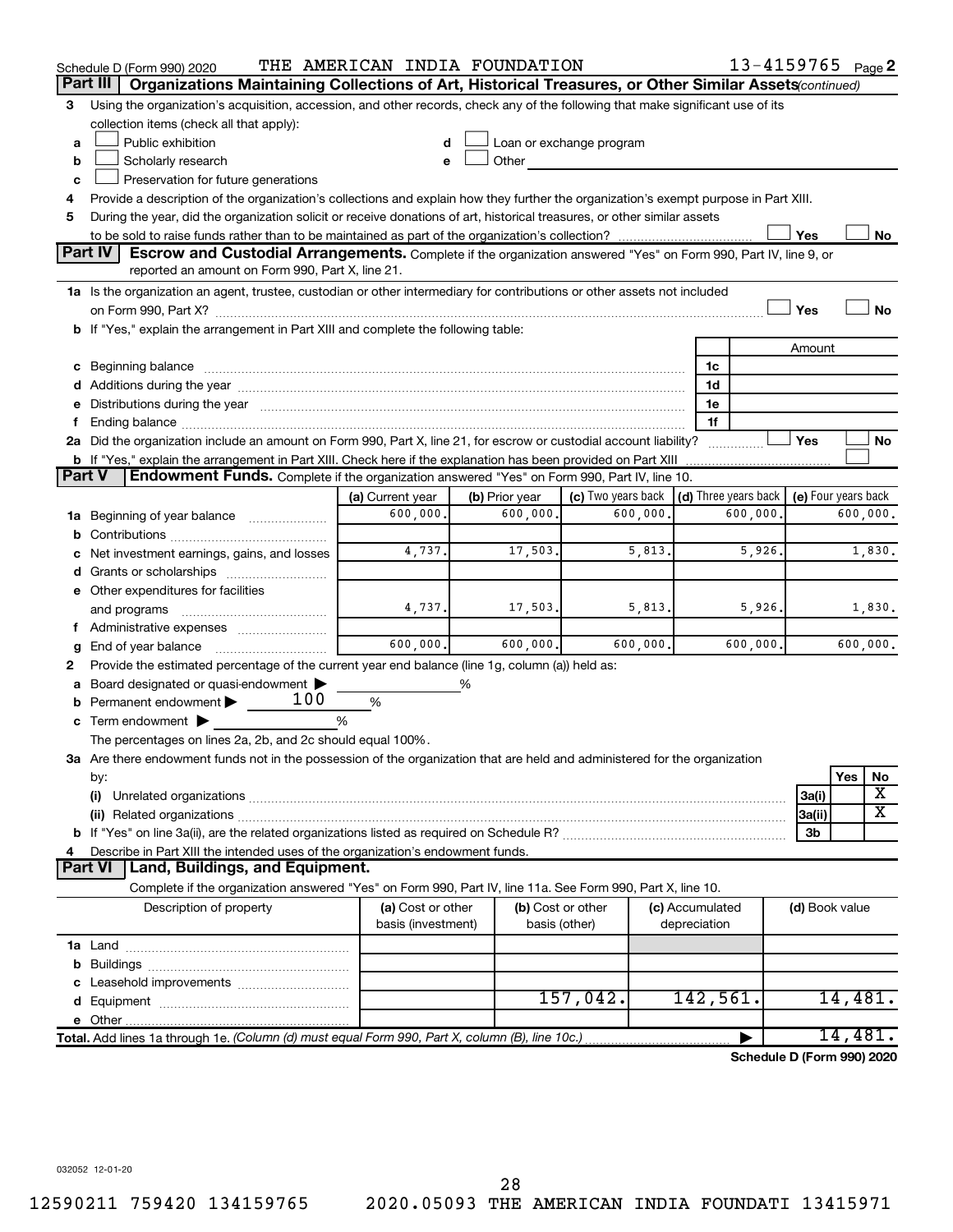| Schedule D (Form 990) 2020 |                                                 |  | THE AMERICAN INDIA FOUNDATION | 13-4159765 | Page $3$ |
|----------------------------|-------------------------------------------------|--|-------------------------------|------------|----------|
|                            | <b>Part VII</b> Investments - Other Securities. |  |                               |            |          |

| Complete if the organization answered "Yes" on Form 990, Part IV, line 11b. See Form 990, Part X, line 12.                                          |                 |                                                           |                |
|-----------------------------------------------------------------------------------------------------------------------------------------------------|-----------------|-----------------------------------------------------------|----------------|
| (a) Description of security or category (including name of security)                                                                                | (b) Book value  | (c) Method of valuation: Cost or end-of-year market value |                |
|                                                                                                                                                     |                 |                                                           |                |
|                                                                                                                                                     |                 |                                                           |                |
| $(3)$ Other                                                                                                                                         |                 |                                                           |                |
| (A)                                                                                                                                                 |                 |                                                           |                |
| (B)                                                                                                                                                 |                 |                                                           |                |
| (C)                                                                                                                                                 |                 |                                                           |                |
| (D)                                                                                                                                                 |                 |                                                           |                |
| (E)                                                                                                                                                 |                 |                                                           |                |
| (F)                                                                                                                                                 |                 |                                                           |                |
| (G)                                                                                                                                                 |                 |                                                           |                |
| (H)                                                                                                                                                 |                 |                                                           |                |
| Total. (Col. (b) must equal Form 990, Part X, col. (B) line 12.)                                                                                    |                 |                                                           |                |
| Part VIII Investments - Program Related.                                                                                                            |                 |                                                           |                |
| Complete if the organization answered "Yes" on Form 990, Part IV, line 11c. See Form 990, Part X, line 13.                                          |                 |                                                           |                |
| (a) Description of investment                                                                                                                       | (b) Book value  | (c) Method of valuation: Cost or end-of-year market value |                |
| (1)                                                                                                                                                 |                 |                                                           |                |
| (2)                                                                                                                                                 |                 |                                                           |                |
| (3)                                                                                                                                                 |                 |                                                           |                |
|                                                                                                                                                     |                 |                                                           |                |
| (4)                                                                                                                                                 |                 |                                                           |                |
| (5)                                                                                                                                                 |                 |                                                           |                |
| (6)                                                                                                                                                 |                 |                                                           |                |
| (7)                                                                                                                                                 |                 |                                                           |                |
| (8)                                                                                                                                                 |                 |                                                           |                |
| (9)                                                                                                                                                 |                 |                                                           |                |
| Total. (Col. (b) must equal Form 990, Part X, col. (B) line 13.) $\blacktriangleright$<br>Part $ X $<br><b>Other Assets.</b>                        |                 |                                                           |                |
|                                                                                                                                                     |                 |                                                           |                |
| Complete if the organization answered "Yes" on Form 990, Part IV, line 11d. See Form 990, Part X, line 15.                                          | (a) Description |                                                           | (b) Book value |
|                                                                                                                                                     |                 |                                                           |                |
| (1)                                                                                                                                                 |                 |                                                           |                |
| (2)                                                                                                                                                 |                 |                                                           |                |
| (3)                                                                                                                                                 |                 |                                                           |                |
| (4)                                                                                                                                                 |                 |                                                           |                |
| (5)                                                                                                                                                 |                 |                                                           |                |
| (6)                                                                                                                                                 |                 |                                                           |                |
| (7)                                                                                                                                                 |                 |                                                           |                |
| (8)                                                                                                                                                 |                 |                                                           |                |
| (9)                                                                                                                                                 |                 |                                                           |                |
|                                                                                                                                                     |                 |                                                           |                |
| <b>Other Liabilities.</b><br>Part X                                                                                                                 |                 |                                                           |                |
| Complete if the organization answered "Yes" on Form 990, Part IV, line 11e or 11f. See Form 990, Part X, line 25.                                   |                 |                                                           |                |
| (a) Description of liability<br>1.                                                                                                                  |                 |                                                           | (b) Book value |
| Federal income taxes<br>(1)                                                                                                                         |                 |                                                           |                |
| REFUNDABLE DEPOSITS HELD<br>(2)                                                                                                                     |                 |                                                           | 19,025.        |
| (3)                                                                                                                                                 |                 |                                                           |                |
| (4)                                                                                                                                                 |                 |                                                           |                |
| (5)                                                                                                                                                 |                 |                                                           |                |
| (6)                                                                                                                                                 |                 |                                                           |                |
| (7)                                                                                                                                                 |                 |                                                           |                |
| (8)                                                                                                                                                 |                 |                                                           |                |
| (9)                                                                                                                                                 |                 |                                                           |                |
|                                                                                                                                                     |                 |                                                           | 19,025.        |
| 2 Liability for uncertain tax positions. In Part XIII, provide the text of the footnote to the organization's financial statements that reports the |                 |                                                           |                |

**2.** bility for uncertain tax positions. In Part XIII, provide the text of the footnote to the organization's financial statements that reports the organization's liability for uncertain tax positions under FASB ASC 740. Check here if the text of the footnote has been provided in Part XIII..

#### **Schedule D (Form 990) 2020**

 $\overline{\phantom{a}}$ 

032053 12-01-20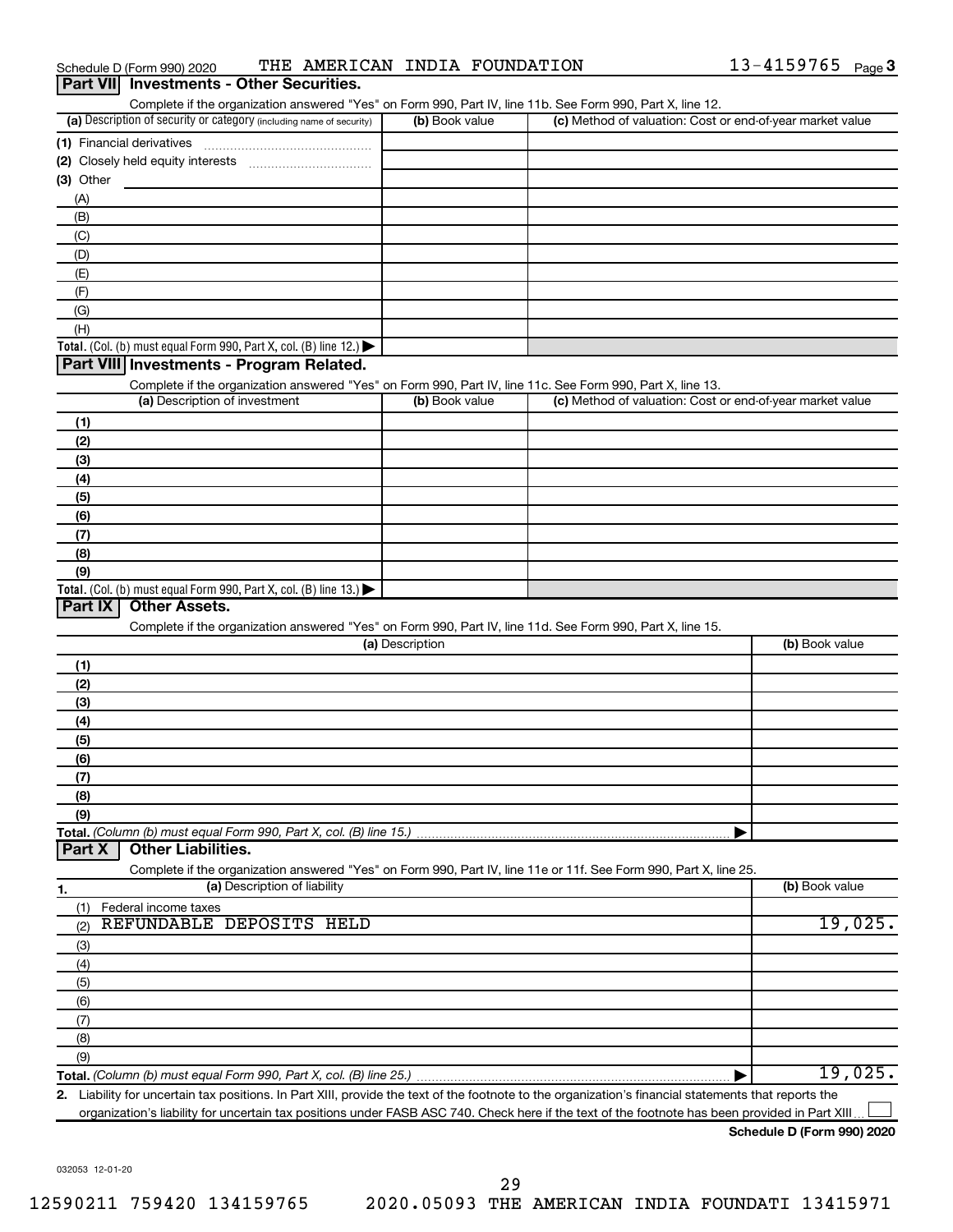|              | THE AMERICAN INDIA FOUNDATION<br>Schedule D (Form 990) 2020                                                                                                                                                                         |                |               |                | $13 - 4159765$ Page 4 |
|--------------|-------------------------------------------------------------------------------------------------------------------------------------------------------------------------------------------------------------------------------------|----------------|---------------|----------------|-----------------------|
|              | Reconciliation of Revenue per Audited Financial Statements With Revenue per Return.<br>Part XI                                                                                                                                      |                |               |                |                       |
|              | Complete if the organization answered "Yes" on Form 990, Part IV, line 12a.                                                                                                                                                         |                |               |                |                       |
| 1            | Total revenue, gains, and other support per audited financial statements                                                                                                                                                            |                |               | $\overline{1}$ | 10,329,718.           |
| 2            | Amounts included on line 1 but not on Form 990, Part VIII, line 12:                                                                                                                                                                 |                |               |                |                       |
| a            |                                                                                                                                                                                                                                     | 2a             | $-14, 403.$   |                |                       |
| b            |                                                                                                                                                                                                                                     | 2 <sub>b</sub> |               |                |                       |
|              |                                                                                                                                                                                                                                     | 2 <sub>c</sub> |               |                |                       |
| d            |                                                                                                                                                                                                                                     | 2d             |               |                |                       |
| $\mathbf{e}$ | Add lines 2a through 2d                                                                                                                                                                                                             |                |               | 2е             | $-14, 403.$           |
| 3            |                                                                                                                                                                                                                                     |                |               | $\mathbf{3}$   | 10, 344, 121.         |
| 4            | Amounts included on Form 990, Part VIII, line 12, but not on line 1:                                                                                                                                                                |                |               |                |                       |
| a            |                                                                                                                                                                                                                                     | 4a             | 11,638.       |                |                       |
|              |                                                                                                                                                                                                                                     |                |               |                |                       |
|              | c Add lines 4a and 4b                                                                                                                                                                                                               | 4с             | 11,638.       |                |                       |
| 5            |                                                                                                                                                                                                                                     | $5^{\circ}$    | 10, 355, 759. |                |                       |
|              | Part XII   Reconciliation of Expenses per Audited Financial Statements With Expenses per Return.                                                                                                                                    |                |               |                |                       |
|              | Complete if the organization answered "Yes" on Form 990, Part IV, line 12a.                                                                                                                                                         |                |               |                |                       |
| 1            |                                                                                                                                                                                                                                     |                |               | $\blacksquare$ | 8,363,870.            |
| 2            | Amounts included on line 1 but not on Form 990, Part IX, line 25:                                                                                                                                                                   |                |               |                |                       |
| a            |                                                                                                                                                                                                                                     | 2a             |               |                |                       |
| b            |                                                                                                                                                                                                                                     | 2 <sub>b</sub> |               |                |                       |
|              | Other losses                                                                                                                                                                                                                        | 2 <sub>c</sub> |               |                |                       |
| d            |                                                                                                                                                                                                                                     | 2d             |               |                |                       |
|              | e Add lines 2a through 2d <b>[10]</b> [10] <b>All and Provide Add lines 2a</b> through 2d <b>[10] All and Provide Add lines 2a</b> through 2d                                                                                       |                |               | 2e             | $0 \cdot$             |
| з            |                                                                                                                                                                                                                                     |                |               | 3              | 8, 363, 870.          |
|              | Amounts included on Form 990, Part IX, line 25, but not on line 1:                                                                                                                                                                  |                |               |                |                       |
| a            |                                                                                                                                                                                                                                     | 4a             | 11,638.       |                |                       |
| b            | Other (Describe in Part XIII.) <b>Construction Contract Construction</b> Chern Construction Chern Chern Chern Chern Chern Chern Chern Chern Chern Chern Chern Chern Chern Chern Chern Chern Chern Chern Chern Chern Chern Chern Che | 4 <sub>b</sub> |               |                |                       |
|              | Add lines 4a and 4b                                                                                                                                                                                                                 |                |               | 4c             | 11,638.               |
| 5            |                                                                                                                                                                                                                                     |                | 5             | 8,375,508.     |                       |
|              | Part XIII Supplemental Information.                                                                                                                                                                                                 |                |               |                |                       |
|              | $\sigma = 10.7$ and $\sigma = 10.7$ and $\sigma = 10.7$ and $\sigma = 10.7$ and $\sigma = 10.7$                                                                                                                                     |                |               |                |                       |

Provide the descriptions required for Part II, lines 3, 5, and 9; Part III, lines 1a and 4; Part IV, lines 1b and 2b; Part V, line 4; Part X, line 2; Part XI, lines 2d and 4b; and Part XII, lines 2d and 4b. Also complete this part to provide any additional information.

#### PART V, LINE 4:

#### THE PRIMARY OBJECTIVE IS TO PRESERVE CAPITAL AND GENERATE INCOME TO

SUPPORT ITS PROGRAMS.

032054 12-01-20

**Schedule D (Form 990) 2020**

30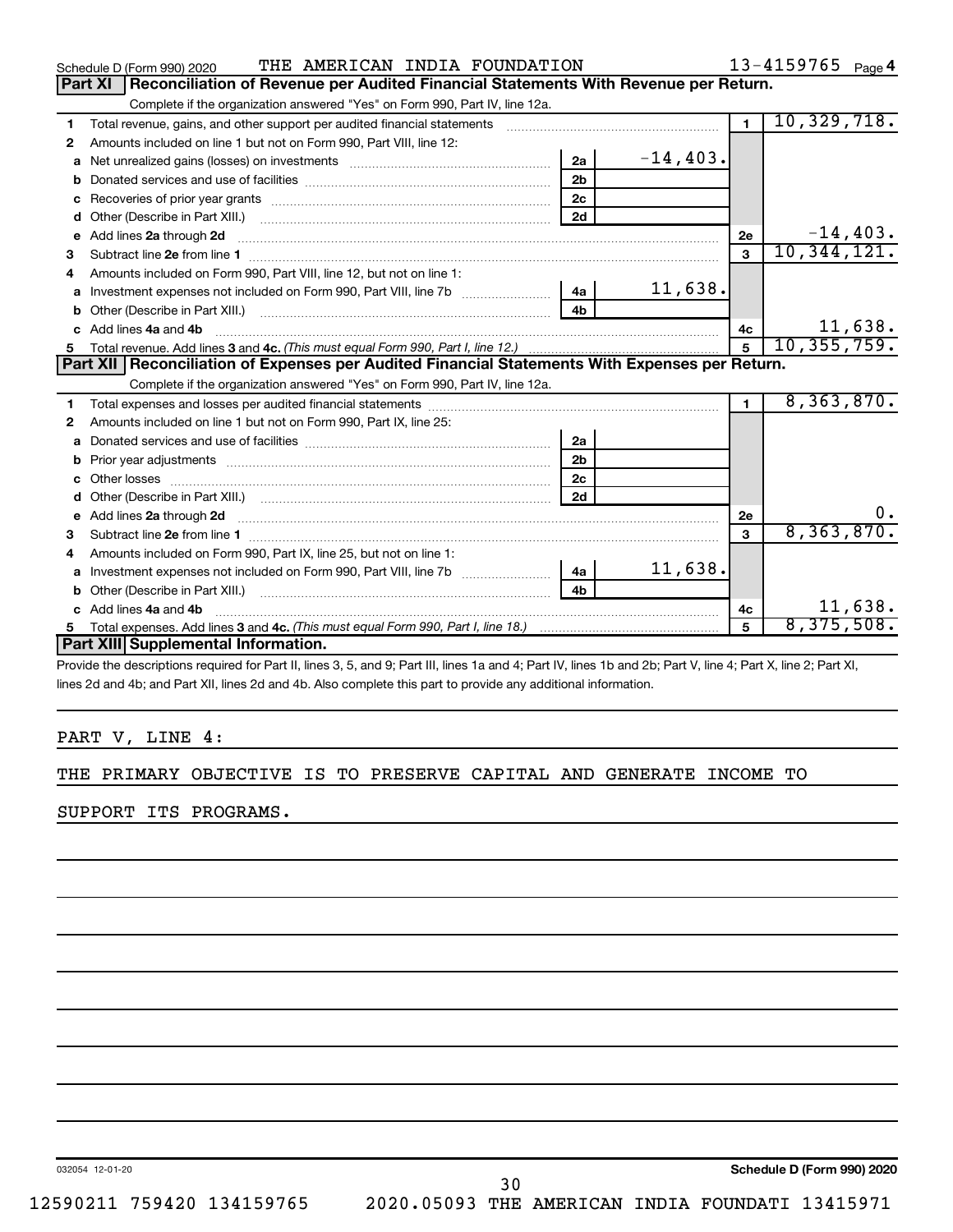| THE AMERICAN INDIA FOUNDATION                        |                                           |                                                                                           |                                                                                                                                                                                                                                                                       |                                   | 13-4159765                                                                                                      |                                                                      |
|------------------------------------------------------|-------------------------------------------|-------------------------------------------------------------------------------------------|-----------------------------------------------------------------------------------------------------------------------------------------------------------------------------------------------------------------------------------------------------------------------|-----------------------------------|-----------------------------------------------------------------------------------------------------------------|----------------------------------------------------------------------|
| Part I                                               |                                           |                                                                                           | General Information on Activities Outside the United States. Complete if the organization answered "Yes" on                                                                                                                                                           |                                   |                                                                                                                 |                                                                      |
| Form 990, Part IV, line 14b.                         |                                           |                                                                                           |                                                                                                                                                                                                                                                                       |                                   |                                                                                                                 |                                                                      |
| 1                                                    |                                           |                                                                                           | For grantmakers. Does the organization maintain records to substantiate the amount of its grants and other assistance,<br>the grantees' eligibility for the grants or assistance, and the selection criteria used to award the grants or assistance? $\ldots$ $X$ Yes |                                   |                                                                                                                 | <b>No</b>                                                            |
| $\mathbf{2}$<br>United States.                       |                                           |                                                                                           | For grantmakers. Describe in Part V the organization's procedures for monitoring the use of its grants and other assistance outside the                                                                                                                               |                                   |                                                                                                                 |                                                                      |
| 3                                                    |                                           |                                                                                           | Activities per Region. (The following Part I, line 3 table can be duplicated if additional space is needed.)                                                                                                                                                          |                                   |                                                                                                                 |                                                                      |
| (a) Region                                           | (b) Number of<br>offices<br>in the region | (c) Number of<br>employees,<br>agents, and<br>independent<br>contractors<br>in the region | (d) Activities conducted in the region<br>(by type) (such as, fundraising, pro-<br>gram services, investments, grants to<br>recipients located in the region)                                                                                                         |                                   | (e) If activity listed in (d)<br>is a program service,<br>describe specific type<br>of service(s) in the region | (f) Total<br>expenditures<br>for and<br>investments<br>in the region |
|                                                      | ŋ                                         | 0                                                                                         |                                                                                                                                                                                                                                                                       |                                   | PROGRAM IMPLEMENTATION,<br>GRANT ADMINISTRATION AND                                                             |                                                                      |
| SOUTH ASIA                                           |                                           |                                                                                           | GRANTS                                                                                                                                                                                                                                                                | MONITORING<br>EXPENSES AND TRAVEL | CLINTON FELLOW PROGRAM<br>EXPENSES FOR EXECUTIVE                                                                | 4,927,602.                                                           |
| SOUTH ASIA                                           |                                           | 0                                                                                         | PROGRAM SERVICES                                                                                                                                                                                                                                                      | <b>STAFF</b>                      |                                                                                                                 | 18,411.                                                              |
|                                                      |                                           |                                                                                           |                                                                                                                                                                                                                                                                       |                                   |                                                                                                                 |                                                                      |
|                                                      |                                           |                                                                                           |                                                                                                                                                                                                                                                                       |                                   |                                                                                                                 |                                                                      |
|                                                      |                                           |                                                                                           |                                                                                                                                                                                                                                                                       |                                   |                                                                                                                 |                                                                      |
|                                                      |                                           |                                                                                           |                                                                                                                                                                                                                                                                       |                                   |                                                                                                                 |                                                                      |
|                                                      |                                           |                                                                                           |                                                                                                                                                                                                                                                                       |                                   |                                                                                                                 |                                                                      |
| <b>3 a</b> Subtotal<br>.                             | $\Omega$                                  | 0                                                                                         |                                                                                                                                                                                                                                                                       |                                   |                                                                                                                 | 4,946,013.                                                           |
| <b>b</b> Total from continuation<br>sheets to Part I |                                           | 0                                                                                         |                                                                                                                                                                                                                                                                       |                                   |                                                                                                                 | 0.                                                                   |
| c Totals (add lines 3a<br>and 3b)                    |                                           | n                                                                                         |                                                                                                                                                                                                                                                                       |                                   |                                                                                                                 | 4,946,013.                                                           |

**| Complete if the organization answered "Yes" on Form 990, Part IV, line 14b, 15, or 16. | Attach to Form 990.**

**SCHEDULE F Statement of Activities Outside the United States 2020**

**| Go to www.irs.gov/Form990 for instructions and the latest information. Open to Public** 

**For Paperwork Reduction Act Notice, see the Instructions for Form 990. Schedule F (Form 990) 2020** LHA

032071 12-03-20

Department of the Treasury Internal Revenue Service

**(Form 990)**

Name of the organization

31

OMB No. 1545-0047

**Inspection Employer identification number**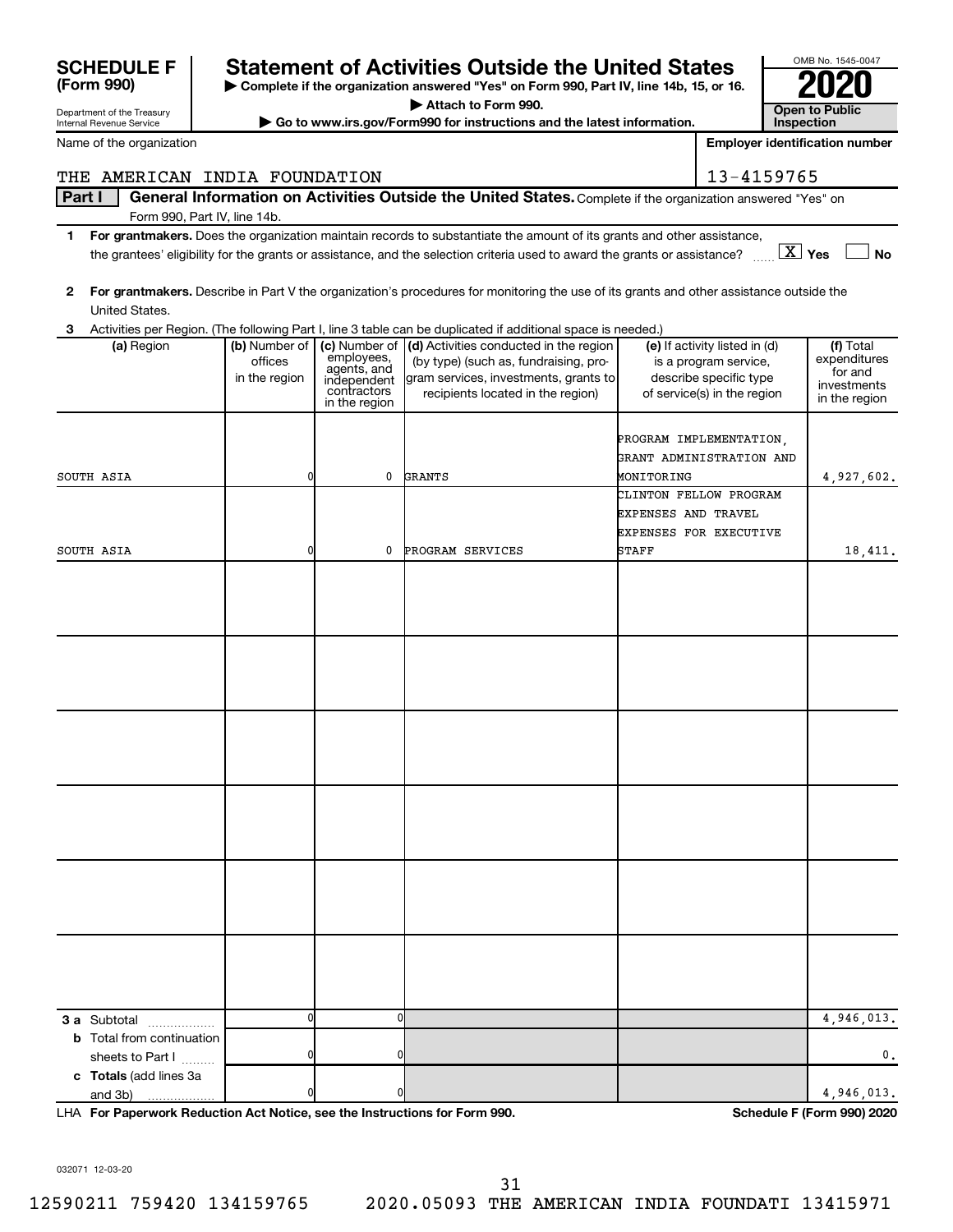Schedule F (Form 990) 2020 THE AMERICAN INDIA FOUNDATION 13-4159765

Part II | Grants and Other Assistance to Organizations or Entities Outside the United States. Complete if the organization answered "Yes" on Form 990, Part IV, line 15, for any recipient who received more than \$5,000. Part II can be duplicated if additional space is needed.

| $\mathbf{1}$<br>(a) Name of organization | (b) IRS code section<br>and EIN (if applicable) | (c) Region | (d) Purpose of<br>grant                                                                                                                 | (e) Amount<br>of cash grant | (f) Manner of<br>cash disbursement | (g) Amount of<br>noncash<br>assistance | (h) Description<br>of noncash<br>assistance | (i) Method of<br>valuation (book, FMV,<br>appraisal, other) |  |  |
|------------------------------------------|-------------------------------------------------|------------|-----------------------------------------------------------------------------------------------------------------------------------------|-----------------------------|------------------------------------|----------------------------------------|---------------------------------------------|-------------------------------------------------------------|--|--|
|                                          |                                                 |            | EDUCATION,                                                                                                                              |                             |                                    |                                        |                                             |                                                             |  |  |
|                                          |                                                 |            | LIVELIHOOD, PUBLIC                                                                                                                      |                             |                                    |                                        |                                             |                                                             |  |  |
|                                          |                                                 | SOUTH ASIA | HEALTH, DIGITAL<br>EQUALIZER, CLINTON                                                                                                   |                             | 4102617. WIRE TRANSFER             | 0.                                     |                                             |                                                             |  |  |
|                                          |                                                 |            |                                                                                                                                         |                             |                                    |                                        |                                             |                                                             |  |  |
|                                          |                                                 |            |                                                                                                                                         |                             |                                    |                                        |                                             |                                                             |  |  |
|                                          |                                                 |            |                                                                                                                                         |                             |                                    |                                        |                                             |                                                             |  |  |
|                                          |                                                 | SOUTH ASIA | EDUCATION, COVID                                                                                                                        |                             | 27,634. WIRE TRANSFER              | 0                                      |                                             |                                                             |  |  |
|                                          |                                                 |            |                                                                                                                                         |                             |                                    |                                        |                                             |                                                             |  |  |
|                                          |                                                 |            |                                                                                                                                         |                             |                                    |                                        |                                             |                                                             |  |  |
|                                          |                                                 |            | EDUCATION, DIGITAL                                                                                                                      |                             |                                    |                                        |                                             |                                                             |  |  |
|                                          |                                                 | SOUTH ASIA | EQUALIZER                                                                                                                               |                             | 25,767. WIRE TRANSFER              | 0                                      |                                             |                                                             |  |  |
|                                          |                                                 |            |                                                                                                                                         |                             |                                    |                                        |                                             |                                                             |  |  |
|                                          |                                                 |            |                                                                                                                                         |                             |                                    |                                        |                                             |                                                             |  |  |
|                                          |                                                 | SOUTH ASIA | <b>EDUCATION</b>                                                                                                                        |                             | 13,953. WIRE TRANSFER              | 0                                      |                                             |                                                             |  |  |
|                                          |                                                 |            |                                                                                                                                         |                             |                                    |                                        |                                             |                                                             |  |  |
|                                          |                                                 |            |                                                                                                                                         |                             |                                    |                                        |                                             |                                                             |  |  |
|                                          |                                                 |            |                                                                                                                                         |                             |                                    |                                        |                                             |                                                             |  |  |
|                                          |                                                 | SOUTH ASIA | <b>EDUCATION</b>                                                                                                                        |                             | 9,135. WIRE TRANSFER               | 0.                                     |                                             |                                                             |  |  |
|                                          |                                                 |            |                                                                                                                                         |                             |                                    |                                        |                                             |                                                             |  |  |
|                                          |                                                 |            |                                                                                                                                         |                             |                                    |                                        |                                             |                                                             |  |  |
|                                          |                                                 | SOUTH ASIA | EDUCATION, COVID                                                                                                                        |                             | 13, 231. WIRE TRANSFER             | 0.                                     |                                             |                                                             |  |  |
|                                          |                                                 |            |                                                                                                                                         |                             |                                    |                                        |                                             |                                                             |  |  |
|                                          |                                                 |            |                                                                                                                                         |                             |                                    |                                        |                                             |                                                             |  |  |
|                                          |                                                 |            |                                                                                                                                         |                             |                                    |                                        |                                             |                                                             |  |  |
|                                          |                                                 | SOUTH ASIA | <b>EDUCATION</b>                                                                                                                        |                             | 6,880. WIRE TRANSFER               | 0.                                     |                                             |                                                             |  |  |
|                                          |                                                 |            |                                                                                                                                         |                             |                                    |                                        |                                             |                                                             |  |  |
|                                          |                                                 |            |                                                                                                                                         |                             |                                    |                                        |                                             |                                                             |  |  |
|                                          |                                                 |            |                                                                                                                                         |                             |                                    |                                        |                                             |                                                             |  |  |
|                                          |                                                 | SOUTH ASIA | <b>EDUCATION</b>                                                                                                                        |                             | 30,930. WIRE TRANSFER              | $\mathbf 0$ .                          |                                             |                                                             |  |  |
| 2                                        |                                                 |            | Enter total number of recipient organizations listed above that are recognized as charities by the foreign country, recognized as a tax |                             |                                    |                                        |                                             | 25                                                          |  |  |
|                                          |                                                 |            |                                                                                                                                         |                             |                                    |                                        |                                             |                                                             |  |  |
|                                          | 3                                               |            |                                                                                                                                         |                             |                                    |                                        |                                             |                                                             |  |  |

SEE PART V FOR COLUMN (D) DESCRIPTIONS

**Schedule F (Form 990) 2020**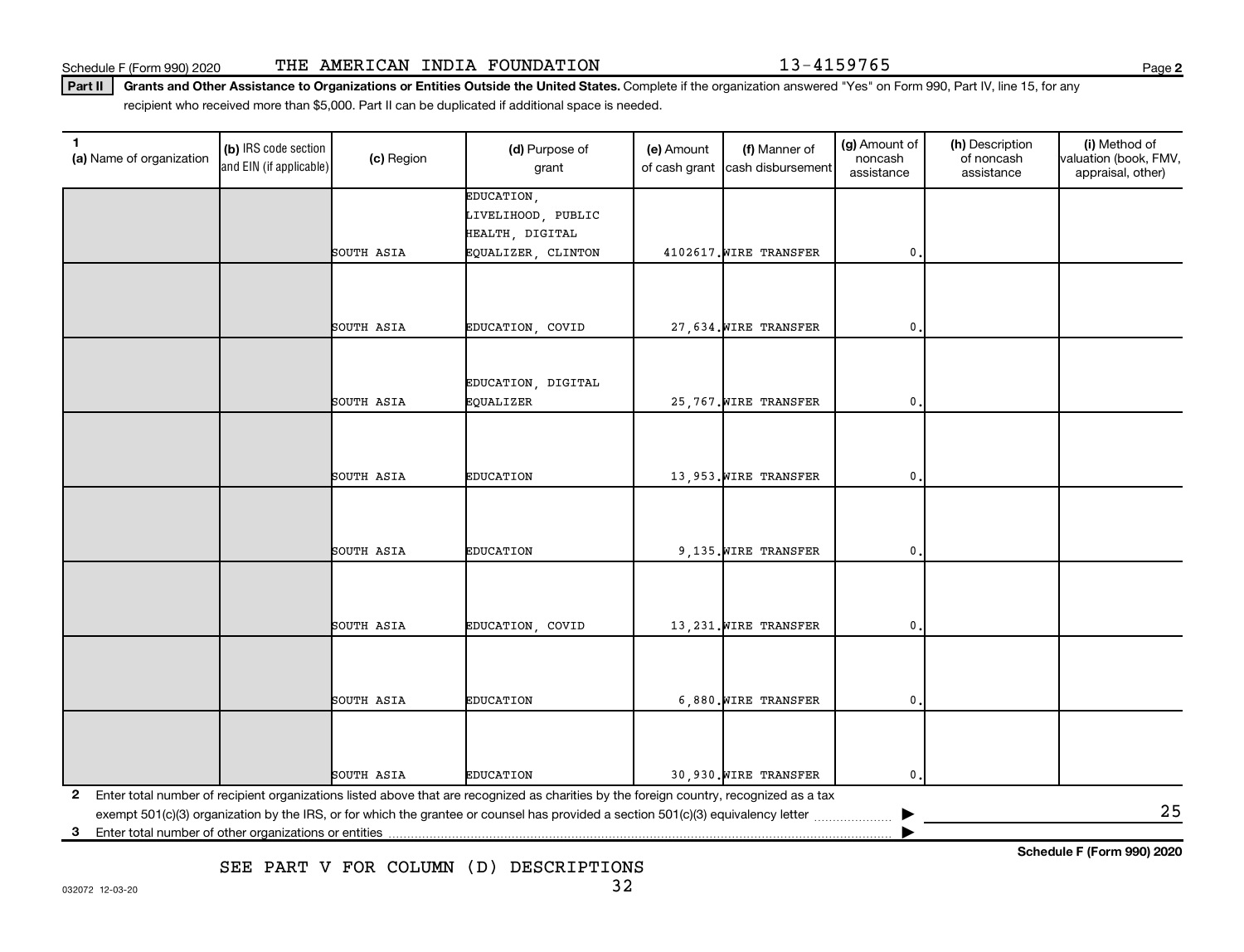**2 Part II (a)**  Name of organization **Continuation of Grants and Other Assistance to Organizations or Entities Outside the United States.**  (Schedule F (Form 990), Part II, line 1) **(b)** IRS code section (c) Region (d) Purpose of (e) Amount (f) Manner of (g) Amount of (h) Description (i) **(a)** Name of organization (h) IRS code section (c) Region (d) Purpose of (d) Amount (f) Manner of (g) Amount of ( and EIN (if applicable) Schedule F (Form 990) THE AMERICAN INDIA FOUNDATION 13-4159765 Page (c) Region (d) Purpose of grant (e) Amount of cash grant (f) Manner of cash disbursement (g) Amount of non-cash assistance (h) Description of non-cash assistance (i) Method of valuation (book, FMV, appraisal, other) SOUTH ASIA EDUCATION 6,008.WIRE TRANSFER 0. SOUTH ASIA LIVELIHOOD, COVID 47,836.WIRE TRANSFER 0. SOUTH ASIA LIVELIHOOD 5,382.WIRE TRANSFER 0. SOUTH ASIA LIVELIHOOD 33,935.WIRE TRANSFER 0. SOUTH ASIA LIVELIHOOD 13,439.WIRE TRANSFER 0. EDUCATION, PUBLIC SOUTH ASIA HEALTH 50,000.WIRE TRANSFER 0. SOUTH ASIA PUBLIC HEALTH 93,044.WIRE TRANSFER 0. SOUTH ASIA PUBLIC HEALTH 59,392.WIRE TRANSFER 0. SOUTH ASIA PUBLIC HEALTH, COVID | 51,161.WIRE TRANSFER | 0.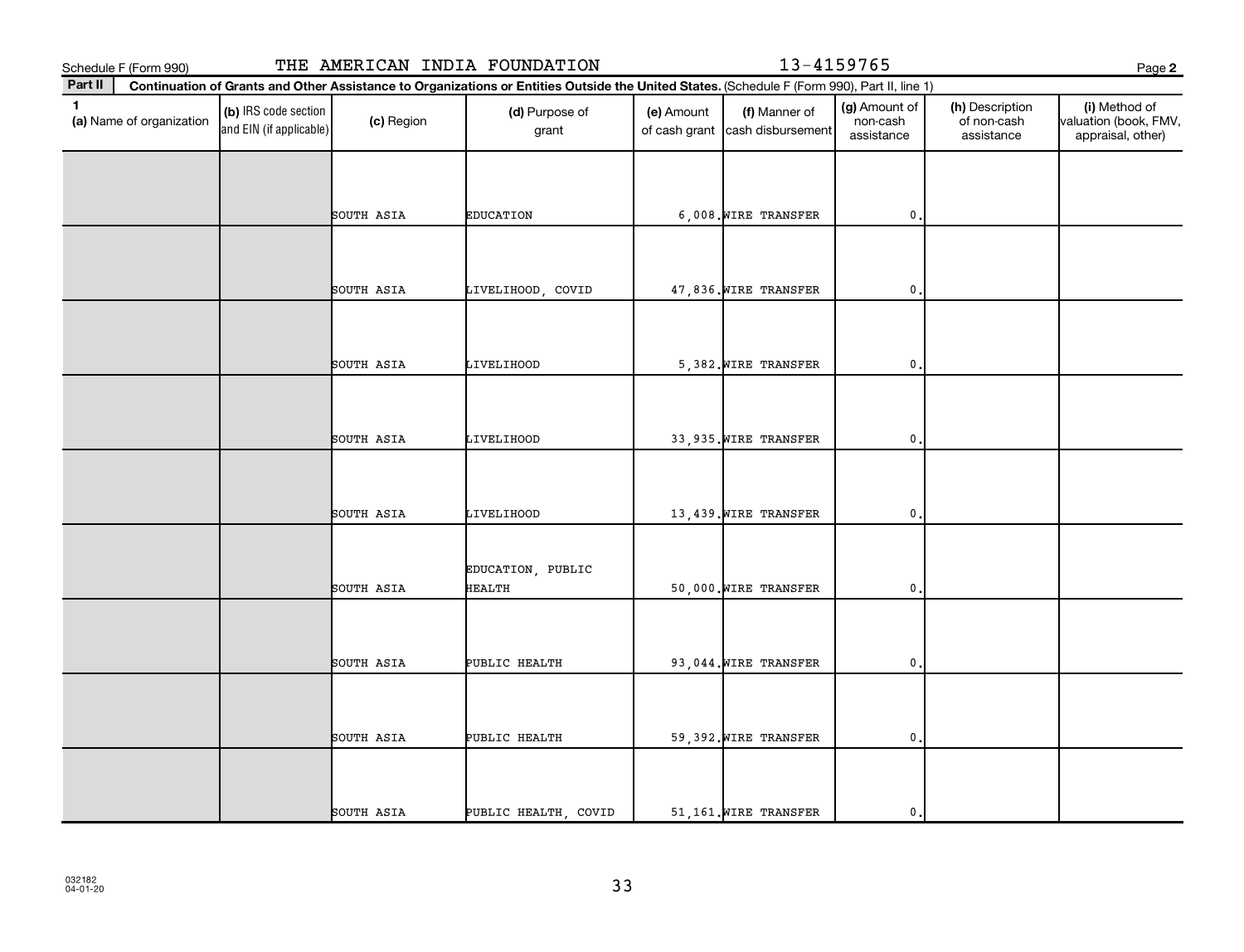**2 Part II (a)**  Name of organization **Continuation of Grants and Other Assistance to Organizations or Entities Outside the United States.**  (Schedule F (Form 990), Part II, line 1) **(b)** IRS code section (c) Region (d) Purpose of (e) Amount (f) Manner of (g) Amount of (h) Description (i) **(a)** Name of organization (h) IRS code section (c) Region (d) Purpose of (d) Amount (f) Manner of (g) Amount of ( and EIN (if applicable) Schedule F (Form 990) THE AMERICAN INDIA FOUNDATION 13-4159765 Page (c) Region (d) Purpose of grant (e) Amount of cash grant (f) Manner of cash disbursement (g) Amount of non-cash assistance (h) Description of non-cash assistance (i) Method of valuation (book, FMV, appraisal, other) SOUTH ASIA COVID 15,800.WIRE TRANSFER 0. SOUTH ASIA COVID 30,386.WIRE TRANSFER 0. SOUTH ASIA COVID 200,000.WIRE TRANSFER 0. SOUTH ASIA COVID 5,420.WIRE TRANSFER 0. SOUTH ASIA COVID 6,598.WIRE TRANSFER 0. SOUTH ASIA COVID 13,730.WIRE TRANSFER 0. SOUTH ASIA EDUCATION 16,554.WIRE TRANSFER 0. SOUTH ASIA LIVELIHOOD 36,000.WIRE TRANSFER 0.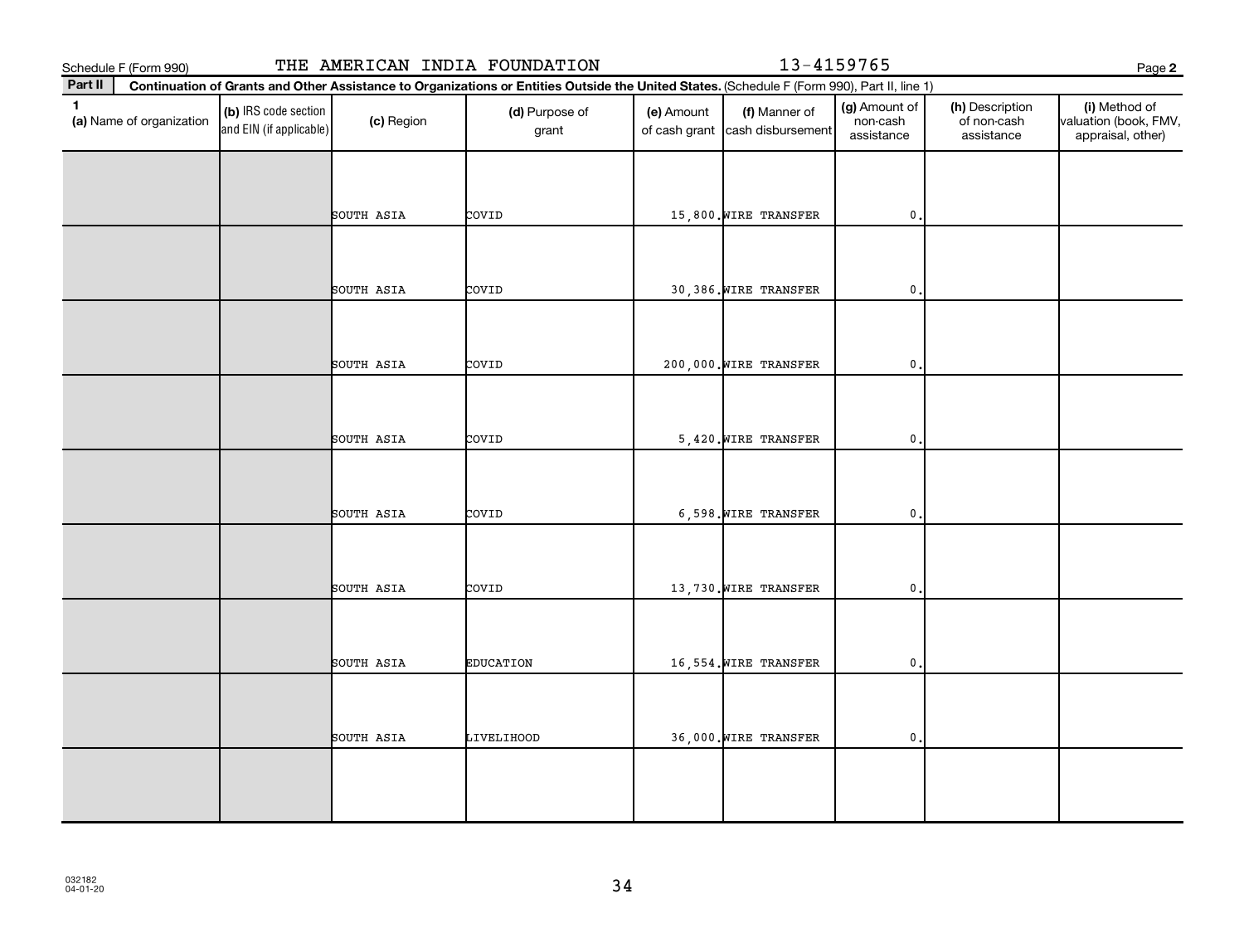032073 12-03-20

**Schedule F (Form 990) 2020**

Part III Grants and Other Assistance to Individuals Outside the United States. Complete if the organization answered "Yes" on Form 990, Part IV, line 16.

| Part III can be duplicated if additional space is needed. |            |                             |                             |                                    |                                        |                                          |                                                                |  |  |  |
|-----------------------------------------------------------|------------|-----------------------------|-----------------------------|------------------------------------|----------------------------------------|------------------------------------------|----------------------------------------------------------------|--|--|--|
| (a) Type of grant or assistance                           | (b) Region | (c) Number of<br>recipients | (d) Amount of<br>cash grant | (e) Manner of<br>cash disbursement | (f) Amount of<br>noncash<br>assistance | (g) Description of<br>noncash assistance | (h) Method of<br>valuation<br>(book, FMV,<br>appraisal, other) |  |  |  |
|                                                           |            |                             |                             |                                    |                                        |                                          |                                                                |  |  |  |
|                                                           |            |                             |                             |                                    |                                        |                                          |                                                                |  |  |  |
|                                                           |            |                             |                             |                                    |                                        |                                          |                                                                |  |  |  |
|                                                           |            |                             |                             |                                    |                                        |                                          |                                                                |  |  |  |
|                                                           |            |                             |                             |                                    |                                        |                                          |                                                                |  |  |  |
|                                                           |            |                             |                             |                                    |                                        |                                          |                                                                |  |  |  |
|                                                           |            |                             |                             |                                    |                                        |                                          |                                                                |  |  |  |
|                                                           |            |                             |                             |                                    |                                        |                                          |                                                                |  |  |  |
|                                                           |            |                             |                             |                                    |                                        |                                          |                                                                |  |  |  |
|                                                           |            |                             |                             |                                    |                                        |                                          |                                                                |  |  |  |
|                                                           |            |                             |                             |                                    |                                        |                                          |                                                                |  |  |  |
|                                                           |            |                             |                             |                                    |                                        |                                          |                                                                |  |  |  |
|                                                           |            |                             |                             |                                    |                                        |                                          |                                                                |  |  |  |
|                                                           |            |                             |                             |                                    |                                        |                                          |                                                                |  |  |  |
|                                                           |            |                             |                             |                                    |                                        |                                          |                                                                |  |  |  |
|                                                           |            |                             |                             |                                    |                                        |                                          |                                                                |  |  |  |
|                                                           |            |                             |                             |                                    |                                        |                                          |                                                                |  |  |  |
|                                                           |            |                             |                             |                                    |                                        |                                          |                                                                |  |  |  |

35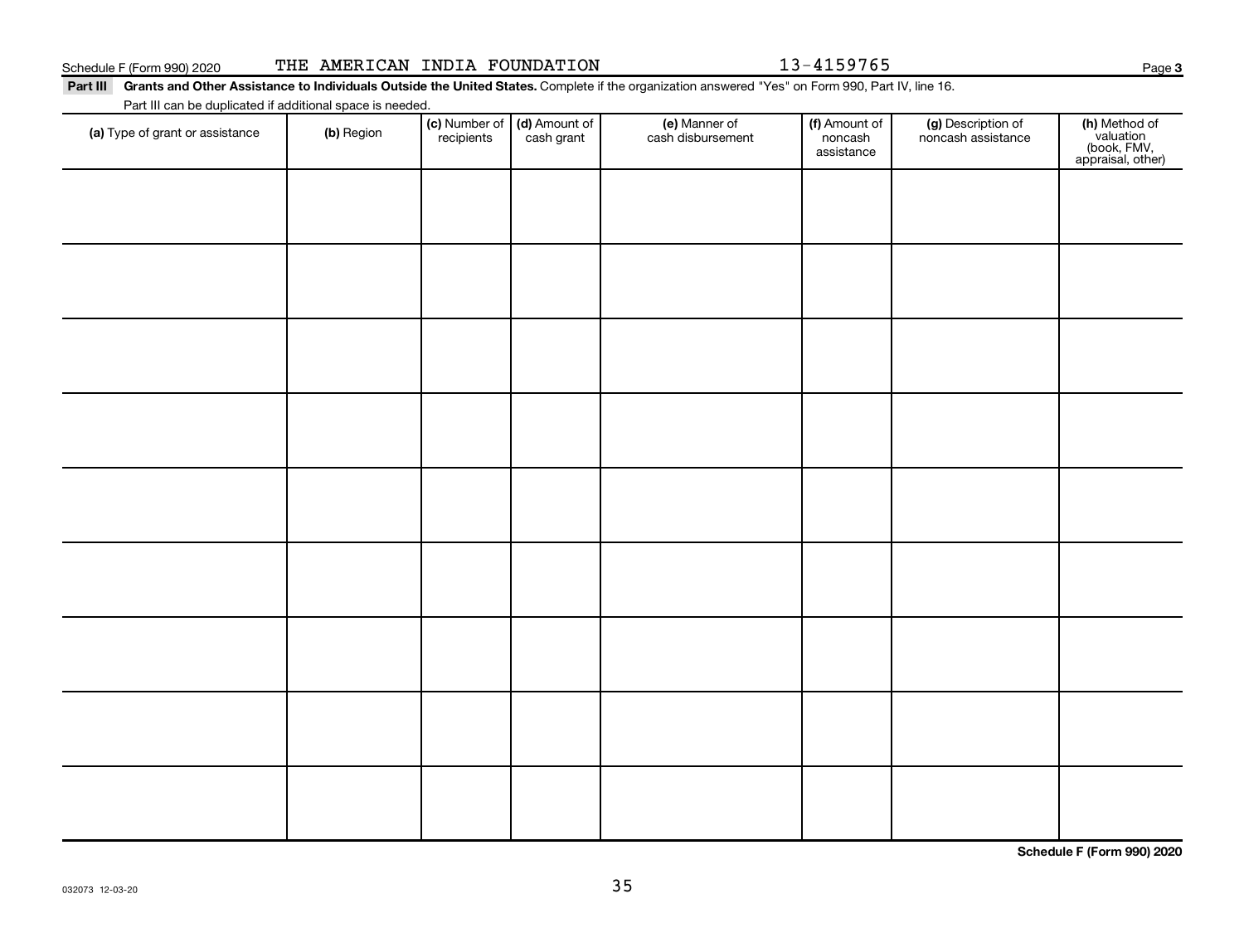#### Schedule F (Form 990) 2020 Page THE AMERICAN INDIA FOUNDATION 13-4159765 **Part IV F** (Form 990) 2020

| 1              | Was the organization a U.S. transferor of property to a foreign corporation during the tax year? If "Yes,"<br>the organization may be required to file Form 926, Return by a U.S. Transferor of Property to a Foreign<br>Corporation (see Instructions for Form 926)                                                              | Yes | $X _{N_{\Omega}}$   |
|----------------|-----------------------------------------------------------------------------------------------------------------------------------------------------------------------------------------------------------------------------------------------------------------------------------------------------------------------------------|-----|---------------------|
| $\overline{2}$ | Did the organization have an interest in a foreign trust during the tax year? If "Yes," the organization may<br>be required to separately file Form 3520, Annual Return To Report Transactions With Foreign Trusts and<br>Receipt of Certain Foreign Gifts, and/or Form 3520-A, Annual Information Return of Foreign Trust With a | Yes | $X _{N_{\Omega}}$   |
| 3              | Did the organization have an ownership interest in a foreign corporation during the tax year? If "Yes,"<br>the organization may be required to file Form 5471, Information Return of U.S. Persons With Respect to                                                                                                                 | Yes | X I                 |
| 4              | Was the organization a direct or indirect shareholder of a passive foreign investment company or a<br>qualified electing fund during the tax year? If "Yes," the organization may be required to file Form 8621,<br>Information Return by a Shareholder of a Passive Foreign Investment Company or Qualified Electing             | Yes | X<br>N <sub>0</sub> |
| 5              | Did the organization have an ownership interest in a foreign partnership during the tax year? If "Yes,"<br>the organization may be required to file Form 8865, Return of U.S. Persons With Respect to Certain                                                                                                                     | Yes |                     |
| 6              | Did the organization have any operations in or related to any boycotting countries during the tax year? If<br>"Yes," the organization may be required to separately file Form 5713, International Boycott Report (see                                                                                                             | Yes |                     |

**Schedule F (Form 990) 2020**

032074 12-03-20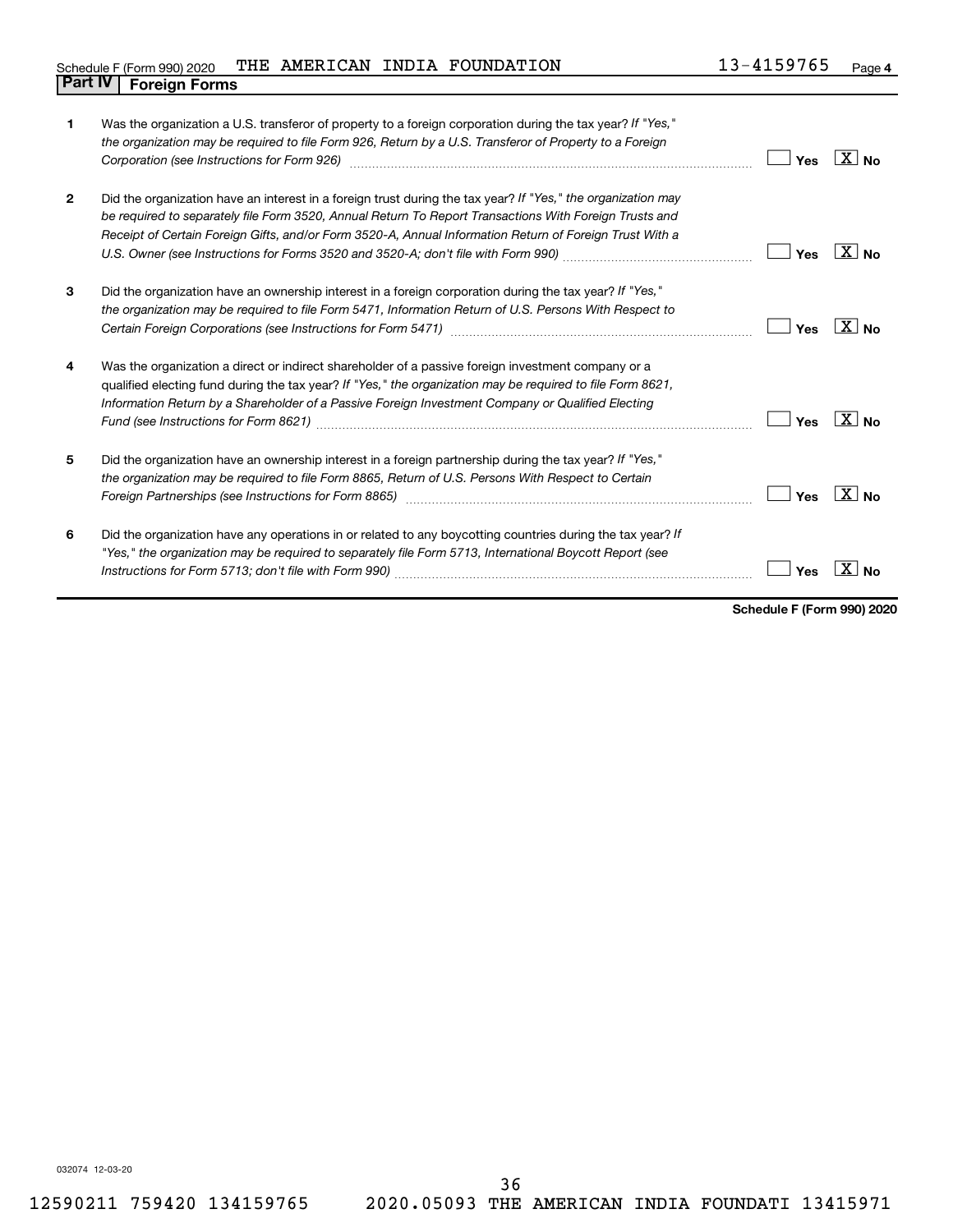| Schedule F (Form 990) 2020               |  | THE AMERICAN INDIA FOUNDATION | 13-4159765 | Page |
|------------------------------------------|--|-------------------------------|------------|------|
| <b>Part V</b>   Supplemental Information |  |                               |            |      |

Provide the information required by Part I, line 2 (monitoring of funds); Part I, line 3, column (f) (accounting method; amounts of investments vs. expenditures per region); Part II, line 1 (accounting method); Part III (accounting method); and Part III, column (c) (estimated number of recipients), as applicable. Also complete this part to provide any additional information. See instructions.

PART I, LINE 2:

FOR FUNDS THAT ARE GRANTED TO AIF TRUST: AIF NY RECEIVES PERIODIC UPDATES

ON THE USE OF FUNDS AND RECEIVES AN ANNUAL AUDIT PREPARED BY AN

INDEPENDENT AUDITOR.

FOR GRANTS GIVEN TO NGO'S IN INDIA: A MEMORANDUM OF UNDERSTANDING IS

ENTERED INTO AS A TRIPARTITE AGREEMENT BETWEEN AIF, AIFT AND THE NGO. THE

STAFF OF AIF TRUST MONITORS AND EVALUATES PROGRESS ON THE GROUND, IN

ADDITION TO GETTING REPORTS.

PART II, COLUMN (D):

REGION: SOUTH ASIA

(D) PURPOSE OF GRANT: EDUCATION, LIVELIHOOD, PUBLIC HEALTH, DIGITAL

EQUALIZER, CLINTON FELLOWS, AND COVID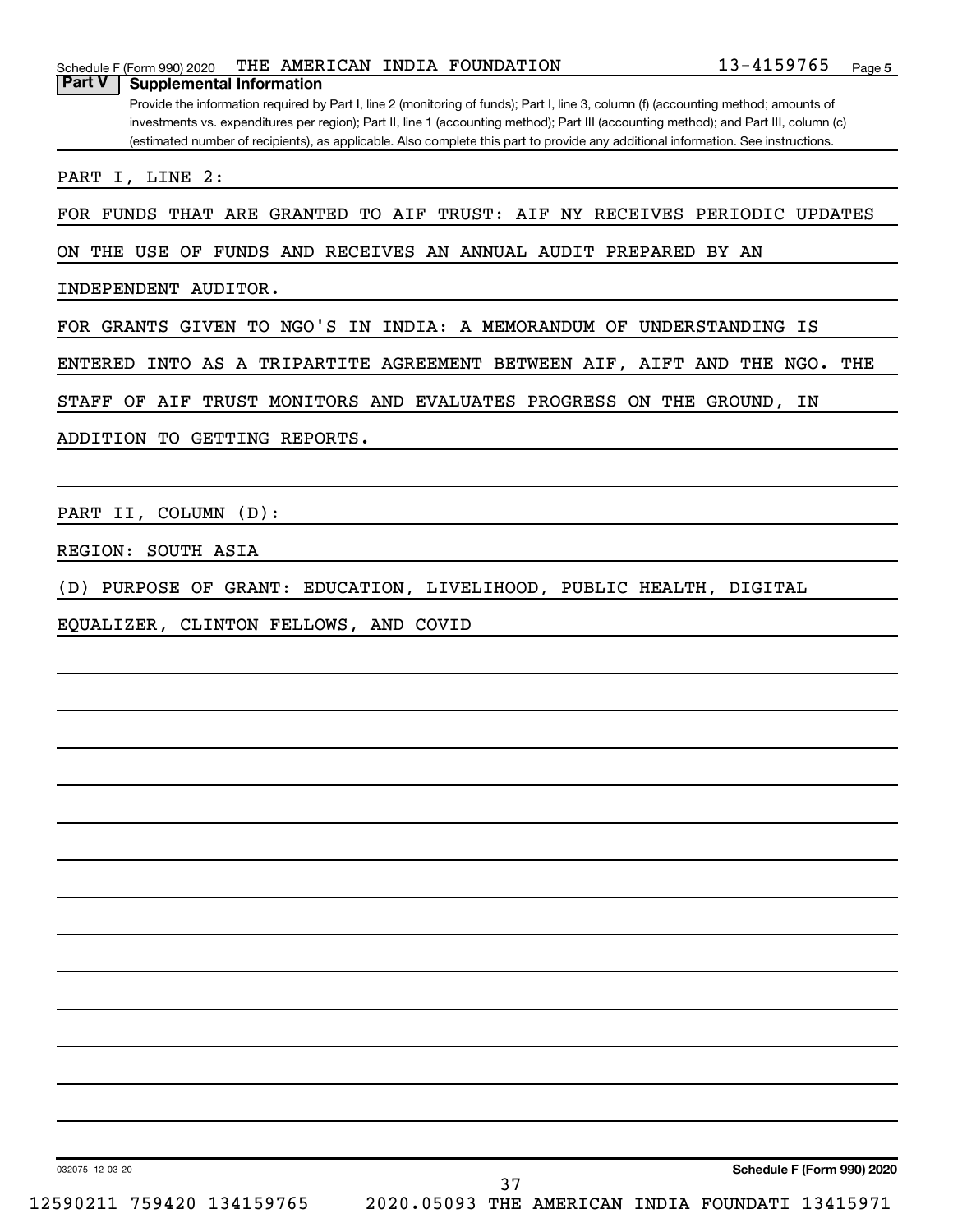| <b>SCHEDULE G</b>                                                                                                                                                            | <b>Supplemental Information Regarding Fundraising or Gaming Activities</b><br>OMB No. 1545-0047                                                                     |                                                                                                                                                  |                                                 |                         |                                                       |  |                                        |                                     |  |  |
|------------------------------------------------------------------------------------------------------------------------------------------------------------------------------|---------------------------------------------------------------------------------------------------------------------------------------------------------------------|--------------------------------------------------------------------------------------------------------------------------------------------------|-------------------------------------------------|-------------------------|-------------------------------------------------------|--|----------------------------------------|-------------------------------------|--|--|
| (Form 990 or 990-EZ)                                                                                                                                                         | Complete if the organization answered "Yes" on Form 990, Part IV, line 17, 18, or 19, or if the<br>organization entered more than \$15,000 on Form 990-EZ, line 6a. |                                                                                                                                                  |                                                 |                         |                                                       |  |                                        |                                     |  |  |
| Department of the Treasury                                                                                                                                                   |                                                                                                                                                                     |                                                                                                                                                  | <b>Open to Public</b><br>Inspection             |                         |                                                       |  |                                        |                                     |  |  |
| Internal Revenue Service<br>Go to www.irs.gov/Form990 for instructions and the latest information.                                                                           |                                                                                                                                                                     |                                                                                                                                                  |                                                 |                         |                                                       |  |                                        |                                     |  |  |
| Name of the organization                                                                                                                                                     |                                                                                                                                                                     | <b>Employer identification number</b>                                                                                                            |                                                 |                         |                                                       |  |                                        |                                     |  |  |
| 13-4159765<br>THE AMERICAN INDIA FOUNDATION<br>Fundraising Activities. Complete if the organization answered "Yes" on Form 990, Part IV, line 17. Form 990-EZ filers are not |                                                                                                                                                                     |                                                                                                                                                  |                                                 |                         |                                                       |  |                                        |                                     |  |  |
| Part I                                                                                                                                                                       | required to complete this part.                                                                                                                                     |                                                                                                                                                  |                                                 |                         |                                                       |  |                                        |                                     |  |  |
| $\lfloor \underline{X} \rfloor$ Mail solicitations<br>a                                                                                                                      |                                                                                                                                                                     | 1 Indicate whether the organization raised funds through any of the following activities. Check all that apply.                                  |                                                 |                         | $e$ $\boxed{X}$ Solicitation of non-government grants |  |                                        |                                     |  |  |
| $\boxed{\textbf{X}}$ Internet and email solicitations<br>b                                                                                                                   |                                                                                                                                                                     |                                                                                                                                                  |                                                 |                         | Solicitation of government grants                     |  |                                        |                                     |  |  |
| $\boxed{\text{X}}$ Phone solicitations<br>C                                                                                                                                  |                                                                                                                                                                     | $\mathbf{X}$<br>Special fundraising events                                                                                                       |                                                 |                         |                                                       |  |                                        |                                     |  |  |
| $\overline{\mathbf{X}}$ In-person solicitations<br>d                                                                                                                         |                                                                                                                                                                     |                                                                                                                                                  |                                                 |                         |                                                       |  |                                        |                                     |  |  |
|                                                                                                                                                                              |                                                                                                                                                                     | 2 a Did the organization have a written or oral agreement with any individual (including officers, directors, trustees, or                       |                                                 |                         |                                                       |  |                                        |                                     |  |  |
|                                                                                                                                                                              |                                                                                                                                                                     | key employees listed in Form 990, Part VII) or entity in connection with professional fundraising services?                                      |                                                 |                         |                                                       |  | $X$ Yes                                | <b>No</b>                           |  |  |
|                                                                                                                                                                              |                                                                                                                                                                     | b If "Yes," list the 10 highest paid individuals or entities (fundraisers) pursuant to agreements under which the fundraiser is to be            |                                                 |                         |                                                       |  |                                        |                                     |  |  |
| compensated at least \$5,000 by the organization.                                                                                                                            |                                                                                                                                                                     |                                                                                                                                                  |                                                 |                         |                                                       |  |                                        |                                     |  |  |
|                                                                                                                                                                              |                                                                                                                                                                     |                                                                                                                                                  |                                                 |                         |                                                       |  |                                        |                                     |  |  |
| (i) Name and address of individual                                                                                                                                           |                                                                                                                                                                     | (ii) Activity                                                                                                                                    |                                                 | (iii) Did<br>fundraiser | (iv) Gross receipts                                   |  | (v) Amount paid<br>to (or retained by) | (vi) Amount paid                    |  |  |
| or entity (fundraiser)                                                                                                                                                       |                                                                                                                                                                     |                                                                                                                                                  | have custody<br>or control of<br>contributions? |                         | from activity                                         |  | fundraiser<br>listed in col. (i)       | to (or retained by)<br>organization |  |  |
|                                                                                                                                                                              |                                                                                                                                                                     |                                                                                                                                                  |                                                 |                         |                                                       |  |                                        |                                     |  |  |
| PROJECT PLUS, INC. - 145 WEST                                                                                                                                                |                                                                                                                                                                     | PLAN ORGANIZE & DIRECT                                                                                                                           | Yes                                             | No                      |                                                       |  |                                        |                                     |  |  |
| 45TH STREET, SUITE 300, NEW                                                                                                                                                  |                                                                                                                                                                     | VIRTUAL GALA IN NEW YORK                                                                                                                         |                                                 | X                       | 1,773,619                                             |  | 60,000                                 | 1,713,619.                          |  |  |
| JOSEPH LEIGH DESIGNS - 1113                                                                                                                                                  |                                                                                                                                                                     | PLAN, ORGANIZE, & DIRECT                                                                                                                         |                                                 |                         |                                                       |  |                                        |                                     |  |  |
| WESLEY AVENUE, EVANSTON, IL                                                                                                                                                  |                                                                                                                                                                     | VIRTUAL GALA IN CHICAGO                                                                                                                          |                                                 | х                       | 564,070                                               |  | 37,000                                 | 527,070.                            |  |  |
| POWERED BY PROFESSIONALS -                                                                                                                                                   |                                                                                                                                                                     | PLAN, ORGANIZE, & DIRECT                                                                                                                         |                                                 |                         |                                                       |  |                                        |                                     |  |  |
| 1460 BROADWAY, NEW YORK, NY                                                                                                                                                  |                                                                                                                                                                     | VIRTUAL GALA IN NEW YORK                                                                                                                         |                                                 | х                       | 0                                                     |  | 6,038                                  | $-6,038.$                           |  |  |
|                                                                                                                                                                              |                                                                                                                                                                     |                                                                                                                                                  |                                                 |                         |                                                       |  |                                        |                                     |  |  |
|                                                                                                                                                                              |                                                                                                                                                                     |                                                                                                                                                  |                                                 |                         |                                                       |  |                                        |                                     |  |  |
|                                                                                                                                                                              |                                                                                                                                                                     |                                                                                                                                                  |                                                 |                         |                                                       |  |                                        |                                     |  |  |
|                                                                                                                                                                              |                                                                                                                                                                     |                                                                                                                                                  |                                                 |                         |                                                       |  |                                        |                                     |  |  |
|                                                                                                                                                                              |                                                                                                                                                                     |                                                                                                                                                  |                                                 |                         |                                                       |  |                                        |                                     |  |  |
|                                                                                                                                                                              |                                                                                                                                                                     |                                                                                                                                                  |                                                 |                         |                                                       |  |                                        |                                     |  |  |
|                                                                                                                                                                              |                                                                                                                                                                     |                                                                                                                                                  |                                                 |                         |                                                       |  |                                        |                                     |  |  |
|                                                                                                                                                                              |                                                                                                                                                                     |                                                                                                                                                  |                                                 |                         |                                                       |  |                                        |                                     |  |  |
|                                                                                                                                                                              |                                                                                                                                                                     |                                                                                                                                                  |                                                 |                         |                                                       |  |                                        |                                     |  |  |
|                                                                                                                                                                              |                                                                                                                                                                     |                                                                                                                                                  |                                                 |                         |                                                       |  |                                        |                                     |  |  |
|                                                                                                                                                                              |                                                                                                                                                                     |                                                                                                                                                  |                                                 |                         |                                                       |  |                                        |                                     |  |  |
|                                                                                                                                                                              |                                                                                                                                                                     |                                                                                                                                                  |                                                 |                         |                                                       |  |                                        |                                     |  |  |
|                                                                                                                                                                              |                                                                                                                                                                     |                                                                                                                                                  |                                                 |                         |                                                       |  |                                        |                                     |  |  |
|                                                                                                                                                                              |                                                                                                                                                                     |                                                                                                                                                  |                                                 |                         |                                                       |  |                                        |                                     |  |  |
|                                                                                                                                                                              |                                                                                                                                                                     |                                                                                                                                                  |                                                 |                         | 2,337,689                                             |  |                                        |                                     |  |  |
| Total                                                                                                                                                                        |                                                                                                                                                                     |                                                                                                                                                  |                                                 |                         |                                                       |  | 103,038                                | 2,234,651.                          |  |  |
| 3<br>or licensing.                                                                                                                                                           |                                                                                                                                                                     | List all states in which the organization is registered or licensed to solicit contributions or has been notified it is exempt from registration |                                                 |                         |                                                       |  |                                        |                                     |  |  |
|                                                                                                                                                                              |                                                                                                                                                                     | AL, AK, AR, CA, CO, CT, DE, DC, FL, GA, HI, IL, KS, KY, ME, MD, MA, MI, MN, MS, MO, NV, NH, NJ, NM                                               |                                                 |                         |                                                       |  |                                        |                                     |  |  |
|                                                                                                                                                                              |                                                                                                                                                                     | NY, NC, ND, OH, OK, OR, PA, RI, SC, SD, TN, TX, UT, VA, WA, WI, WV                                                                               |                                                 |                         |                                                       |  |                                        |                                     |  |  |
|                                                                                                                                                                              |                                                                                                                                                                     |                                                                                                                                                  |                                                 |                         |                                                       |  |                                        |                                     |  |  |

**For Paperwork Reduction Act Notice, see the Instructions for Form 990 or 990-EZ. Schedule G (Form 990 or 990-EZ) 2020** LHA SEE PART IV FOR CONTINUATIONS

38

032081 11-25-20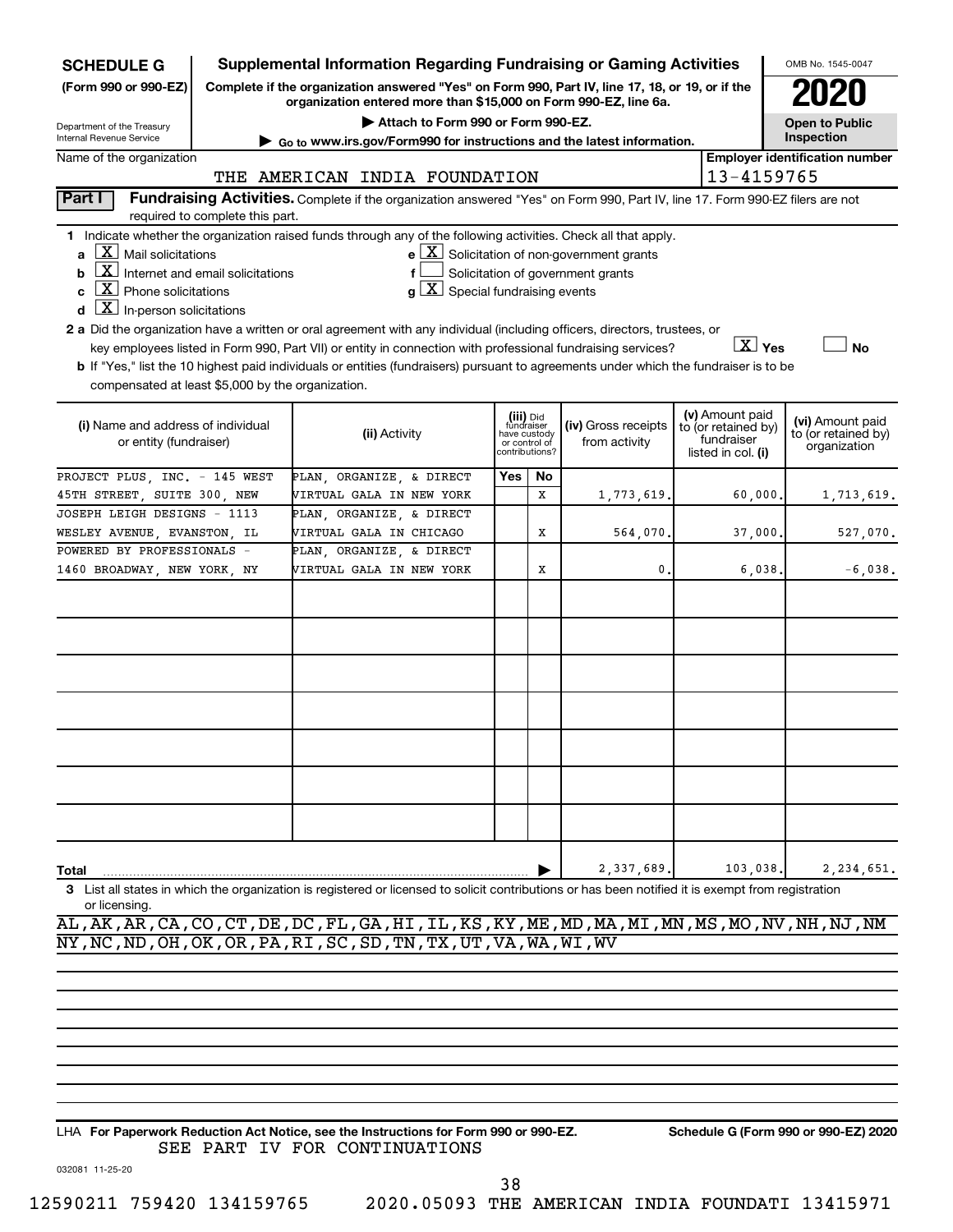#### Schedule G (Form 990 or 990-EZ) 2020 <code>THE AMERICAN INDIA FOUNDATION</code>  $13-4159765$  <code>Page</code>

13-4159765 Page 2

|  | Part II   Fundraising Events. Complete if the organization answered "Yes" on Form 990, Part IV, line 18, or reported more than \$15,000   |
|--|-------------------------------------------------------------------------------------------------------------------------------------------|
|  | of fundraising event contributions and gross income on Form 990-EZ, lines 1 and 6b. List events with gross receipts greater than \$5,000. |
|  |                                                                                                                                           |

|                        |              | ו ומחסומוסות פעלות לטותווטמוטוס מות קוטסס וווטטוול טורו טוווו סטט־בב, ווולס דמות טט. בואג לעלות אתה קוטסס ולכלוטיקול קולמנלו מומח קט,טטט                                                                                                  |                |                                                                                                                                                                                                                                                                                                                                                                    |                  |                                                     |
|------------------------|--------------|-------------------------------------------------------------------------------------------------------------------------------------------------------------------------------------------------------------------------------------------|----------------|--------------------------------------------------------------------------------------------------------------------------------------------------------------------------------------------------------------------------------------------------------------------------------------------------------------------------------------------------------------------|------------------|-----------------------------------------------------|
|                        |              |                                                                                                                                                                                                                                           | (a) Event $#1$ | $(b)$ Event #2                                                                                                                                                                                                                                                                                                                                                     | (c) Other events | (d) Total events                                    |
|                        |              |                                                                                                                                                                                                                                           | VIRTUAL NEW    | <b>VIRTUAL BAY</b>                                                                                                                                                                                                                                                                                                                                                 |                  | (add col. (a) through                               |
|                        |              |                                                                                                                                                                                                                                           | YORK GALA      | AREA GALA                                                                                                                                                                                                                                                                                                                                                          | $\overline{2}$   | col. (c)                                            |
|                        |              |                                                                                                                                                                                                                                           | (event type)   | (event type)                                                                                                                                                                                                                                                                                                                                                       | (total number)   |                                                     |
| Revenue                | 1.           |                                                                                                                                                                                                                                           | 1,773,619.     | 930,567.                                                                                                                                                                                                                                                                                                                                                           | 1,063,718.       | 3,767,904.                                          |
|                        |              |                                                                                                                                                                                                                                           | 1,773,619.     | 930,567.                                                                                                                                                                                                                                                                                                                                                           | 1,063,718.       | 3,767,904.                                          |
|                        |              |                                                                                                                                                                                                                                           |                |                                                                                                                                                                                                                                                                                                                                                                    |                  |                                                     |
|                        |              | 3 Gross income (line 1 minus line 2)                                                                                                                                                                                                      |                |                                                                                                                                                                                                                                                                                                                                                                    |                  |                                                     |
|                        |              |                                                                                                                                                                                                                                           |                |                                                                                                                                                                                                                                                                                                                                                                    |                  |                                                     |
|                        | 5            |                                                                                                                                                                                                                                           |                |                                                                                                                                                                                                                                                                                                                                                                    |                  |                                                     |
| <b>Direct Expenses</b> | 6            |                                                                                                                                                                                                                                           |                |                                                                                                                                                                                                                                                                                                                                                                    |                  |                                                     |
|                        | $\mathbf{7}$ | Food and beverages                                                                                                                                                                                                                        |                |                                                                                                                                                                                                                                                                                                                                                                    |                  |                                                     |
|                        | 8            |                                                                                                                                                                                                                                           |                |                                                                                                                                                                                                                                                                                                                                                                    |                  |                                                     |
|                        | 9            |                                                                                                                                                                                                                                           |                |                                                                                                                                                                                                                                                                                                                                                                    |                  |                                                     |
|                        |              | 10 Direct expense summary. Add lines 4 through 9 in column (d)                                                                                                                                                                            |                | $\begin{picture}(150,10) \put(0,0){\vector(1,0){100}} \put(10,0){\vector(1,0){100}} \put(10,0){\vector(1,0){100}} \put(10,0){\vector(1,0){100}} \put(10,0){\vector(1,0){100}} \put(10,0){\vector(1,0){100}} \put(10,0){\vector(1,0){100}} \put(10,0){\vector(1,0){100}} \put(10,0){\vector(1,0){100}} \put(10,0){\vector(1,0){100}} \put(10,0){\vector(1,0){100}}$ |                  |                                                     |
|                        |              |                                                                                                                                                                                                                                           |                |                                                                                                                                                                                                                                                                                                                                                                    |                  |                                                     |
| Part III               |              | Gaming. Complete if the organization answered "Yes" on Form 990, Part IV, line 19, or reported more than                                                                                                                                  |                |                                                                                                                                                                                                                                                                                                                                                                    |                  |                                                     |
|                        |              | \$15,000 on Form 990-EZ, line 6a.                                                                                                                                                                                                         |                | (b) Pull tabs/instant                                                                                                                                                                                                                                                                                                                                              |                  |                                                     |
|                        |              |                                                                                                                                                                                                                                           | (a) Bingo      | bingo/progressive bingo                                                                                                                                                                                                                                                                                                                                            | (c) Other gaming | (d) Total gaming (add<br>col. (a) through col. (c)) |
| Revenue                |              |                                                                                                                                                                                                                                           |                |                                                                                                                                                                                                                                                                                                                                                                    |                  |                                                     |
|                        |              |                                                                                                                                                                                                                                           |                |                                                                                                                                                                                                                                                                                                                                                                    |                  |                                                     |
|                        |              |                                                                                                                                                                                                                                           |                |                                                                                                                                                                                                                                                                                                                                                                    |                  |                                                     |
|                        |              |                                                                                                                                                                                                                                           |                |                                                                                                                                                                                                                                                                                                                                                                    |                  |                                                     |
|                        | 3            |                                                                                                                                                                                                                                           |                |                                                                                                                                                                                                                                                                                                                                                                    |                  |                                                     |
| <b>Direct Expenses</b> | 4            |                                                                                                                                                                                                                                           |                |                                                                                                                                                                                                                                                                                                                                                                    |                  |                                                     |
|                        |              |                                                                                                                                                                                                                                           |                |                                                                                                                                                                                                                                                                                                                                                                    |                  |                                                     |
|                        |              |                                                                                                                                                                                                                                           |                | Yes                                                                                                                                                                                                                                                                                                                                                                | Yes              |                                                     |
|                        | 6            | Volunteer labor                                                                                                                                                                                                                           | Yes<br>%<br>No | %<br>No                                                                                                                                                                                                                                                                                                                                                            | ℅<br>No          |                                                     |
|                        | 7            | Direct expense summary. Add lines 2 through 5 in column (d)                                                                                                                                                                               |                |                                                                                                                                                                                                                                                                                                                                                                    |                  |                                                     |
|                        | 8            |                                                                                                                                                                                                                                           |                |                                                                                                                                                                                                                                                                                                                                                                    |                  |                                                     |
|                        |              |                                                                                                                                                                                                                                           |                |                                                                                                                                                                                                                                                                                                                                                                    |                  |                                                     |
| 9                      |              | Enter the state(s) in which the organization conducts gaming activities:                                                                                                                                                                  |                |                                                                                                                                                                                                                                                                                                                                                                    |                  |                                                     |
|                        |              |                                                                                                                                                                                                                                           |                |                                                                                                                                                                                                                                                                                                                                                                    |                  | Yes<br>No                                           |
|                        |              | <b>b</b> If "No," explain:                                                                                                                                                                                                                |                |                                                                                                                                                                                                                                                                                                                                                                    |                  |                                                     |
|                        |              |                                                                                                                                                                                                                                           |                |                                                                                                                                                                                                                                                                                                                                                                    |                  |                                                     |
|                        |              |                                                                                                                                                                                                                                           |                |                                                                                                                                                                                                                                                                                                                                                                    |                  |                                                     |
|                        |              |                                                                                                                                                                                                                                           |                |                                                                                                                                                                                                                                                                                                                                                                    |                  | ∣ Yes<br>No                                         |
|                        |              | <b>b</b> If "Yes," explain: <b>contract to the explaint of the contract of the contract of the contract of the contract of the contract of the contract of the contract of the contract of the contract of the contract of the contra</b> |                |                                                                                                                                                                                                                                                                                                                                                                    |                  |                                                     |
|                        |              |                                                                                                                                                                                                                                           |                |                                                                                                                                                                                                                                                                                                                                                                    |                  |                                                     |
|                        |              |                                                                                                                                                                                                                                           |                |                                                                                                                                                                                                                                                                                                                                                                    |                  |                                                     |
|                        |              | 032082 11-25-20                                                                                                                                                                                                                           |                |                                                                                                                                                                                                                                                                                                                                                                    |                  | Schedule G (Form 990 or 990-EZ) 2020                |
|                        |              |                                                                                                                                                                                                                                           |                |                                                                                                                                                                                                                                                                                                                                                                    |                  |                                                     |
|                        |              |                                                                                                                                                                                                                                           |                |                                                                                                                                                                                                                                                                                                                                                                    |                  |                                                     |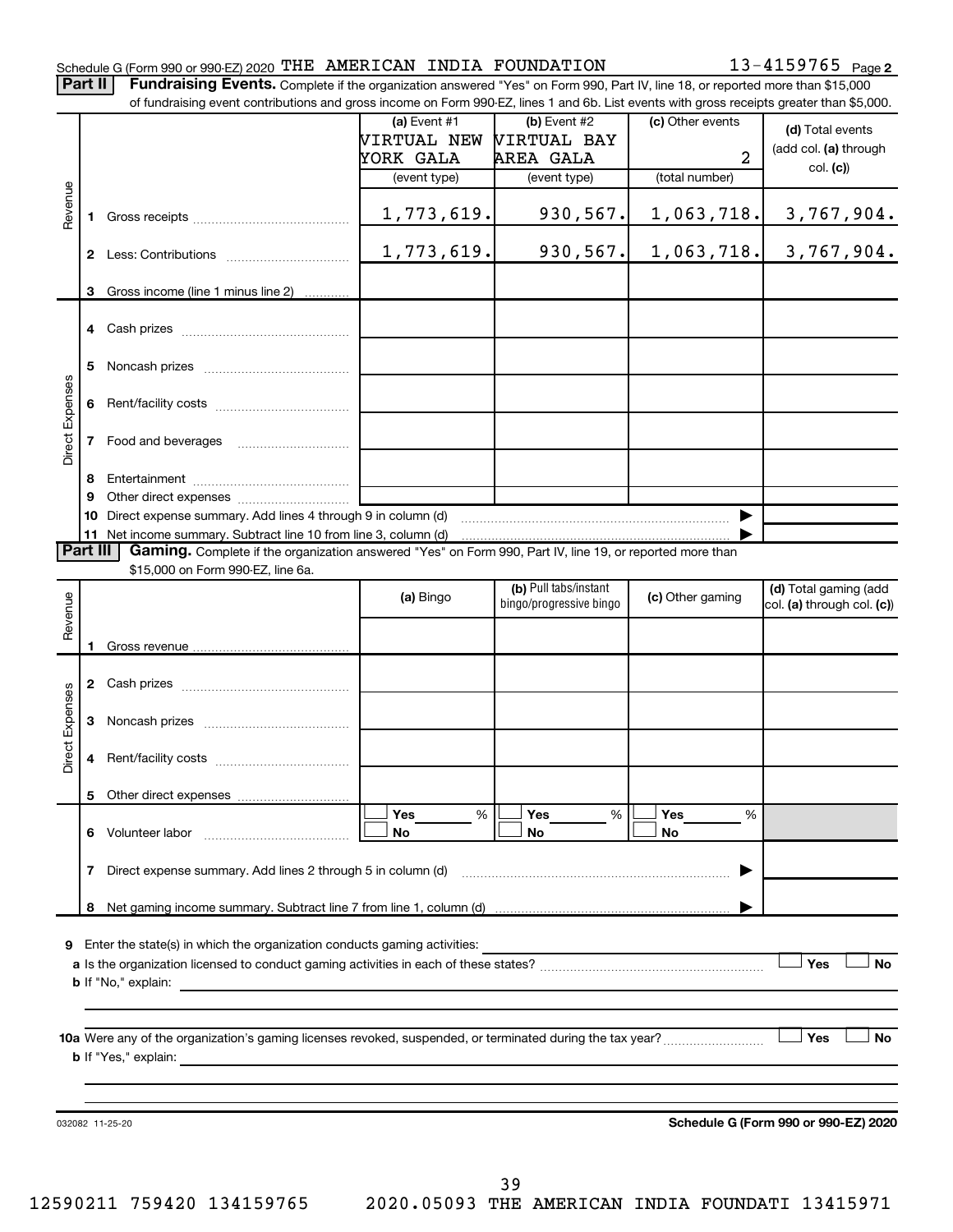| Schedule G (Form 990 or 990 EZ) 2020 THE AMERICAN INDIA FOUNDATION                                                                                                                                                                                           | 13-4159765<br>Page 3                 |
|--------------------------------------------------------------------------------------------------------------------------------------------------------------------------------------------------------------------------------------------------------------|--------------------------------------|
|                                                                                                                                                                                                                                                              | Yes<br>No                            |
| 12 Is the organization a grantor, beneficiary or trustee of a trust, or a member of a partnership or other entity formed                                                                                                                                     |                                      |
|                                                                                                                                                                                                                                                              | Yes<br>No                            |
| 13 Indicate the percentage of gaming activity conducted in:                                                                                                                                                                                                  |                                      |
|                                                                                                                                                                                                                                                              | 13a<br>℅                             |
| <b>b</b> An outside facility <b>with the contract of the contract of the contract of the contract of the contract of the contract of the contract of the contract of the contract of the contract of the contract of the contract of </b>                    | %<br>13 <sub>b</sub>                 |
| 14 Enter the name and address of the person who prepares the organization's gaming/special events books and records:                                                                                                                                         |                                      |
| Name $\blacktriangleright$<br><u> 1989 - Johann Barnett, fransk politik (d. 1989)</u>                                                                                                                                                                        |                                      |
| Address $\blacktriangleright$                                                                                                                                                                                                                                |                                      |
| 15a Does the organization have a contract with a third party from whom the organization receives gaming revenue?                                                                                                                                             | Yes<br><b>No</b>                     |
| <b>b</b> If "Yes," enter the amount of gaming revenue received by the organization $\triangleright$ \$ and the amount                                                                                                                                        |                                      |
| of gaming revenue retained by the third party $\triangleright$ \$                                                                                                                                                                                            |                                      |
| c If "Yes," enter name and address of the third party:                                                                                                                                                                                                       |                                      |
|                                                                                                                                                                                                                                                              |                                      |
| Name > 2008 - 2008 - 2009 - 2009 - 2009 - 2009 - 2009 - 2009 - 2009 - 2009 - 2009 - 2009 - 2009 - 2009 - 2009 - 2009 - 2009 - 2009 - 2009 - 2009 - 2009 - 2009 - 2009 - 2009 - 2009 - 2009 - 2009 - 2009 - 2009 - 2009 - 2009                                |                                      |
| Address $\blacktriangleright$                                                                                                                                                                                                                                |                                      |
| <b>16</b> Gaming manager information:                                                                                                                                                                                                                        |                                      |
| Name $\blacktriangleright$<br><u> 1989 - John Stein, Amerikaansk politiker († 1908)</u>                                                                                                                                                                      |                                      |
| Gaming manager compensation > \$                                                                                                                                                                                                                             |                                      |
|                                                                                                                                                                                                                                                              |                                      |
| Description of services provided > The Communication of Services and Theorem Communication of Services provided                                                                                                                                              |                                      |
|                                                                                                                                                                                                                                                              |                                      |
|                                                                                                                                                                                                                                                              |                                      |
| Director/officer<br>Employee<br>Independent contractor                                                                                                                                                                                                       |                                      |
| 17 Mandatory distributions:                                                                                                                                                                                                                                  |                                      |
| a Is the organization required under state law to make charitable distributions from the gaming proceeds to                                                                                                                                                  |                                      |
|                                                                                                                                                                                                                                                              |                                      |
| <b>b</b> Enter the amount of distributions required under state law to be distributed to other exempt organizations or spent in the                                                                                                                          |                                      |
| organization's own exempt activities during the tax year $\triangleright$ \$                                                                                                                                                                                 |                                      |
| Supplemental Information. Provide the explanations required by Part I, line 2b, columns (iii) and (v); and Part III, lines 9, 9b, 10b,<br><b>Part IV</b><br>15b, 15c, 16, and 17b, as applicable. Also provide any additional information. See instructions. |                                      |
| SCHEDULE G, PART I, LINE 2B, LIST OF TEN HIGHEST PAID FUNDRAISERS:                                                                                                                                                                                           |                                      |
|                                                                                                                                                                                                                                                              |                                      |
| NAME OF FUNDRAISER: PROJECT PLUS, INC.<br>( I )                                                                                                                                                                                                              |                                      |
|                                                                                                                                                                                                                                                              |                                      |
| ADDRESS OF FUNDRAISER:<br>( I )                                                                                                                                                                                                                              |                                      |
| 145 WEST 45TH STREET, SUITE 300, NEW YORK, NY<br>10036                                                                                                                                                                                                       |                                      |
|                                                                                                                                                                                                                                                              |                                      |
| NAME OF FUNDRAISER: JOSEPH LEIGH DESIGNS<br>( I )                                                                                                                                                                                                            |                                      |
|                                                                                                                                                                                                                                                              |                                      |
| ADDRESS OF FUNDRAISER: 1113 WESLEY AVENUE, EVANSTON, IL<br>( I )                                                                                                                                                                                             | 60202                                |
| 032083 11-25-20                                                                                                                                                                                                                                              | Schedule G (Form 990 or 990-EZ) 2020 |
| 40                                                                                                                                                                                                                                                           |                                      |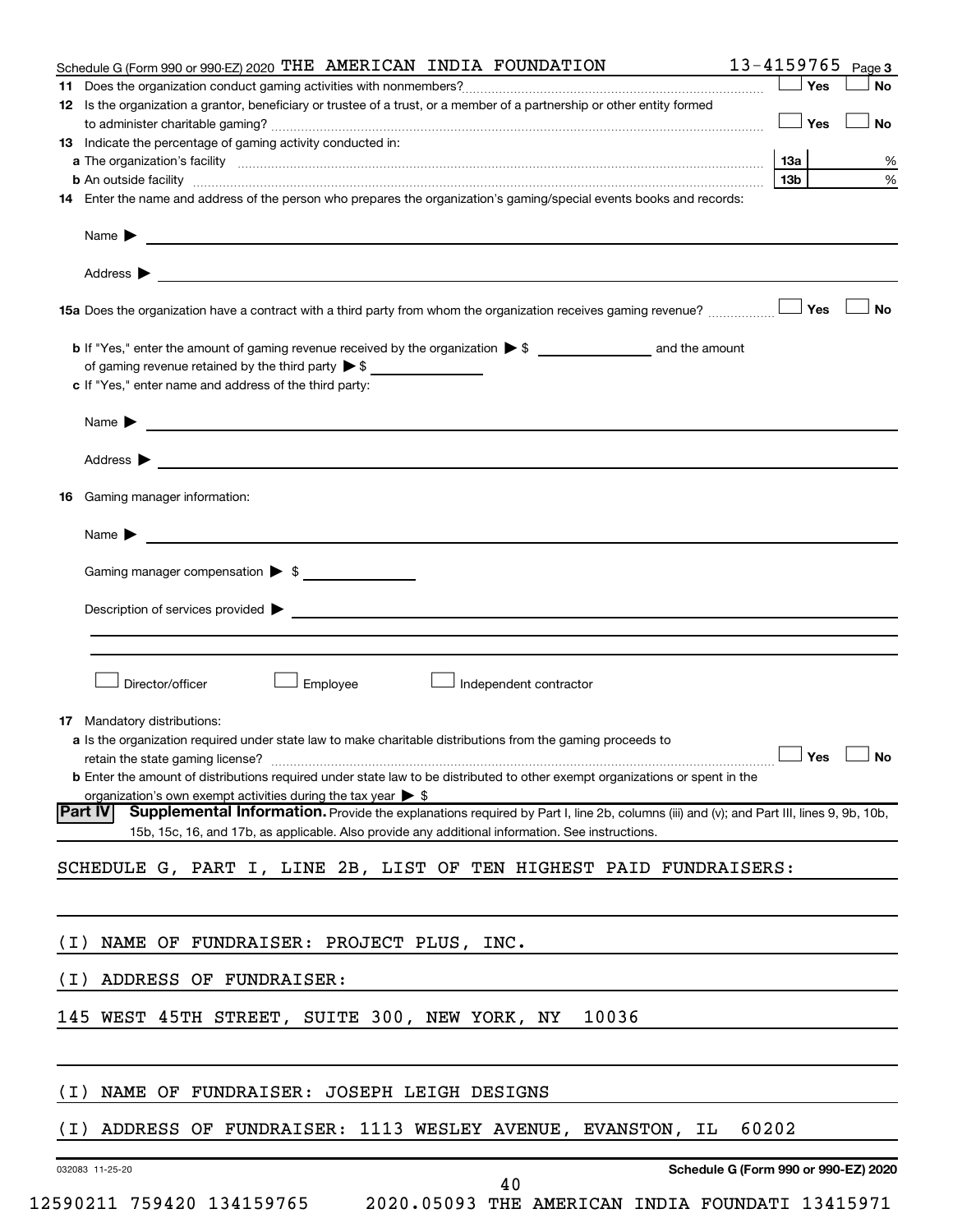| Schedule G (Form 990 or 990-EZ)                       |  | THE AMERICAN INDIA FOUNDATION | $13 - 4159765$ Page 4 |  |
|-------------------------------------------------------|--|-------------------------------|-----------------------|--|
| <b>Part IV   Supplemental Information (continued)</b> |  |                               |                       |  |

(I) NAME OF FUNDRAISER: POWERED BY PROFESSIONALS

(I) ADDRESS OF FUNDRAISER: 1460 BROADWAY, NEW YORK, NY 10036

**Schedule G (Form 990 or 990-EZ)**

032084 04-01-20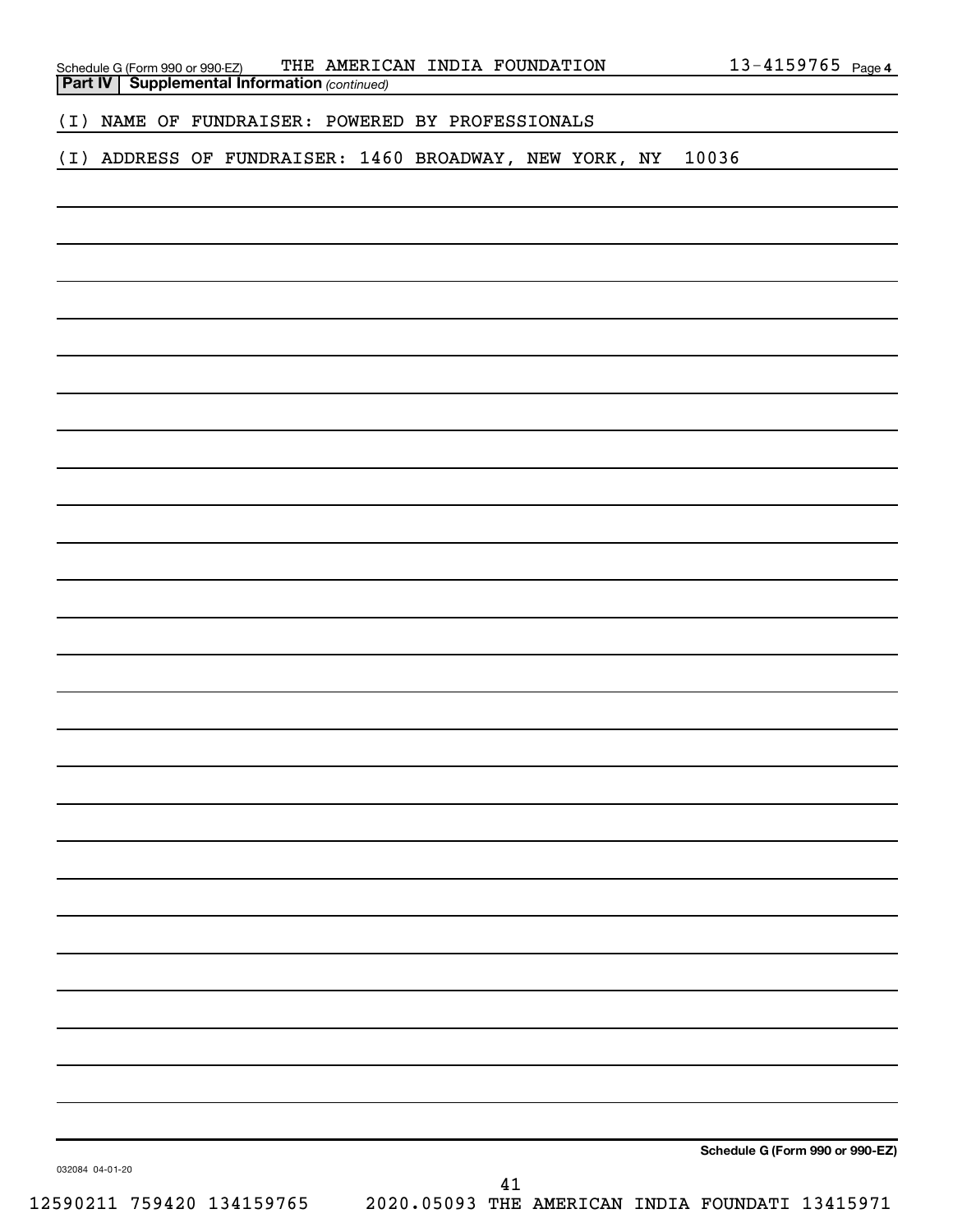| <b>SCHEDULE I</b><br>(Form 990) |                                                                                                                                                                    |                                                                                                                                                                                                    | <b>Grants and Other Assistance to Organizations,</b><br>Governments, and Individuals in the United States |                             |                                         |                                               |                                          | OMB No. 1545-0047<br>2020                           |  |  |  |
|---------------------------------|--------------------------------------------------------------------------------------------------------------------------------------------------------------------|----------------------------------------------------------------------------------------------------------------------------------------------------------------------------------------------------|-----------------------------------------------------------------------------------------------------------|-----------------------------|-----------------------------------------|-----------------------------------------------|------------------------------------------|-----------------------------------------------------|--|--|--|
|                                 | Complete if the organization answered "Yes" on Form 990, Part IV, line 21 or 22.<br>Attach to Form 990.<br>Department of the Treasury                              |                                                                                                                                                                                                    |                                                                                                           |                             |                                         |                                               |                                          |                                                     |  |  |  |
|                                 | Internal Revenue Service<br>Go to www.irs.gov/Form990 for the latest information.                                                                                  |                                                                                                                                                                                                    |                                                                                                           |                             |                                         |                                               |                                          |                                                     |  |  |  |
|                                 | Name of the organization                                                                                                                                           |                                                                                                                                                                                                    | THE AMERICAN INDIA FOUNDATION                                                                             |                             |                                         |                                               |                                          | <b>Employer identification number</b><br>13-4159765 |  |  |  |
| Part I                          | <b>General Information on Grants and Assistance</b>                                                                                                                |                                                                                                                                                                                                    |                                                                                                           |                             |                                         |                                               |                                          |                                                     |  |  |  |
| $\mathbf 1$                     |                                                                                                                                                                    | Does the organization maintain records to substantiate the amount of the grants or assistance, the grantees' eligibility for the grants or assistance, and the selection<br>$\boxed{\text{X}}$ Yes |                                                                                                           |                             |                                         |                                               |                                          |                                                     |  |  |  |
|                                 | 2 Describe in Part IV the organization's procedures for monitoring the use of grant funds in the United States.                                                    |                                                                                                                                                                                                    |                                                                                                           |                             |                                         |                                               |                                          |                                                     |  |  |  |
| Part II                         | Grants and Other Assistance to Domestic Organizations and Domestic Governments. Complete if the organization answered "Yes" on Form 990, Part IV, line 21, for any |                                                                                                                                                                                                    |                                                                                                           |                             |                                         |                                               |                                          |                                                     |  |  |  |
|                                 | recipient that received more than \$5,000. Part II can be duplicated if additional space is needed.                                                                |                                                                                                                                                                                                    |                                                                                                           |                             |                                         | (f) Method of                                 |                                          |                                                     |  |  |  |
|                                 | 1 (a) Name and address of organization<br>or government                                                                                                            | $(b)$ EIN                                                                                                                                                                                          | (c) IRC section<br>(if applicable)                                                                        | (d) Amount of<br>cash grant | (e) Amount of<br>non-cash<br>assistance | valuation (book,<br>FMV, appraisal,<br>other) | (g) Description of<br>noncash assistance | (h) Purpose of grant<br>or assistance               |  |  |  |
|                                 |                                                                                                                                                                    |                                                                                                                                                                                                    |                                                                                                           |                             |                                         |                                               |                                          |                                                     |  |  |  |
| $\mathbf{2}$<br>3               |                                                                                                                                                                    |                                                                                                                                                                                                    |                                                                                                           |                             |                                         |                                               |                                          |                                                     |  |  |  |
|                                 |                                                                                                                                                                    |                                                                                                                                                                                                    |                                                                                                           |                             |                                         |                                               |                                          |                                                     |  |  |  |

**For Paperwork Reduction Act Notice, see the Instructions for Form 990. Schedule I (Form 990) 2020** LHA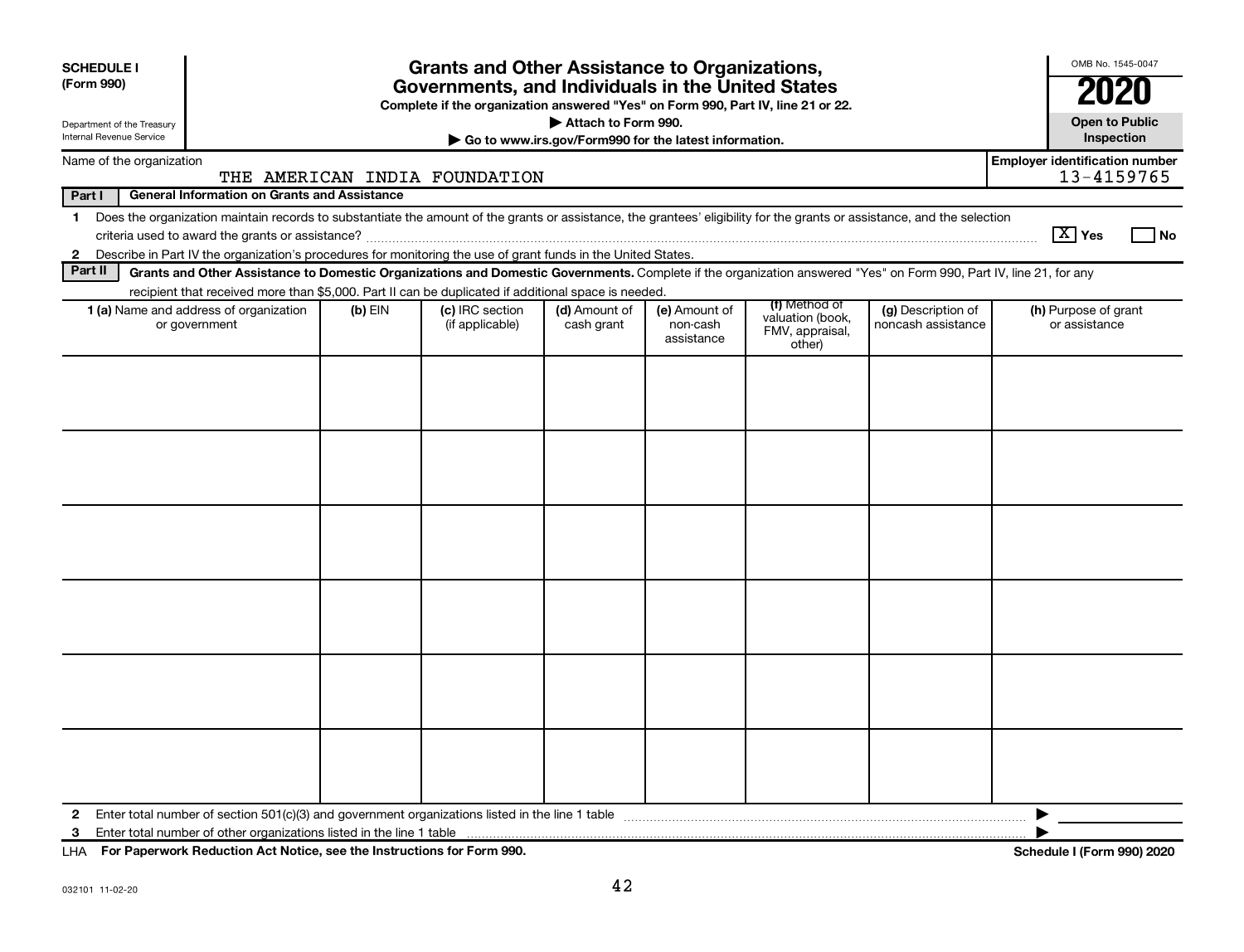**2**

Part III | Grants and Other Assistance to Domestic Individuals. Complete if the organization answered "Yes" on Form 990, Part IV, line 22. Part III can be duplicated if additional space is needed.

| (a) Type of grant or assistance | (b) Number of<br>recipients | (c) Amount of<br>cash grant | (d) Amount of non-<br>cash assistance | (e) Method of valuation<br>(book, FMV, appraisal, other) | (f) Description of noncash assistance |
|---------------------------------|-----------------------------|-----------------------------|---------------------------------------|----------------------------------------------------------|---------------------------------------|
|                                 |                             |                             |                                       |                                                          |                                       |
| CLINTON FELLOW STIPENDS         | 11                          | 21,675.                     | 0.                                    |                                                          |                                       |
|                                 |                             |                             |                                       |                                                          |                                       |
|                                 |                             |                             |                                       |                                                          |                                       |
|                                 |                             |                             |                                       |                                                          |                                       |
|                                 |                             |                             |                                       |                                                          |                                       |
|                                 |                             |                             |                                       |                                                          |                                       |
|                                 |                             |                             |                                       |                                                          |                                       |
|                                 |                             |                             |                                       |                                                          |                                       |
|                                 |                             |                             |                                       |                                                          |                                       |

Part IV | Supplemental Information. Provide the information required in Part I, line 2; Part III, column (b); and any other additional information.

PART I, LINE 2:

#### AIF NY ENSURES THE STIPENDS ARE USED IN LINE WITH THE CLINTON FELLOWSHIP

AGREEMENTS.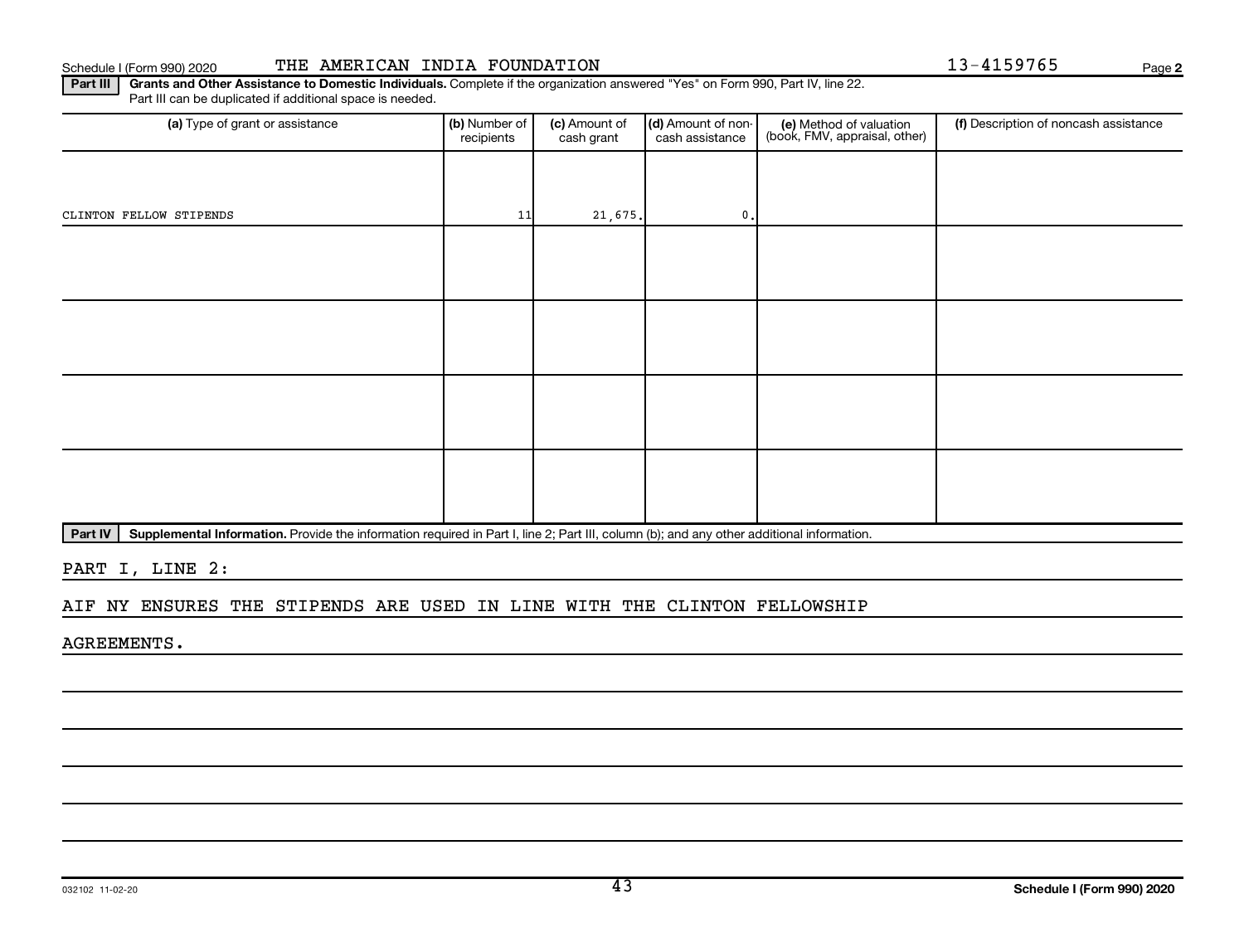| <b>Compensation Information</b><br><b>SCHEDULE J</b>                                                                             | OMB No. 1545-0047                     |                              |  |  |
|----------------------------------------------------------------------------------------------------------------------------------|---------------------------------------|------------------------------|--|--|
| (Form 990)<br>For certain Officers, Directors, Trustees, Key Employees, and Highest                                              |                                       |                              |  |  |
| <b>Compensated Employees</b>                                                                                                     |                                       |                              |  |  |
| Complete if the organization answered "Yes" on Form 990, Part IV, line 23.<br>Attach to Form 990.                                | <b>Open to Public</b>                 |                              |  |  |
| Department of the Treasury<br>Go to www.irs.gov/Form990 for instructions and the latest information.<br>Internal Revenue Service | Inspection                            |                              |  |  |
| Name of the organization                                                                                                         | <b>Employer identification number</b> |                              |  |  |
| THE AMERICAN INDIA FOUNDATION                                                                                                    | 13-4159765                            |                              |  |  |
| <b>Questions Regarding Compensation</b><br>Part I                                                                                |                                       |                              |  |  |
|                                                                                                                                  |                                       | <b>Yes</b><br>No             |  |  |
| 1a Check the appropriate box(es) if the organization provided any of the following to or for a person listed on Form 990,        |                                       |                              |  |  |
| Part VII, Section A, line 1a. Complete Part III to provide any relevant information regarding these items.                       |                                       |                              |  |  |
| First-class or charter travel<br>Housing allowance or residence for personal use                                                 |                                       |                              |  |  |
| Travel for companions<br>Payments for business use of personal residence                                                         |                                       |                              |  |  |
| Health or social club dues or initiation fees<br>Tax indemnification and gross-up payments                                       |                                       |                              |  |  |
| Discretionary spending account<br>Personal services (such as maid, chauffeur, chef)                                              |                                       |                              |  |  |
|                                                                                                                                  |                                       |                              |  |  |
| <b>b</b> If any of the boxes on line 1a are checked, did the organization follow a written policy regarding payment or           |                                       |                              |  |  |
| reimbursement or provision of all of the expenses described above? If "No," complete Part III to explain                         | 1b                                    |                              |  |  |
| 2<br>Did the organization require substantiation prior to reimbursing or allowing expenses incurred by all directors,            |                                       |                              |  |  |
|                                                                                                                                  | $\mathbf{2}$                          |                              |  |  |
| Indicate which, if any, of the following the organization used to establish the compensation of the organization's<br>3          |                                       |                              |  |  |
| CEO/Executive Director. Check all that apply. Do not check any boxes for methods used by a related organization to               |                                       |                              |  |  |
| establish compensation of the CEO/Executive Director, but explain in Part III.                                                   |                                       |                              |  |  |
| $\underline{\mathbf{X}}$ Written employment contract<br>Compensation committee                                                   |                                       |                              |  |  |
| Compensation survey or study<br>Independent compensation consultant                                                              |                                       |                              |  |  |
| X <br>Approval by the board or compensation committee<br>Form 990 of other organizations                                         |                                       |                              |  |  |
|                                                                                                                                  |                                       |                              |  |  |
| During the year, did any person listed on Form 990, Part VII, Section A, line 1a, with respect to the filing<br>4                |                                       |                              |  |  |
| organization or a related organization:                                                                                          |                                       |                              |  |  |
| Receive a severance payment or change-of-control payment?<br>а                                                                   | 4a                                    | х                            |  |  |
|                                                                                                                                  | 4b                                    | $\overline{\textnormal{x}}$  |  |  |
| Participate in or receive payment from an equity-based compensation arrangement?<br>c                                            | 4c                                    | $\overline{\textnormal{x}}$  |  |  |
| If "Yes" to any of lines 4a-c, list the persons and provide the applicable amounts for each item in Part III.                    |                                       |                              |  |  |
|                                                                                                                                  |                                       |                              |  |  |
| Only section 501(c)(3), 501(c)(4), and 501(c)(29) organizations must complete lines 5-9.                                         |                                       |                              |  |  |
| For persons listed on Form 990, Part VII, Section A, line 1a, did the organization pay or accrue any compensation                |                                       |                              |  |  |
| contingent on the revenues of:                                                                                                   |                                       |                              |  |  |
|                                                                                                                                  | 5a                                    | х                            |  |  |
|                                                                                                                                  | 5b                                    | $\overline{\mathbf{X}}$      |  |  |
| If "Yes" on line 5a or 5b, describe in Part III.                                                                                 |                                       |                              |  |  |
| 6 For persons listed on Form 990, Part VII, Section A, line 1a, did the organization pay or accrue any compensation              |                                       |                              |  |  |
| contingent on the net earnings of:                                                                                               |                                       |                              |  |  |
| The organization? <b>William Commission Commission Commission</b> Commission Commission Commission Commission Commission<br>a    | 6a                                    | х<br>$\overline{\mathbf{X}}$ |  |  |
|                                                                                                                                  | 6b                                    |                              |  |  |
| If "Yes" on line 6a or 6b, describe in Part III.                                                                                 |                                       |                              |  |  |
| 7 For persons listed on Form 990, Part VII, Section A, line 1a, did the organization provide any nonfixed payments               |                                       | x                            |  |  |
|                                                                                                                                  | 7                                     |                              |  |  |
| Were any amounts reported on Form 990, Part VII, paid or accrued pursuant to a contract that was subject to the<br>8             |                                       | х                            |  |  |
| If "Yes" on line 8, did the organization also follow the rebuttable presumption procedure described in                           | 8                                     |                              |  |  |
| 9                                                                                                                                | 9                                     |                              |  |  |
| LHA For Paperwork Reduction Act Notice, see the Instructions for Form 990.                                                       | Schedule J (Form 990) 2020            |                              |  |  |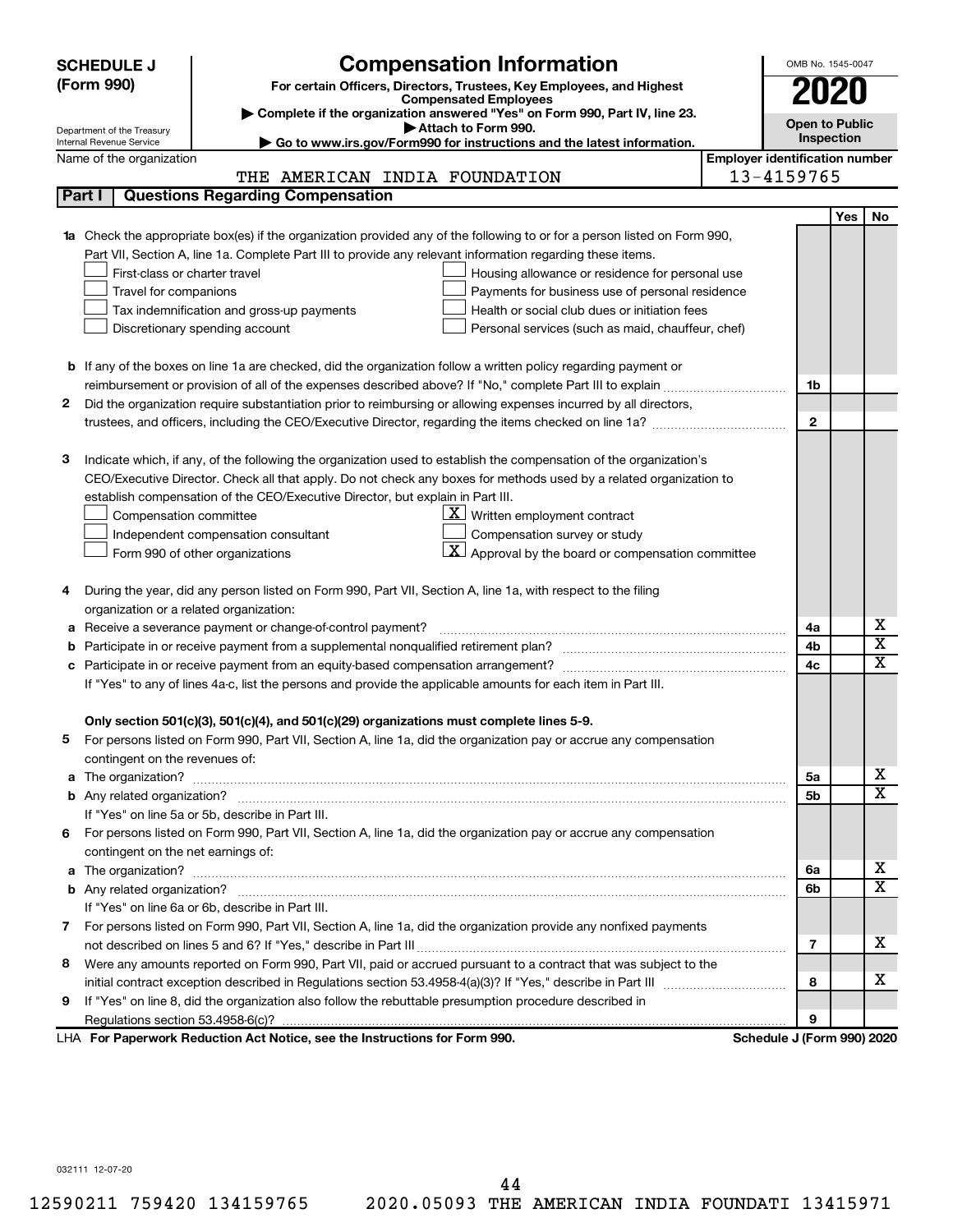#### Part II | Officers, Directors, Trustees, Key Employees, and Highest Compensated Employees. Use duplicate copies if additional space is needed.

For each individual whose compensation must be reported on Schedule J, report compensation from the organization on row (i) and from related organizations, described in the instructions, on row (ii). Do not list any individuals that aren't listed on Form 990, Part VII.

Note: The sum of columns (B)(i)-(iii) for each listed individual must equal the total amount of Form 990, Part VII, Section A, line 1a, applicable column (D) and (E) amounts for that individual.

| (A) Name and Title         |      |                          | (B) Breakdown of W-2 and/or 1099-MISC compensation |                                           | (C) Retirement and             | (D) Nontaxable   | (E) Total of columns        | (F) Compensation                                           |
|----------------------------|------|--------------------------|----------------------------------------------------|-------------------------------------------|--------------------------------|------------------|-----------------------------|------------------------------------------------------------|
|                            |      | (i) Base<br>compensation | (ii) Bonus &<br>incentive<br>compensation          | (iii) Other<br>reportable<br>compensation | other deferred<br>compensation | benefits         | $(B)(i)$ - $(D)$            | in column (B)<br>reported as deferred<br>on prior Form 990 |
| NISHANT PANDEY<br>(1)      | (i)  | 302,500.                 | 200,000.                                           | $\overline{0}$ .                          | 30, 150.                       | 38,832.          | 571,482.                    | $\overline{\mathbf{0}}$ .                                  |
| PRESIDENT & CEO            | (ii) | $\overline{0}$ .         | $\overline{0}$ .                                   | $\overline{0}$ .                          | 0.                             | 0.               | $\overline{0}$ .            | $\overline{0}$ .                                           |
| PRATIBHA SRINIVASAN<br>(2) | (i)  | 165,538.                 | $\overline{0}$ .                                   | $\overline{0}$ .                          | 9,932.                         | 14,390.          | 189, 860.                   | $\overline{0}$ .                                           |
| CFO & COO                  | (ii) | $\overline{0}$ .         | $\overline{\mathfrak{o}}$ .                        | $\overline{0}$ .                          | $\overline{0}$                 | 0.               | $\overline{\mathfrak{o}}$ . | $\overline{0}$ .                                           |
| $(3)$ LOUIS D'SOUZA        | (i)  | 118,490.                 | $\overline{\mathfrak{o}}$ .                        | $\overline{0}$ .                          | 7,109.                         | 35,464.          | 161,063.                    | $\overline{0}$ .                                           |
| FINANCE CONTROLLER         | (ii) | $\overline{0}$ .         | $\overline{\mathfrak{o}}$ .                        | $\overline{0}$ .                          | $\overline{0}$ .               | $\overline{0}$ . | $\overline{\mathfrak{o}}$ . | $\overline{0}$ .                                           |
|                            | (i)  |                          |                                                    |                                           |                                |                  |                             |                                                            |
|                            | (ii) |                          |                                                    |                                           |                                |                  |                             |                                                            |
|                            | (i)  |                          |                                                    |                                           |                                |                  |                             |                                                            |
|                            | (ii) |                          |                                                    |                                           |                                |                  |                             |                                                            |
|                            | (i)  |                          |                                                    |                                           |                                |                  |                             |                                                            |
|                            | (ii) |                          |                                                    |                                           |                                |                  |                             |                                                            |
|                            | (i)  |                          |                                                    |                                           |                                |                  |                             |                                                            |
|                            | (ii) |                          |                                                    |                                           |                                |                  |                             |                                                            |
|                            | (i)  |                          |                                                    |                                           |                                |                  |                             |                                                            |
|                            | (ii) |                          |                                                    |                                           |                                |                  |                             |                                                            |
|                            | (i)  |                          |                                                    |                                           |                                |                  |                             |                                                            |
|                            | (ii) |                          |                                                    |                                           |                                |                  |                             |                                                            |
|                            | (i)  |                          |                                                    |                                           |                                |                  |                             |                                                            |
|                            | (ii) |                          |                                                    |                                           |                                |                  |                             |                                                            |
|                            | (i)  |                          |                                                    |                                           |                                |                  |                             |                                                            |
|                            | (ii) |                          |                                                    |                                           |                                |                  |                             |                                                            |
|                            | (i)  |                          |                                                    |                                           |                                |                  |                             |                                                            |
|                            | (ii) |                          |                                                    |                                           |                                |                  |                             |                                                            |
|                            | (i)  |                          |                                                    |                                           |                                |                  |                             |                                                            |
|                            | (ii) |                          |                                                    |                                           |                                |                  |                             |                                                            |
|                            | (i)  |                          |                                                    |                                           |                                |                  |                             |                                                            |
|                            | (ii) |                          |                                                    |                                           |                                |                  |                             |                                                            |
|                            | (i)  |                          |                                                    |                                           |                                |                  |                             |                                                            |
|                            | (ii) |                          |                                                    |                                           |                                |                  |                             |                                                            |
|                            | (i)  |                          |                                                    |                                           |                                |                  |                             |                                                            |
|                            | (ii) |                          |                                                    |                                           |                                |                  |                             |                                                            |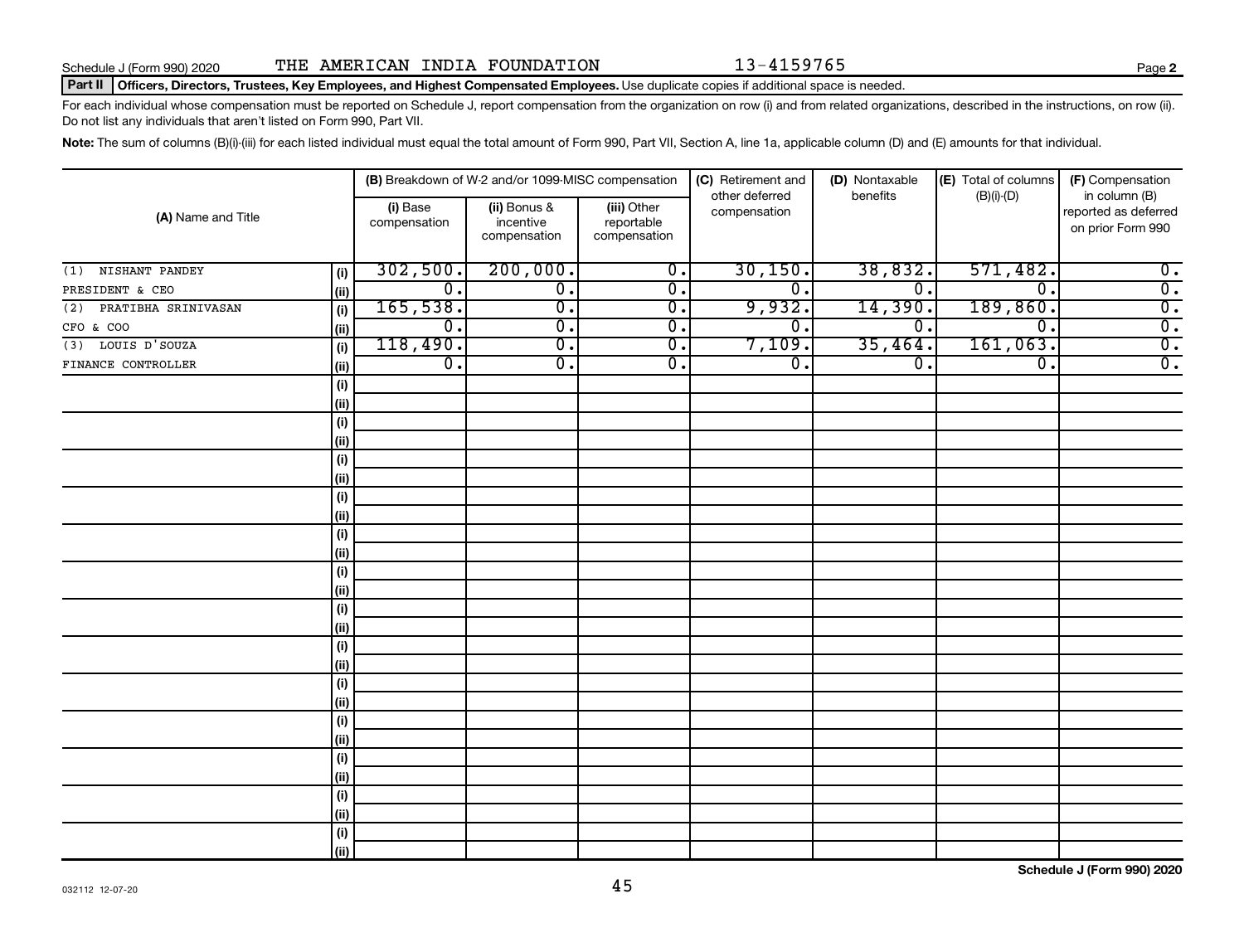| $\overbrace{\hspace{27mm}}$                                                                                                       |  |  |
|-----------------------------------------------------------------------------------------------------------------------------------|--|--|
|                                                                                                                                   |  |  |
|                                                                                                                                   |  |  |
|                                                                                                                                   |  |  |
|                                                                                                                                   |  |  |
|                                                                                                                                   |  |  |
|                                                                                                                                   |  |  |
|                                                                                                                                   |  |  |
|                                                                                                                                   |  |  |
|                                                                                                                                   |  |  |
|                                                                                                                                   |  |  |
|                                                                                                                                   |  |  |
|                                                                                                                                   |  |  |
|                                                                                                                                   |  |  |
|                                                                                                                                   |  |  |
|                                                                                                                                   |  |  |
|                                                                                                                                   |  |  |
|                                                                                                                                   |  |  |
|                                                                                                                                   |  |  |
|                                                                                                                                   |  |  |
|                                                                                                                                   |  |  |
| $\frac{1}{2} \left( \frac{1}{2} \right)^2 \left( \frac{1}{2} \right)^2 \left( \frac{1}{2} \right)^2 \left( \frac{1}{2} \right)^2$ |  |  |
|                                                                                                                                   |  |  |
|                                                                                                                                   |  |  |
|                                                                                                                                   |  |  |
|                                                                                                                                   |  |  |
|                                                                                                                                   |  |  |
|                                                                                                                                   |  |  |
|                                                                                                                                   |  |  |
|                                                                                                                                   |  |  |
|                                                                                                                                   |  |  |
|                                                                                                                                   |  |  |
|                                                                                                                                   |  |  |
|                                                                                                                                   |  |  |
|                                                                                                                                   |  |  |
|                                                                                                                                   |  |  |
|                                                                                                                                   |  |  |
|                                                                                                                                   |  |  |
|                                                                                                                                   |  |  |
|                                                                                                                                   |  |  |
|                                                                                                                                   |  |  |
|                                                                                                                                   |  |  |
|                                                                                                                                   |  |  |
|                                                                                                                                   |  |  |
|                                                                                                                                   |  |  |
|                                                                                                                                   |  |  |
|                                                                                                                                   |  |  |
|                                                                                                                                   |  |  |
|                                                                                                                                   |  |  |
|                                                                                                                                   |  |  |
|                                                                                                                                   |  |  |
|                                                                                                                                   |  |  |

**Part III Supplemental Information**

Provide the information, explanation, or descriptions required for Part I, lines 1a, 1b, 3, 4a, 4b, 4c, 5a, 5b, 6a, 6b, 7, and 8, and for Part II. Also complete this part for any additional information.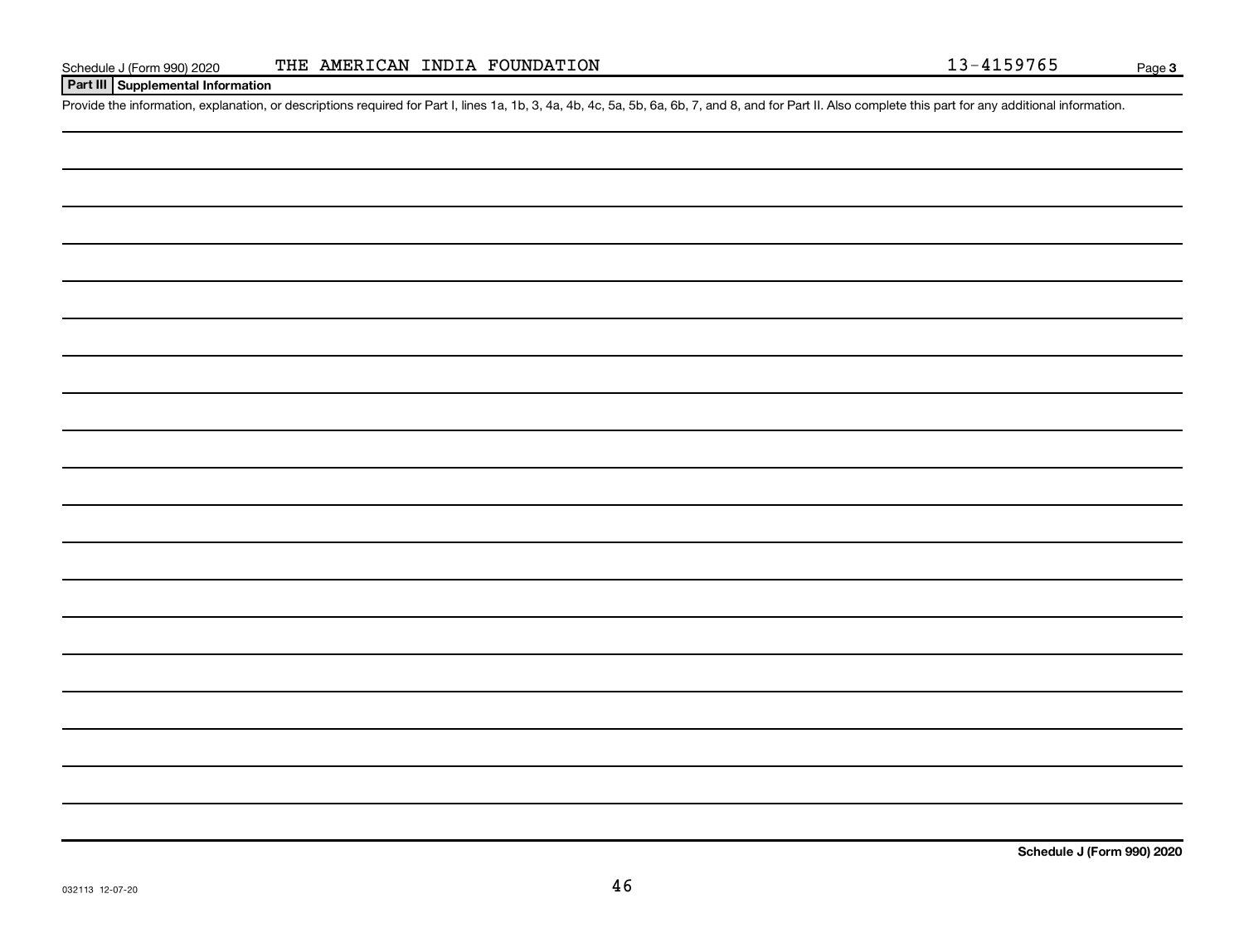#### **SCHEDULE M (Form 990)**

## **Noncash Contributions**

OMB No. 1545-0047

**Open to Public**

| Department of the Treasury |
|----------------------------|
| Internal Revenue Service   |

Name of the organization

◆ Complete if the organizations answered "Yes" on Form 990, Part IV, lines 29 or 30.<br>● Complete if the organizations answered "Yes" on Form 990, Part IV, lines 29 or 30. **Attach to Form 990.**  $\blacktriangleright$ 

 **Go to www.irs.gov/Form990 for instructions and the latest information.** J

**Inspection Employer identification number**

### THE AMERICAN INDIA FOUNDATION 13-4159765

| <b>Part I</b> | <b>Types of Property</b>                                                                                                       |                        |                               |                                                |                                                       |            |            |    |  |
|---------------|--------------------------------------------------------------------------------------------------------------------------------|------------------------|-------------------------------|------------------------------------------------|-------------------------------------------------------|------------|------------|----|--|
|               |                                                                                                                                | (a)                    | (b)                           | (c)                                            | (d)                                                   |            |            |    |  |
|               |                                                                                                                                | Check if<br>applicable | Number of<br>contributions or | Noncash contribution<br>amounts reported on    | Method of determining<br>noncash contribution amounts |            |            |    |  |
|               |                                                                                                                                |                        |                               | items contributed Form 990, Part VIII, line 1g |                                                       |            |            |    |  |
| 1             |                                                                                                                                |                        |                               |                                                |                                                       |            |            |    |  |
| 2             | Art - Historical treasures                                                                                                     |                        |                               |                                                |                                                       |            |            |    |  |
| З             | Art - Fractional interests                                                                                                     |                        |                               |                                                |                                                       |            |            |    |  |
| 4             | Books and publications                                                                                                         |                        |                               |                                                |                                                       |            |            |    |  |
| 5             | Clothing and household goods                                                                                                   |                        |                               |                                                |                                                       |            |            |    |  |
| 6             |                                                                                                                                |                        |                               |                                                |                                                       |            |            |    |  |
| 7             |                                                                                                                                |                        |                               |                                                |                                                       |            |            |    |  |
| 8             |                                                                                                                                |                        |                               |                                                |                                                       |            |            |    |  |
| 9             | Securities - Publicly traded                                                                                                   | $\overline{\text{x}}$  | 8                             |                                                | 466, 429. QUOTED MARKET VALUE                         |            |            |    |  |
| 10            | Securities - Closely held stock                                                                                                |                        |                               |                                                |                                                       |            |            |    |  |
| 11            | Securities - Partnership, LLC, or                                                                                              |                        |                               |                                                |                                                       |            |            |    |  |
|               | trust interests                                                                                                                |                        |                               |                                                |                                                       |            |            |    |  |
| 12            | Securities - Miscellaneous                                                                                                     |                        |                               |                                                |                                                       |            |            |    |  |
| 13            | Qualified conservation contribution -                                                                                          |                        |                               |                                                |                                                       |            |            |    |  |
|               |                                                                                                                                |                        |                               |                                                |                                                       |            |            |    |  |
| 14            | Qualified conservation contribution - Other                                                                                    |                        |                               |                                                |                                                       |            |            |    |  |
| 15            |                                                                                                                                |                        |                               |                                                |                                                       |            |            |    |  |
| 16            | Real estate - Commercial                                                                                                       |                        |                               |                                                |                                                       |            |            |    |  |
| 17            |                                                                                                                                |                        |                               |                                                |                                                       |            |            |    |  |
| 18            |                                                                                                                                |                        |                               |                                                |                                                       |            |            |    |  |
| 19            |                                                                                                                                |                        |                               |                                                |                                                       |            |            |    |  |
| 20            | Drugs and medical supplies                                                                                                     |                        |                               |                                                |                                                       |            |            |    |  |
| 21            |                                                                                                                                |                        |                               |                                                |                                                       |            |            |    |  |
| 22            |                                                                                                                                |                        |                               |                                                |                                                       |            |            |    |  |
| 23            |                                                                                                                                |                        |                               |                                                |                                                       |            |            |    |  |
| 24            |                                                                                                                                |                        |                               |                                                |                                                       |            |            |    |  |
| 25            | Other<br>▸                                                                                                                     |                        |                               |                                                |                                                       |            |            |    |  |
| 26            | $\overline{\phantom{a}}$<br>Other                                                                                              |                        |                               |                                                |                                                       |            |            |    |  |
| 27            | Other<br>▸                                                                                                                     |                        |                               |                                                |                                                       |            |            |    |  |
| 28            | Other                                                                                                                          |                        |                               |                                                |                                                       |            |            |    |  |
| 29            | Number of Forms 8283 received by the organization during the tax year for contributions                                        |                        |                               |                                                |                                                       |            |            |    |  |
|               | for which the organization completed Form 8283, Part V, Donee Acknowledgement                                                  |                        |                               | 29                                             |                                                       |            |            |    |  |
|               |                                                                                                                                |                        |                               |                                                |                                                       |            | <b>Yes</b> | No |  |
|               | 30a During the year, did the organization receive by contribution any property reported in Part I, lines 1 through 28, that it |                        |                               |                                                |                                                       |            |            |    |  |
|               | must hold for at least three years from the date of the initial contribution, and which isn't required to be used for          |                        |                               |                                                |                                                       |            |            |    |  |
|               |                                                                                                                                |                        |                               |                                                |                                                       | <b>30a</b> |            | х  |  |
|               | <b>b</b> If "Yes," describe the arrangement in Part II.                                                                        |                        |                               |                                                |                                                       |            |            |    |  |
| 31            | Does the organization have a gift acceptance policy that requires the review of any nonstandard contributions?                 |                        |                               |                                                |                                                       |            |            |    |  |
|               | 32a Does the organization hire or use third parties or related organizations to solicit, process, or sell noncash              |                        |                               |                                                |                                                       |            |            |    |  |
|               | contributions?<br><b>32a</b>                                                                                                   |                        |                               |                                                |                                                       |            |            |    |  |
|               | <b>b</b> If "Yes," describe in Part II.                                                                                        |                        |                               |                                                |                                                       |            |            |    |  |
| 33            | If the organization didn't report an amount in column (c) for a type of property for which column (a) is checked,              |                        |                               |                                                |                                                       |            |            |    |  |
|               | describe in Part II.                                                                                                           |                        |                               |                                                |                                                       |            |            |    |  |
| LHA           | For Paperwork Reduction Act Notice, see the Instructions for Form 990.                                                         |                        |                               |                                                | Schedule M (Form 990) 2020                            |            |            |    |  |

032141 11-23-20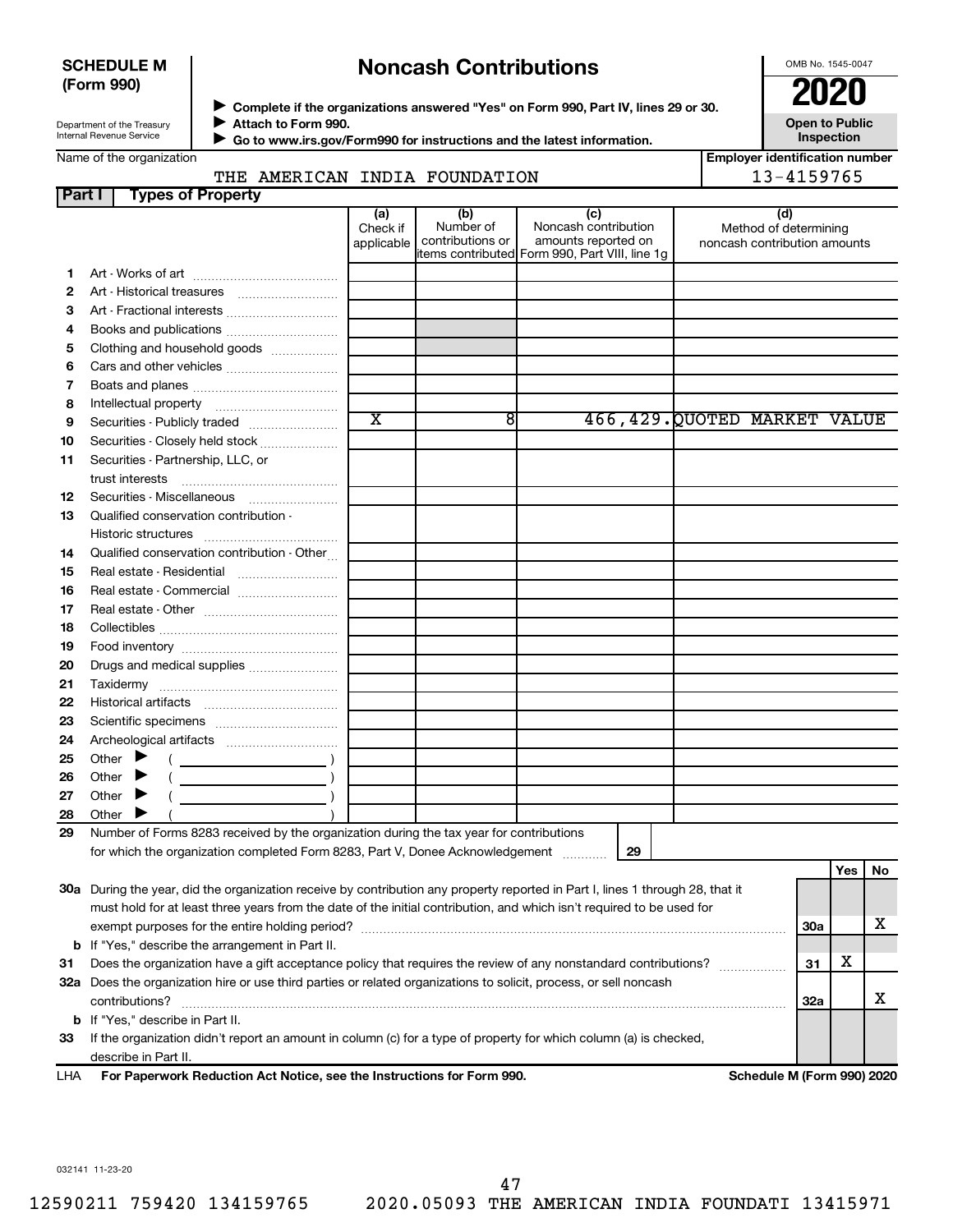Provide the information required by Part I, lines 30b, 32b, and 33, and whether the organization is reporting in Part I, column (b), the number of contributions, the number of items received, or a combination of both. Also complete this part for any additional information. **Part II Supplemental Information.** 

| Schedule M (Form 990) 2020<br>032142 11-23-20<br>48 |                           |                                                 |
|-----------------------------------------------------|---------------------------|-------------------------------------------------|
|                                                     |                           |                                                 |
|                                                     |                           |                                                 |
|                                                     |                           |                                                 |
|                                                     |                           |                                                 |
|                                                     |                           |                                                 |
|                                                     |                           |                                                 |
|                                                     |                           |                                                 |
|                                                     |                           |                                                 |
|                                                     |                           |                                                 |
|                                                     |                           |                                                 |
|                                                     |                           |                                                 |
|                                                     |                           |                                                 |
|                                                     |                           |                                                 |
|                                                     |                           |                                                 |
|                                                     |                           |                                                 |
|                                                     |                           |                                                 |
|                                                     |                           |                                                 |
|                                                     |                           |                                                 |
|                                                     |                           |                                                 |
|                                                     |                           |                                                 |
|                                                     |                           |                                                 |
|                                                     |                           |                                                 |
|                                                     |                           |                                                 |
|                                                     |                           |                                                 |
|                                                     |                           |                                                 |
|                                                     |                           |                                                 |
|                                                     |                           |                                                 |
|                                                     |                           |                                                 |
|                                                     |                           |                                                 |
|                                                     |                           |                                                 |
|                                                     |                           |                                                 |
|                                                     |                           |                                                 |
|                                                     |                           |                                                 |
|                                                     |                           |                                                 |
|                                                     |                           |                                                 |
|                                                     |                           |                                                 |
|                                                     |                           |                                                 |
|                                                     |                           |                                                 |
|                                                     | 12590211 759420 134159765 | 2020.05093 THE AMERICAN INDIA FOUNDATI 13415971 |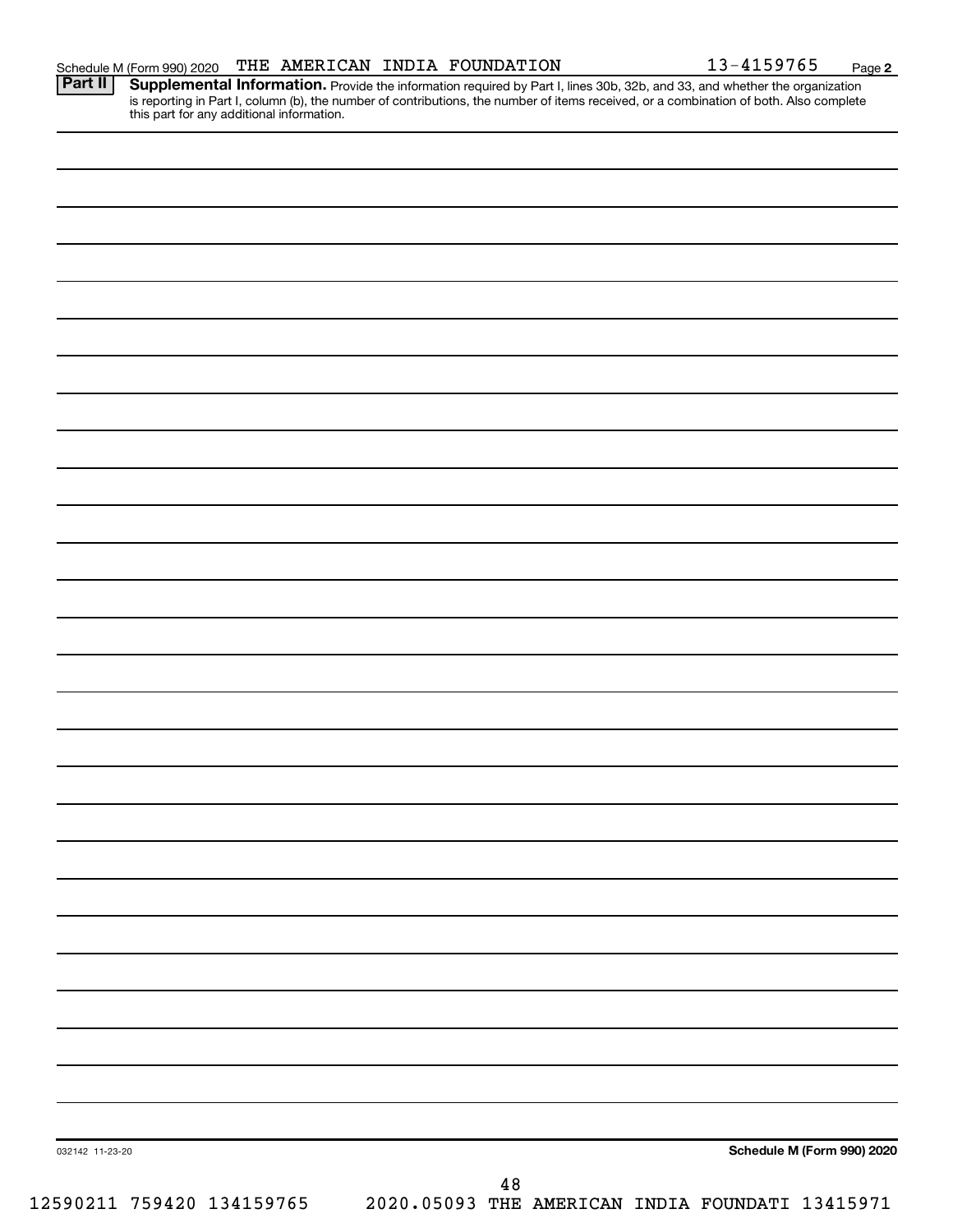**(Form 990 or 990-EZ)**

Department of the Treasury Internal Revenue Service Name of the organization

**Complete to provide information for responses to specific questions on Form 990 or 990-EZ or to provide any additional information. | Attach to Form 990 or 990-EZ. | Go to www.irs.gov/Form990 for the latest information. SCHEDULE O Supplemental Information to Form 990 or 990-EZ 2020**<br>(Form 990 or 990-EZ) Complete to provide information for responses to specific questions on



THE AMERICAN INDIA FOUNDATION | 13-4159765

**Employer identification number**

FORM 990, PART III, LINE 4A, PROGRAM SERVICE ACCOMPLISHMENTS:

CONCENTRATORS, 53 OXYGEN GENERATION PLANTS AND 2,702 PORTABLE HOSPITAL

BED UNITS ACROSS 35 CITIES, AIF RELIEF EFFORTS ARE EXPECTED TO IMPACT

40.8 MILLION LIVES AND BUILD FURTHER RESILIENCE IN THE PUBLIC HEALTH

INFRASTRUCTURE.

AS A LAST LINE OF DEFENSE AGAINST THIS VIRULENT RESURGENT VIRUS, AIF'S

'THE FIRST MILLION INITIATIVE' WAS DESIGNED TO ENSURE VACCINATION FOR A

MILLION MOST VULNERABLE AND MARGINALIZED INDIANS. PRIORITIZING EQUITY

AND INCLUSIVENESS, AIF RECOGNIZED PERSONS WITH DISABILITY, MIGRANT

LABORERS INCLUDING STREET VENDORS, SEX WORKERS, PERSONS FROM TRIBAL

COMMUNITIES AND VULNERABLE WOMEN AS THE FIVE MOST VULNERABLE GROUPS IN

NEED OF IMMEDIATE INTERVENTION. IN COLLABORATION WITH ON GROUND

IMPLEMENTATION PARTNERS, THE INITIATIVE HAS SO FAR ADMINISTERED 1.2

MILLION DOSES TO IDENTIFIED VULNERABLE GROUPS.

GIVEN THE SPREAD OF THE VIRUS, ITS IMPACT ON THE POPULATION AND

PRESSURE ON THE HEALTH SYSTEM, AIF ALSO DEVELOPED AND DEPLOYED MISSION

CORONA VIJAY - HAR BAAZU MEIN TAAQAT, A BEHAVIOR CHANGE COMMUNICATION

CAMPAIGN TO RAISE AWARENESS ABOUT THE SAFETY, EFFICACY AND

IMMUNOGENICITY OF COVID-19 VACCINES AND TO BUILD VACCINE CONFIDENCE AND

ADDRESS MISINFORMATION.

FORM 990, PART III, LINE 4D, OTHER PROGRAM SERVICES:

DIGITAL EQUALIZER:

DIGITAL EQUALIZER BRIDGES THE EDUCATIONAL AND DIGITAL DIVIDE BY

BRINGING TECHNOLOGY TO SCHOOLS ACROSS INDIA AND UTILIZING TECHNOLOGY TO

TRANSFORM TEACHING AND LEARNING INTO A COLLABORATE, PROJECT-BASED

032211 11-20-20 **For Paperwork Reduction Act Notice, see the Instructions for Form 990 or 990-EZ. Schedule O (Form 990 or 990-EZ) 2020** LHA 49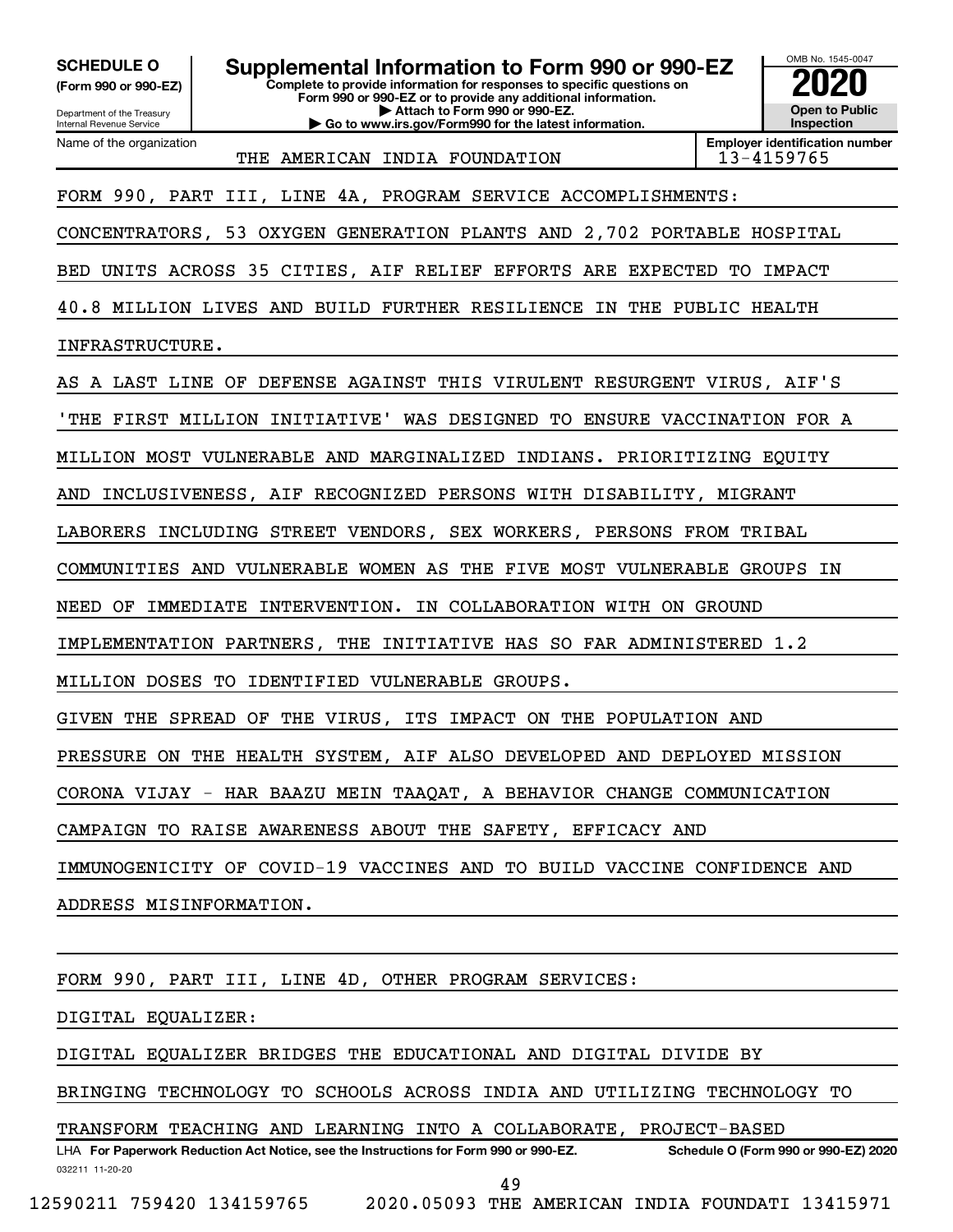| Name of the organization<br>THE AMERICAN INDIA FOUNDATION               | <b>Employer identification number</b><br>13-4159765 |
|-------------------------------------------------------------------------|-----------------------------------------------------|
|                                                                         |                                                     |
| APPROACH. DIGITAL EQUALIZER EQUIPS EACH SCHOOL WITH A COMPUTER CENTER   |                                                     |
| THAT PROVIDES TEACHING AT SITE. THE DIGITAL EQUALIZER CURRICULUM        |                                                     |
| ENSURES THAT TEACHERS AND STUDENTS ARE EQUIPPED WITH PRACTICAL DIGITAL  |                                                     |
| LITERACY SKILLS THAT ENHANCE BOTH THEIR CLASSROOM AND OUT-OF-SCHOOL     |                                                     |
| LEARNING.                                                               |                                                     |
| EXPENSES \$ 691,945. INCLUDING GRANTS OF \$ 394,737. REVENUE \$ 0.      |                                                     |
| CLINTON FELLOWS:                                                        |                                                     |
| CLINTON FELLOWSHIP IS NURTURING THE NEXT GENERATION OF LEADERS          |                                                     |
| COMMITTED TO IMPACTFUL CHANGE, WHILE STRENGTHENING THE PARTNERSHIP      |                                                     |
| BETWEEN THE WORLD'S TWO LARGEST DEMOCRACIES - THE U.S. AND INDIA.       |                                                     |
| THE CLINTON FELLOWSHIP FOR SERVICE IN INDIA IS AN IMMERSIVE, 10-MONTH   |                                                     |
| VOLUNTEER SERVICE PROGRAM MATCHING YOUNG PROFESSIONALS WITH DEVELOPMENT |                                                     |
| ORGANIZATIONS. FELLOWS WORK ON SCALABLE AND SUSTAINABLE DEVELOPMENT     |                                                     |
| PROJECTS IN THE FIELDS OF EDUCATION, LIVELIHOODS, AND PUBLIC HEALTH.    |                                                     |
| THROUGH COLLABORATION AND CAPACITY-BUILDING, FELLOWS, AIF AND CIVIL     |                                                     |
| SOCIETY LEADERS FORM DYNAMIC PARTNERSHIPS TO CAPACITY-BUILD, EXCHANGE   |                                                     |
| KNOWLEDGE AND SKILLS, AND SHARE A MUTUAL PASSION FOR ADVANCING SOCIAL   |                                                     |
| AND ECONOMIC DEVELOPMENT.                                               |                                                     |
| EMBARKING ON THE THIRD DECADE OF ITS SERVICE, THE AIF CLINTON           |                                                     |
| FELLOWSHIP WILL NOW BE SENDING SOCIAL CHANGE PROFESSIONALS FROM INDIA   |                                                     |
|                                                                         |                                                     |
| TO SERVE ACROSS ORGANIZATIONS IN THE US FOR CAPACITY BUILDING AND       |                                                     |
| LEADERSHIP DEVELOPMENT AS PART OF ITS NEW ADDITION - SERVICE IN THE     |                                                     |
| UNITED STATES.                                                          |                                                     |
| SINCE 2001, THE AIF FELLOWSHIP HAS SELECTED, TRAINED, AND SUPPORTED 501 |                                                     |
| PASSIONATE INDIVIDUALS WHO HAVE BUILT A STRONG MOVEMENT OF LEADERS TO   |                                                     |
| SCALE IMPACT AND CATALYZE SOCIAL CHANGE. THE NEW INITIATIVE ENDEAVORS   |                                                     |
| TO FURTHER STRENGTHEN TIES BETWEEN THE U.S. AND INDIA BY SUPPORTING 5   |                                                     |
| 032212 11-20-20<br>50                                                   | Schedule O (Form 990 or 990-EZ) 2020                |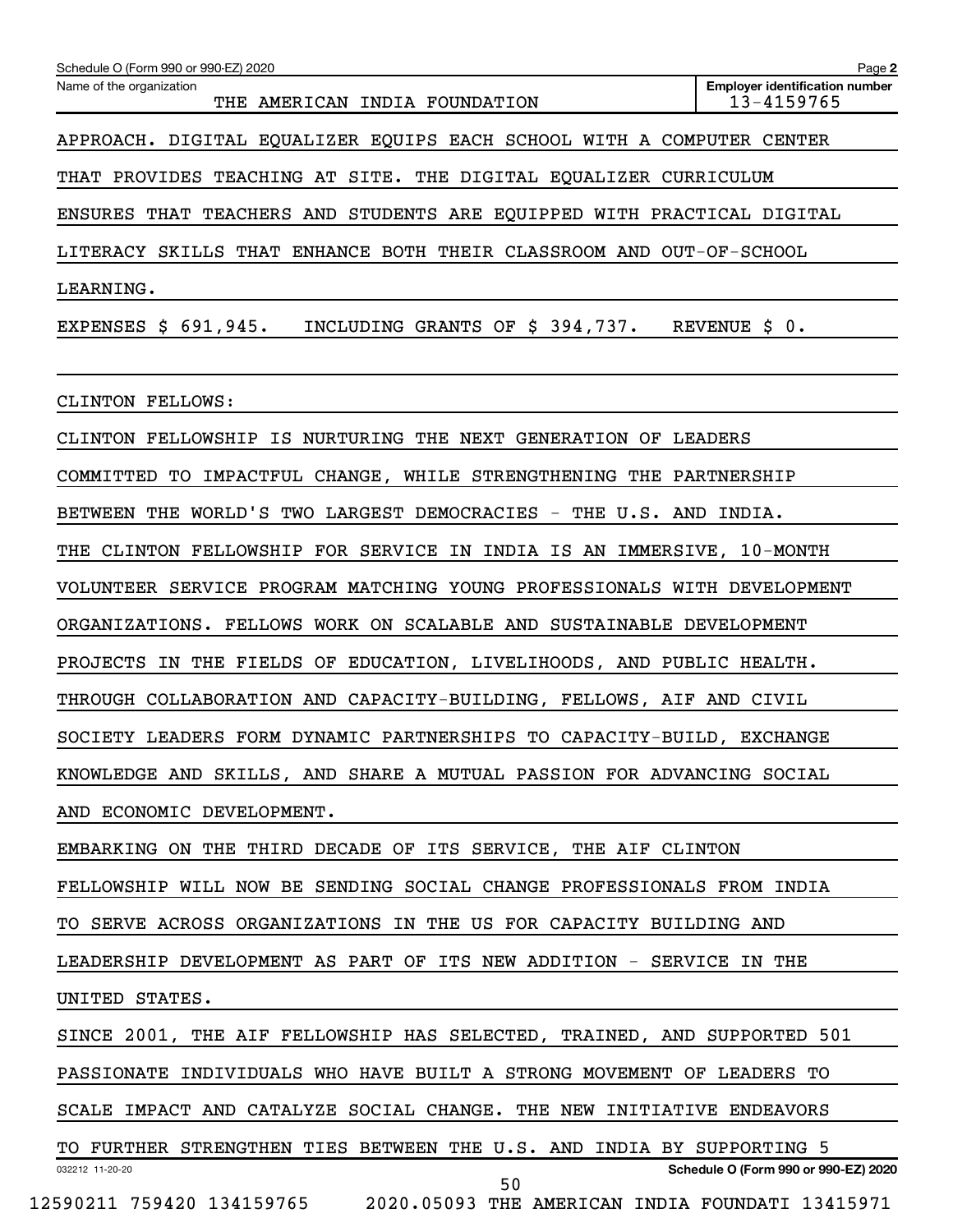| Schedule O (Form 990 or 990-EZ) 2020                                                          | Page 2                                              |
|-----------------------------------------------------------------------------------------------|-----------------------------------------------------|
| Name of the organization<br>THE AMERICAN INDIA FOUNDATION                                     | <b>Employer identification number</b><br>13-4159765 |
| INDIAN FELLOWS ANNUALLY FOR SERVICE IN THE U.S., IN COLLABORATION WITH                        |                                                     |
| ATLAS CORPS, STARTING 2022.                                                                   |                                                     |
| EXPENSES $$581,296.$ INCLUDING GRANTS OF $$217,504.$ REVENUE $$0.$                            |                                                     |
|                                                                                               |                                                     |
| LIVELIHOOD:                                                                                   |                                                     |
| AIF'S LIVELIHOOD PROGRAM'S TWO SIGNATURE INITIATIVES INCLUDE MARKET                           |                                                     |
| ALIGNED SKILLS TRAINING (MAST) AND ABILITY-BASED LIVELIHOOD EMPOWERMENT                       |                                                     |
| $(\texttt{ABLE})$ .                                                                           |                                                     |
| 1. MAST                                                                                       |                                                     |
| THE MARKET ALIGNED SKILLS TRAINING (MAST) WORKS TO ADDRESS THIS                               |                                                     |
| SYSTEMIC IMBALANCE BY PROVIDING UNEMPLOYED YOUNG PEOPLE WITH A                                |                                                     |
| COMPREHENSIVE SKILLS TRAINING THAT EQUIPS THEM WITH THE KNOWLEDGE AND                         |                                                     |
| SKILLS NEEDED TO SECURE EMPLOYMENT AND SUCCEED ON THE JOB. MAST NOT                           |                                                     |
| ONLY MEETS<br>THE GROWING DEMANDS OF THE DIVERSIFYING LOCAL INDUSTRIES                        |                                                     |
| ACROSS THE COUNTRY, IT HARNESSES INDIA'S YOUTH POPULATION TO BECOME                           |                                                     |
| POWERFUL ENGINES OF THE ECONOMY.                                                              |                                                     |
| 2. ABLE                                                                                       |                                                     |
| ABILITY-BASED LIVELIHOOD EMPOWERMENT (ABLE) HELPS BY WORKING TO ENSURE                        |                                                     |
| THAT PERSONS WITH DISABILITIES ARE ABLE TO OBTAIN EQUAL, INCLUSIVE AND                        |                                                     |
| DIGNIFIED LIVELIHOODS. EMPOWERING INDIA'S DIFFERENTLY-ABLED, ABLE                             |                                                     |
| BUILDS SKILLSETS AND FACILITATES ACCESS TO EMPLOYMENT, WHILE ALSO                             |                                                     |
| PROMOTING ACCEPTANCE OF DISABILITIES IN THE LARGER COMMUNITY.                                 |                                                     |
| EXPENSES \$ 541,325.<br>INCLUDING GRANTS OF $\frac{236}{834}$ . REVENUE $\frac{20}{9}$ .      |                                                     |
|                                                                                               |                                                     |
| ENGAGE, EDUCATE, INFORM, AND INVOLVE (EEII)                                                   |                                                     |
| EXPENSES $\frac{1}{5}$ 298,204. INCLUDING GRANTS OF $\frac{1}{5}$ 0. REVENUE $\frac{1}{5}$ 0. |                                                     |
|                                                                                               |                                                     |
| FORM 990, PART VI, SECTION B, LINE 11B:                                                       |                                                     |
| 032212 11-20-20<br>51                                                                         | Schedule O (Form 990 or 990-EZ) 2020                |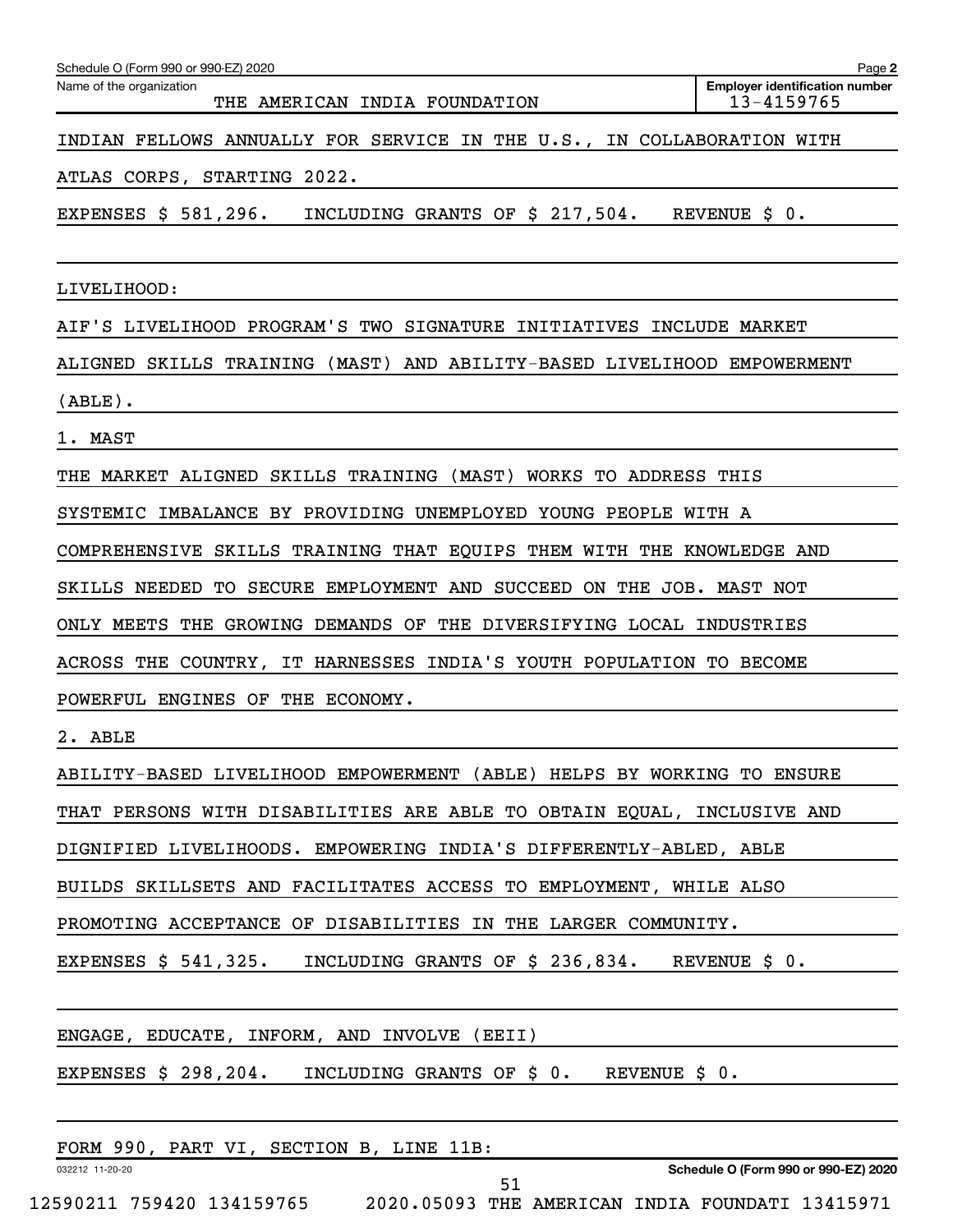| Name of the organization<br>THE AMERICAN INDIA FOUNDATION                | <b>Employer identification number</b><br>13-4159765 |
|--------------------------------------------------------------------------|-----------------------------------------------------|
| THE FORM 990 IS REVIEWED BY THE COO AND THE CEO BEFORE A PRESENTATION IS |                                                     |
| MADE TO THE BOARD OF DIRECTORS WHICH ARE EACH GIVEN A COPY               | BEFORE THE                                          |
| MEETING IS SCHEDULED SO THAT ALL QUESTIONS THEY HAVE CAN BE ADDRESSED AT |                                                     |
| TIME.<br>THAT                                                            |                                                     |

FORM 990, PART VI, SECTION B, LINE 12C:

EACH BOARD MEMBER IS ASKED TO SIGN CONFLICT OF INTEREST AGREEMENTS THAT ARE KEPT AT AIF'S PREMISES. IN SIGNING THE CONFLICT OF INTEREST AGREEMENT THEY ARE REQUIRED TO DISCLOSE ANY TRANSACTIONS WHETHER PRESENT OR FUTURE THAT MAY CAUSE A CONFLICT OF INTEREST AT QUARTERLY BOARD MEETINGS. IF ANY CONFLICT OF INTEREST ARISES THEN THAT BOARD MEMBER IS PROHIBITED FROM PARTICIPATING IN THAT BOARD MEETING'S DELIBERATION AND DECISION OF THAT TRANSACTION.

FORM 990, PART VI, SECTION B, LINE 15:

THE SALARY OF THE CEO WAS ESTABLISHED BY THE BOARD OF DIRECTORS AND CONSIDERED COMMENSURATE WITH THE DUTIES AND RESPONSIBILITIES OF HIS POSITION.

CHIEF EXECUTIVE OFFICER'S SALARY IS REVIEWED BY THE BOARD OF DIRECTORS.

FORM 990, PART VI, LINE 17, LIST OF STATES RECEIVING COPY OF FORM 990: AL,AK,AR,CA,CO,CT,DE,DC,FL,GA,HI,IL,KS,KY,ME,MD,MA,MI,MN,MS,MO,NV,NH,NJ,NM NY,NC,ND,OH,OK,OR,PA,RI,SC,SD,TN,TX,UT,VA,WA,WI,WV

FORM 990, PART VI, SECTION C, LINE 19:

AVAILABLE UPON REQUEST.

032212 11-20-20